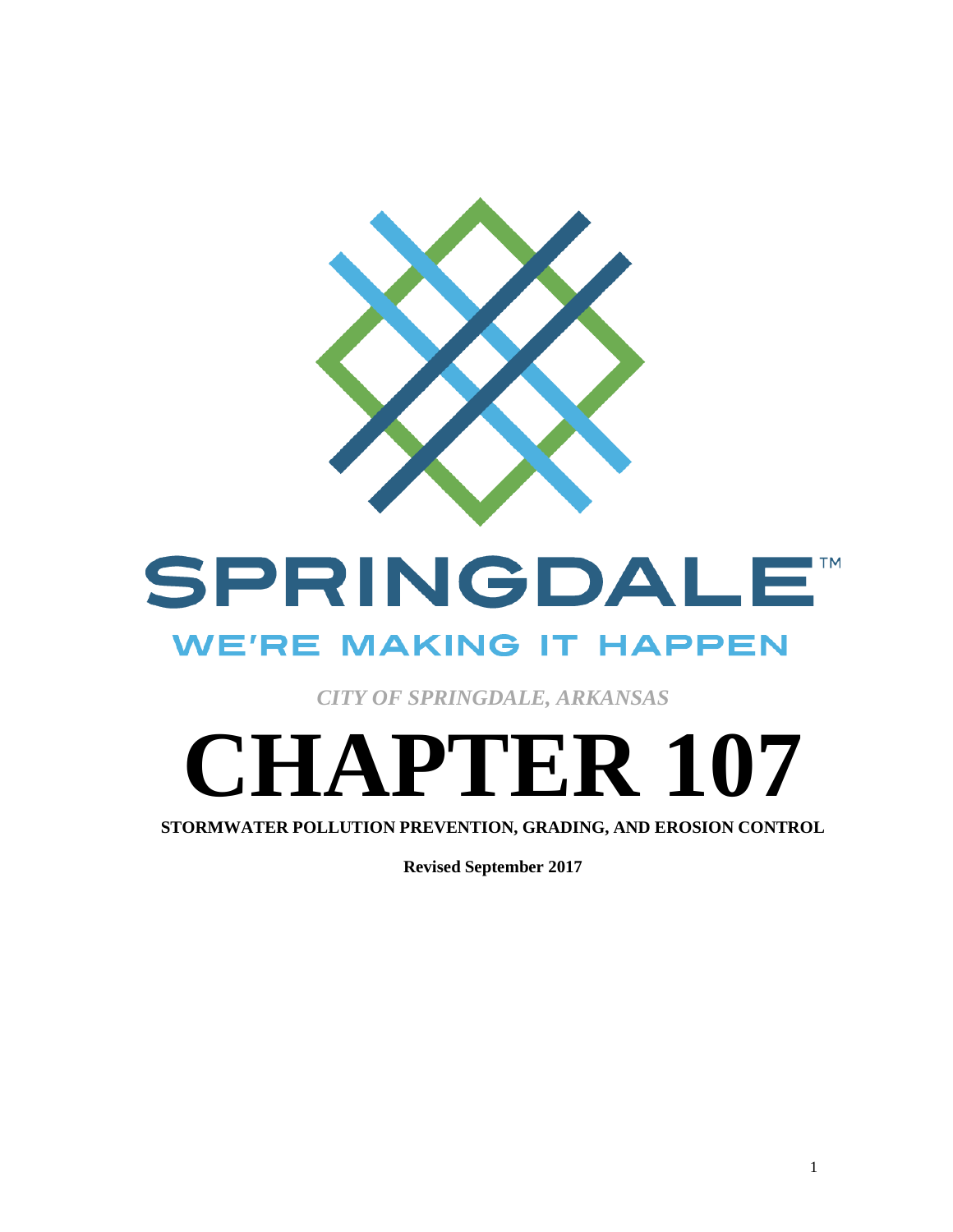#### **TABLE OF CONTENTS**

## **Table of Contents**

| 9. Prohibition on Use of Pesticides and Fungicides Banned from Manufacture  15 |    |
|--------------------------------------------------------------------------------|----|
|                                                                                |    |
|                                                                                |    |
|                                                                                |    |
|                                                                                |    |
|                                                                                |    |
| SEC. 107.3 STORMWATER DISCHARGES FROM CONSTRUCTION ACTIVITIES  16              |    |
|                                                                                |    |
|                                                                                |    |
|                                                                                |    |
|                                                                                |    |
|                                                                                |    |
|                                                                                |    |
|                                                                                |    |
|                                                                                |    |
|                                                                                |    |
|                                                                                |    |
|                                                                                |    |
|                                                                                |    |
|                                                                                |    |
|                                                                                | 20 |
|                                                                                |    |
|                                                                                |    |
|                                                                                |    |
|                                                                                |    |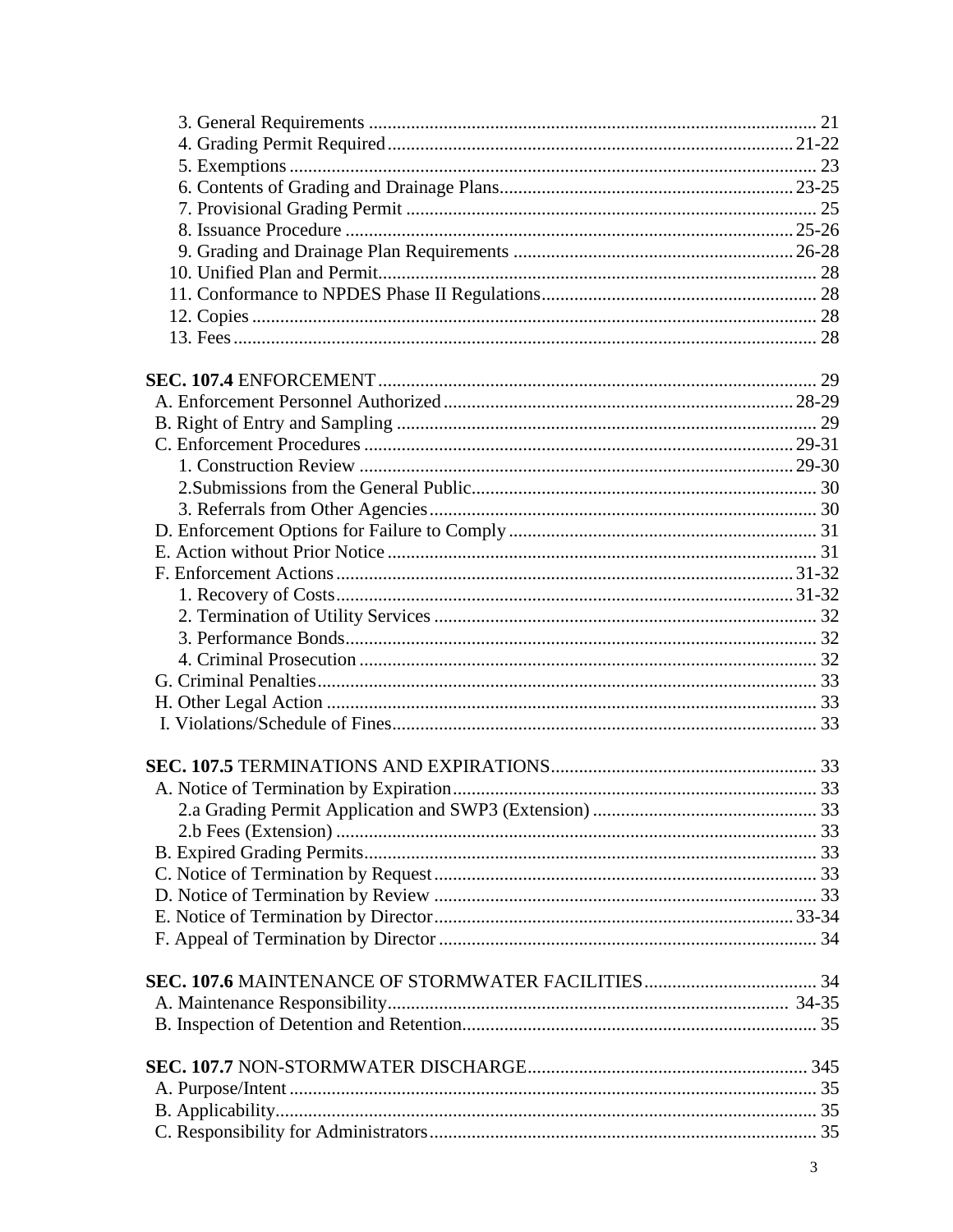<span id="page-3-0"></span>

| I. Requirement to Prevent, Control, and Reduce Stormwater Pollutants by the Use of Best |  |
|-----------------------------------------------------------------------------------------|--|
|                                                                                         |  |
|                                                                                         |  |
|                                                                                         |  |
|                                                                                         |  |
|                                                                                         |  |
|                                                                                         |  |
|                                                                                         |  |
|                                                                                         |  |
|                                                                                         |  |
|                                                                                         |  |
|                                                                                         |  |
|                                                                                         |  |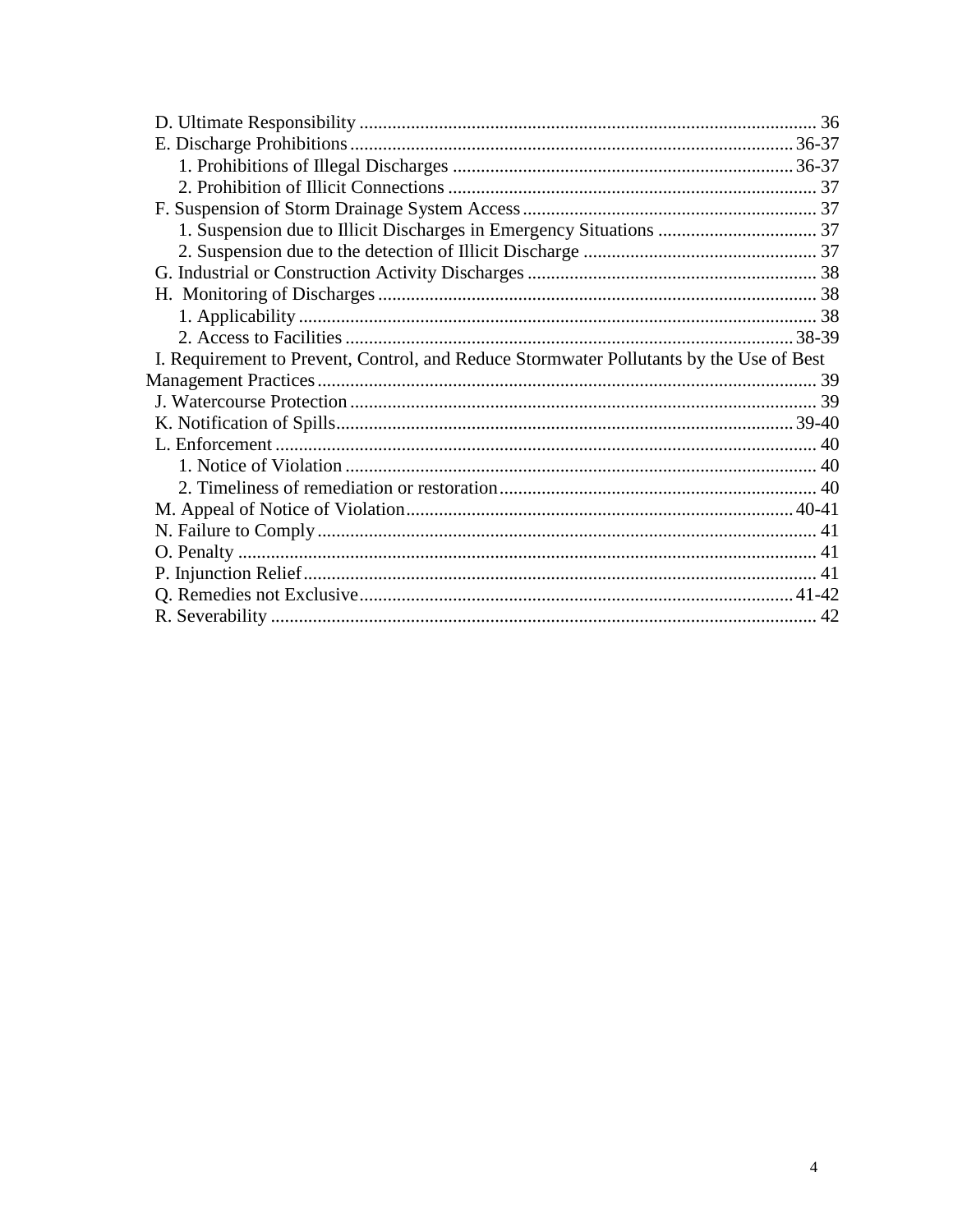## **SEC. 107.1 GENERAL PROVISIONS**

- **A. Purposes.**The purpose and objectives of this Chapter are as follows:
	- 1. To maintain and improve the quality of water impacted by the storm drainage system within the City of Springdale.
	- 2. To prevent the discharge of contaminated stormwater runoff and illicit discharges from industrial, commercial, residential, and construction sites into the storm drainage system within the City of Springdale.
	- 3. To promote public awareness of the hazards involved in the improper discharge of trash, yard waste, lawn chemicals, pet waste, wastewater, oil, petroleum products, cleaning products, paint products, hazardous waste, sediment and other pollutants into the storm drainage system.
	- 4. To encourage recycling of used motor oil and safe disposal of other hazardous consumer products.
	- 5. To facilitate compliance with state and federal standards and permits by owners of construction sites within the City.
	- 6. To enable the City to comply with all federal and state laws and regulations applicable to the National Pollutant Discharge Elimination System (NPDES) permitting requirements for stormwater discharges.
- **B. Administration.**Except as otherwise provided herein, the Director of Engineering shall administer, implement, and enforce the provisions of this Chapter.
- **C. Abbreviations.**The following abbreviations when used in this Chapter shall have the designated meanings:

ADEQ – Arkansas Department of Environmental Quality BMP - Best Management Practices CFR - Code of Federal Regulations CRIR – Construction Review Inspection Report EPA - U.S. Environmental Protection Agency HHW - Household Hazardous Waste MS4 - Municipal Separate Storm Sewer System NPDES - National Pollutant Discharge Elimination System SWP3 or SWPPP - Stormwater Pollution Prevention Plan

**D. Definitions.**Unless a provision explicitly states otherwise, the following terms and phrases as used in this Chapter, shall have the meanings hereinafter designated.

*Authorized Enforcement Agency -* Employees or designees of the Director of the municipal agency designated to enforce this ordinance.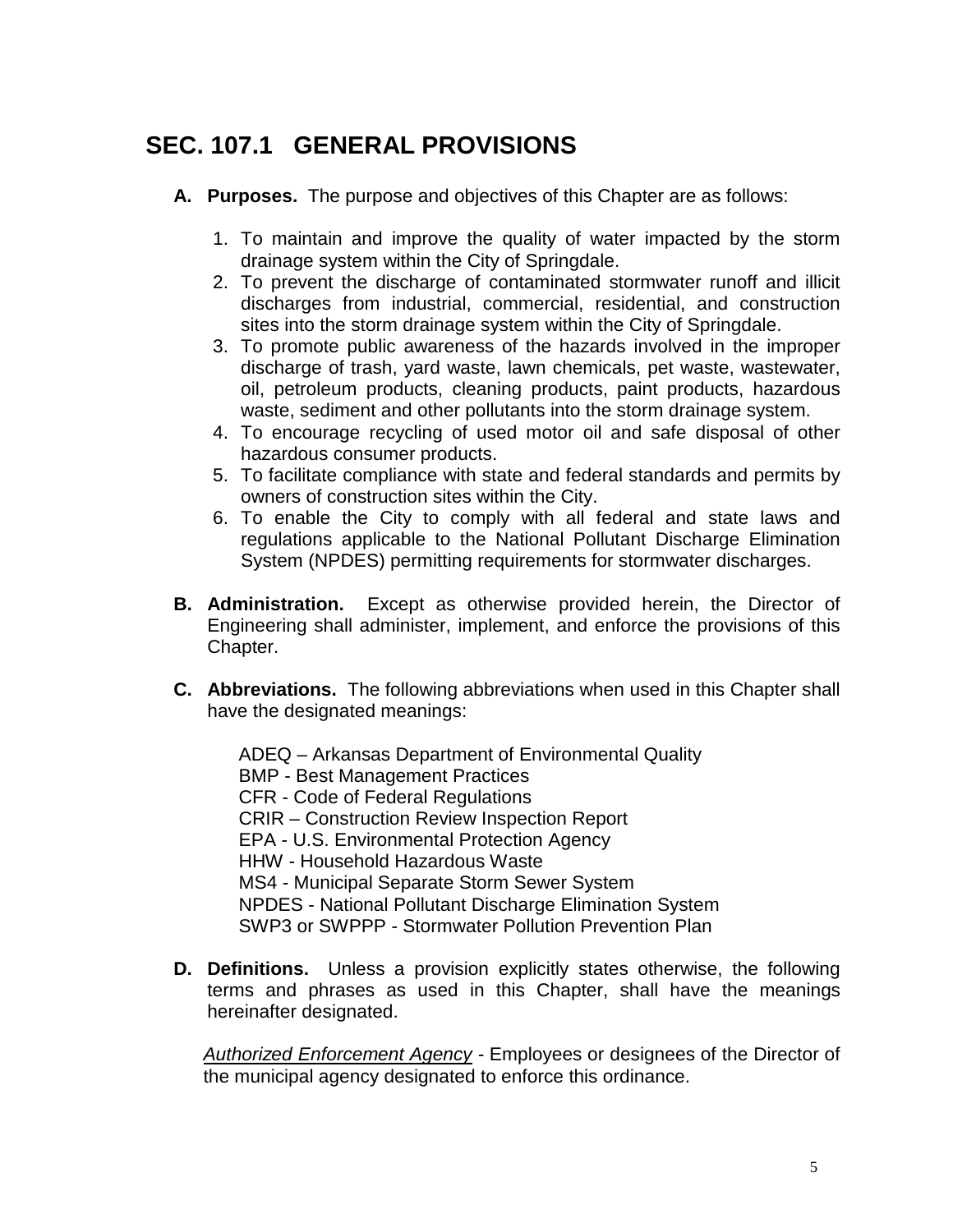*Best management Practices (BMPs) -* Schedule of activities, prohibitions of practices, maintenance procedures, and other management practices to prevent or reduce the pollution of waters of the City. BMPs also include treatment practices, operating procedures, and practices to control site runoff, spillage of leaks, sludge or waste disposal, or drainage from raw material storage.

*BMPs may also refer to alternatives to practices that improve the water quality and flow management functions and benefits of the open drainage system such as piping, filling or hardening open drainage ways. BMPs include, but are not limited to:* 

- *a. physical structures or created natural features such as wetlands or ponds that improve water quality and/or attenuate flow;*
- *b. maintenance or construction practices that prevent erosion, control sedimentation, and reduce pollution entering runoff;*
- *c. educational strategies that inform the public, developers, business/industry, etc. on stormwater pollution prevention;*
- *d. regulations and enforcement programs that protect water quality;*
- *e. protection of open drainage ways for stormwater treatment and conveyance, and maintaining adjacent (riparian) buffers to provide natural stormwater filtration, cooling and long-term channel stability and other stormwater management functions;*
- *f. and the avoidance of piping, filling, or deteriorating the condition of open drainage ways.*

Treatment controls remove pollutants from stormwater. The selection, application and maintenance of BMPs must be sufficient to prevent or reduce the likelihood of pollutants entering the storm drainage system. Specific BMPs shall be imposed by the City and are discussed further in the City of Springdale's Best Management Practices Manual.

*Buffer Zones - A perimeter vegetated (100% vegetated with a minimum of 80% coverage) buffer strip shall be temporarily maintained around disturbed areas for erosion control purposes.*

*Buffer Zones (Riparian) - An undisturbed buffer as stated below shall be maintained at all times.*

- *a. For construction projects where clearing and grading activities will occur, a buffer zone of at least twenty five (25) feet measured horizontally from the top of bank to the disturbed area, from any named and unnamed streams, creeks, rivers, lakes or water bodies.*
- *b. A fifty (50) feet buffer zone, as measured form the top of bank to the disturbed area, adjacent to established TMDL water bodies, streams listed on the 303 (d) list, an Extraordinary Resource Water (ERW), Ecologically Sensitive Water body (ESW), Natural and Scenic Waterway (NSW), and/or any other uses at the discretion of the Director.*
- *c. Linear projects will be evaluated individually by the Engineering Department to determine buffer zone setbacks.*

*City* – is the City of Springdale, Arkansas.

*Clean Water Act - The Federal Water Pollution Control Act (33 U.S.C. § 1251 et seq.), and any subsequent amendments thereto.*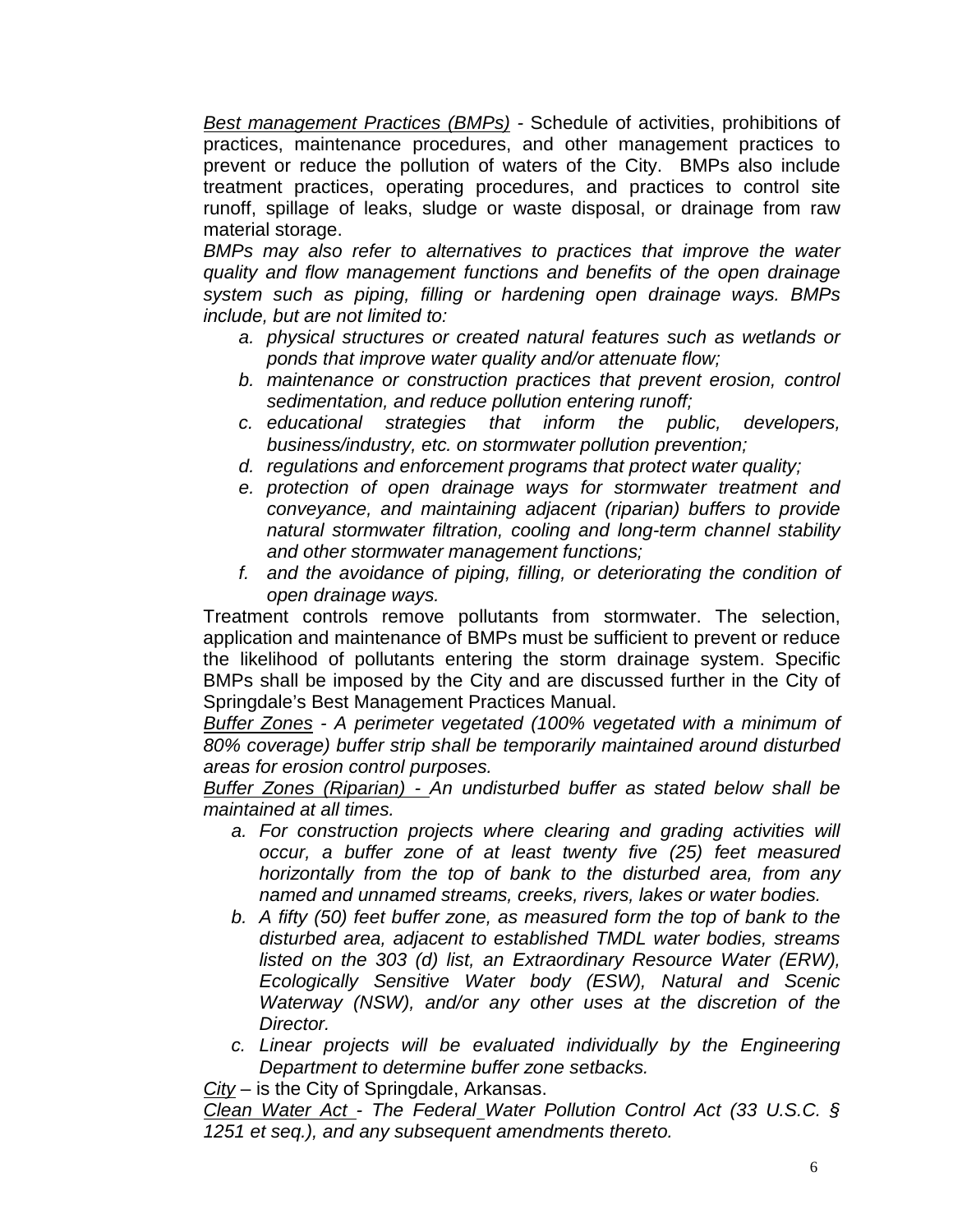*Clearing –* the act of cutting, removing from the ground, burning, damaging or destroying trees, stumps, hedge, brush, roots, logs, or scalping existing vegetation.

*Commercial* – pertaining to any business, trade, industry, or other activity engaged in for profit.

*Completion of Construction* – defined as any Construction Site with a Grading Permit in which

- a. development and grading within the disturbed area is complete and matches plans as approved by the Planning Commission, and
- b. the disturbed soil area is observed to have 80% grass coverage and 100% stability, and
- c. No slopes steeper than a 3:1 pitch unless otherwise approved in writing by the Director of Engineering, and
- d. Notice of Violations issued have all corrective actions approved with an inspection report signed by a representative of the Director of Engineering, and
- e. all heavy equipment, stockpiles, and construction site materials have been removed from the Construction Site.

*Construction Site* – is any location where construction activity occurs. *Contaminated* – containing harmful quantities of pollutants.

*Contractor* – any person or firm performing or managing construction work at a construction site, including any construction manager, general contractor or subcontractor. Also includes, but is not limited to, earthwork, paving, building, plumbing, mechanical, electrical or landscaping contractors, and material suppliers delivering materials to the site.

*Director* – the person appointed to the position of Director of Engineering.

*Discharge* – any addition or release of any pollutant, stormwater or any other substance whatsoever into storm drainage system.

*Discharger* – Any person, who causes, allows, permits, or is otherwise responsible for, a discharge, including, without limitation, any owner of a construction site or industrial facility.

*Domestic Sewage* – The sewage originating primarily from kitchens, bathrooms and laundry sources, including waste from food preparation, dishwashing, garbage grinding, toilets, baths, showers and sinks.

*Earthwork* --the disturbance of soils on a site associated with clearing, grading, or excavation activities.

*Environmental Protection Agency (EPA)* – the United States Environmental Protection Agency, the regional office thereof, any federal department, agency, or commission that may succeed to the authority of the EPA, and any duly authorized official of the EPA or such successor agency.

*Facility* – any building, structure, installation, process, or activity from which there is or may be a discharge of a pollutant.

*Fertilizer* -- a substance or compound that contains an essential plant nutrient element in a form available to plants and is used primarily for its essential plant nutrient element content in promoting or stimulating growth of a plant or improving the quality of a crop, or a mixture of two or more fertilizers.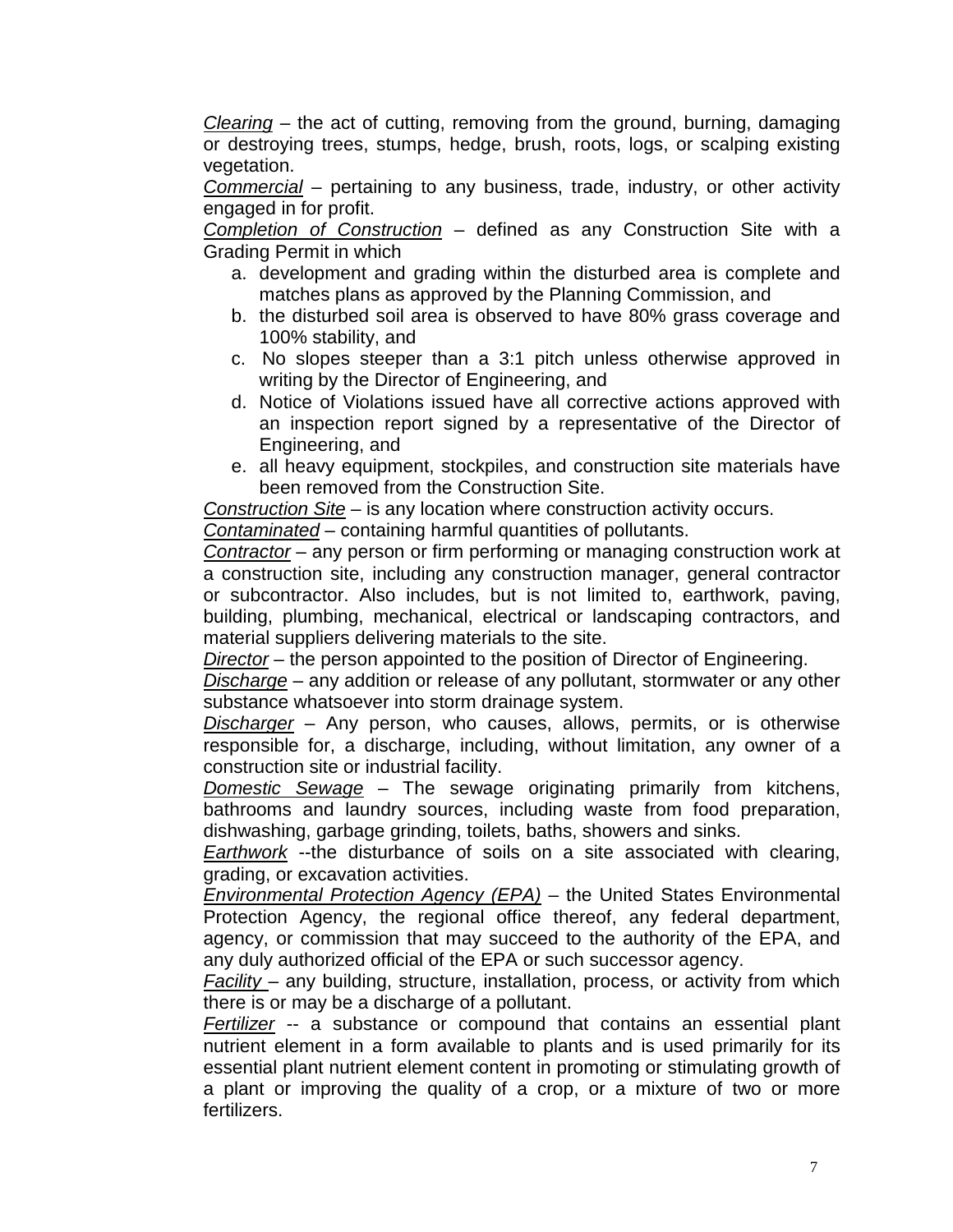*Fire Protection Water* –any water, and any substances or materials contained therein, used by any person to control or extinguish a fire, or to inspect or test fire equipment.

*Garbage* – means putrid animal and vegetable waste materials from the handling, preparation, cooking, or consumption of food, including waste materials from markets, storage facilities, and the handling and sale of produce and other food products.

*Groundwater* – any water residing below the surface of the ground or percolating into or out of the ground.

*Harmful Quantity* – the amount of any substance that the Director of Engineering or Stormwater Manager determines will cause an adverse impact to storm drainage system or will contribute to the failure of the City to meet the water quality based requirements of the NPDES permit for discharges from the MS4.

*Hazardous Substance* – any substance listed in Table 302.4 of 40 CFR Part 302.

*Hazardous Waste* – any substance identified or listed as a hazardous waste by the EPA pursuant to 40 CFR Part 261.

*Household Hazardous Waste (HHW)* – any material generated in a household (including single and multiple residences) that would be classified as hazardous.

*Illegal Discharge* - *Any direct or indirect non-stormwater discharge to the storm drainage system, waterway or any natural body of water, except as may be exempted in this ordinance.*

*Illicit Connections* - *An illicit connection is defined as either of the following:*

- *1. Any drain or conveyance, whether on the surface or subsurface, which allows an illegal discharge to enter the storm drainage system including but not limited to any conveyances which allow any non-stormwater discharge including sewage, process wastewater, and wash water to enter the storm drainage system and any connections to the storm drainage system from indoor drains and sinks, regardless of whether said drain or connection had been previously allowed, permitted, or approved by an authorized enforcement agency or*
- 2. *Any drain or conveyance connected from a commercial or industrial land use to the storm drainage system which has not been documented in plans, maps, or equivalent records and approved by the City.*

*Industrial Activity* - *Activities subject to NPDES Industrial Permits as defined in 40 CFR, Section 122.26 (b) (14)*

*Industrial Waste (or commercial waste)* – any wastes produced as a byproduct of any industrial, institutional or commercial process or operation, other than domestic sewage.

*Land Alteration* – Is the process of grading, clearing, filling, excavating, quarrying, tunneling and trenching during construction or similar activities.

*Mechanical Fluid* – any fluid used in the operation and maintenance of machinery, vehicles and any other equipment, including lubricants, antifreeze, petroleum products, oil and fuel.

*Mobile Commercial Cosmetic Cleaning (or mobile washing)* – power washing, steam cleaning, and any other method of mobile cosmetic cleaning,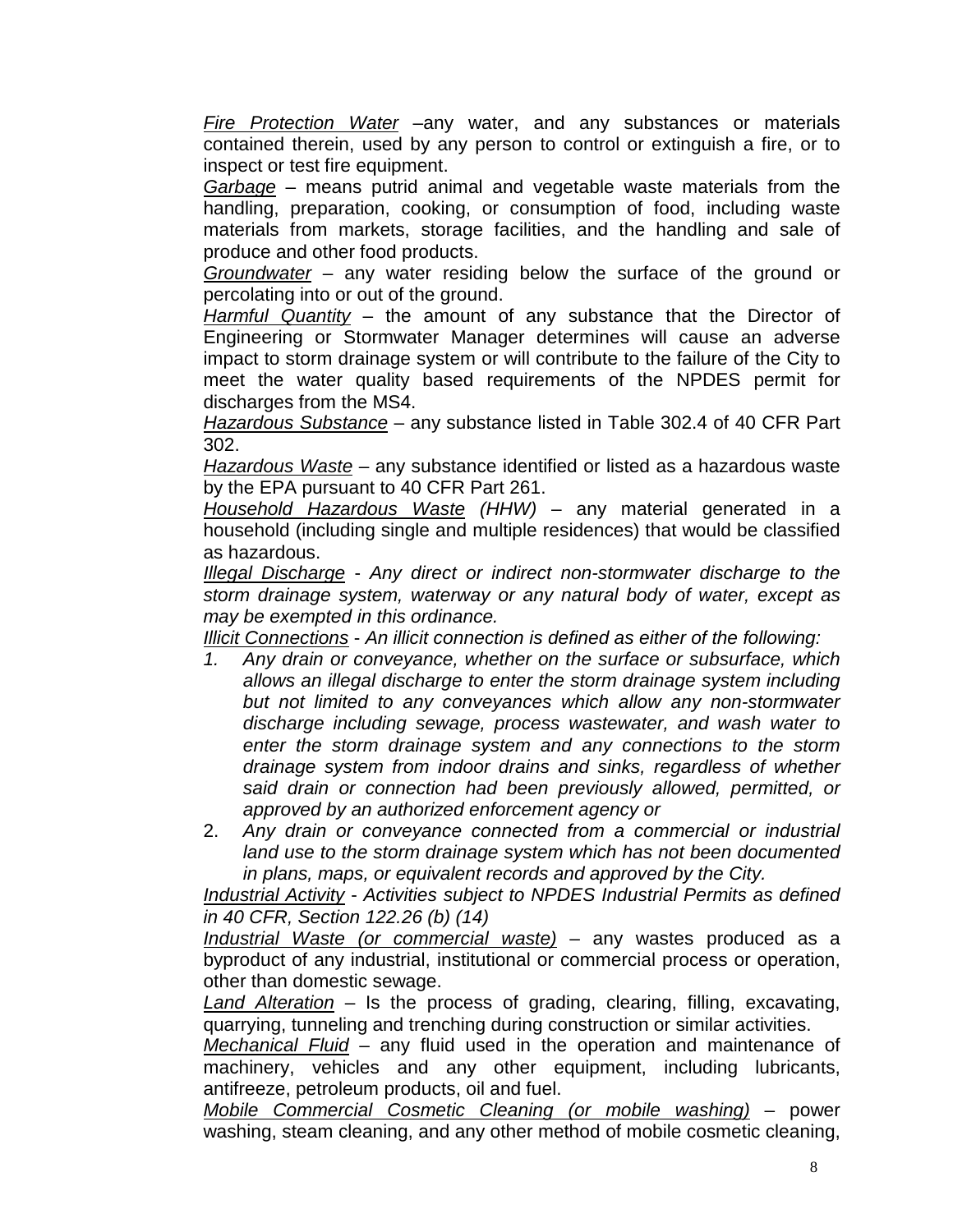of vehicles and/or exterior surfaces, engaged in for commercial purposes or related to a commercial activity.

*Municipal Separate Storm Sewer System (MS4)* – the system of conveyances, including roads, streets, curbs, gutters, ditches, inlets, drains, catch basins, pipes, tunnels, culverts, channels, detention basins and ponds owned and operated by the City and designed or used for collecting or conveying stormwater, and not used for collecting or conveying sanitary sewage, *and eventually discharging stormwater into streams and water bodies of the state(s).*

*Notice of Termination* – a document which terminates a Grading Permit, which must be signed and approved by either the Director of Engineering or the Stormwater Manager.

*NPDES* –The National Pollutant Discharge Elimination System.

*NPDES Stormwater Discharge Permit* – A permit issued by EPA *(or by a State under the authority delegated pursuant to 33 USC § 1342(b)* that authorizes the discharge of pollutants to waters of the United States, whether the permit is applicable to an individual, group, or general area-wide basis.

*Non-Stormwater Discharge* - Any discharge to the storm drainage system that is not composed entirely of stormwater.

*Notice of Violation* – a written notice detailing any violations of this Chapter and any action expected of the violators.

*Oil* – any kind of oil in any form, including, but not limited to: petroleum, fuel oil, crude oil, synthetic oil, motor oil, cooking oil, grease, sludge, oil refuse, and oil mixed with waste.

*Operator - for the purpose of this Ordinance and in the context of stormwater associated with construction activity, means any person (an individual, association, partnership, corporation, municipality, state or federal agency) who has the primary management and ultimate decision making responsibility over the operation of a facility or activity. The operator is responsible for ensuring compliance with all applicable environmental regulations and conditions.*

*Person* – any individual, partnership, co-partnership, firm, company, corporation, association, joint stock company, trust, estate, governmental entity, or any other legal entity; or their legal representatives, agents, or assigns, including all federal, state, and local governmental entities.

*Pesticide* – a substance or mixture of substances intended to prevent, destroy, repel, or migrate any pest.

*Pet Waste (or Animal Waste)* – Excrement and other waste from domestic animals.

*Petroleum Product* – a product that is obtained from distilling and processing crude oil and that is capable of being used as a fuel or lubricant in a motor vehicle or aircraft, including motor oil, motor gasoline, gasohol, other alcohol blended fuels, aviation gasoline, kerosene, distillate fuel oil, and #1 and #2 diesel.

*Pollutant* – any substance attributable to water pollution, including but not limited to rubbish, garbage, solid waste, litter, debris, yard waste, pesticides, herbicides, fertilizers, pet waste, animal waste, domestic sewage, industrial waste, sanitary sewage, wastewater, septic tank waste, mechanical fluid, oil,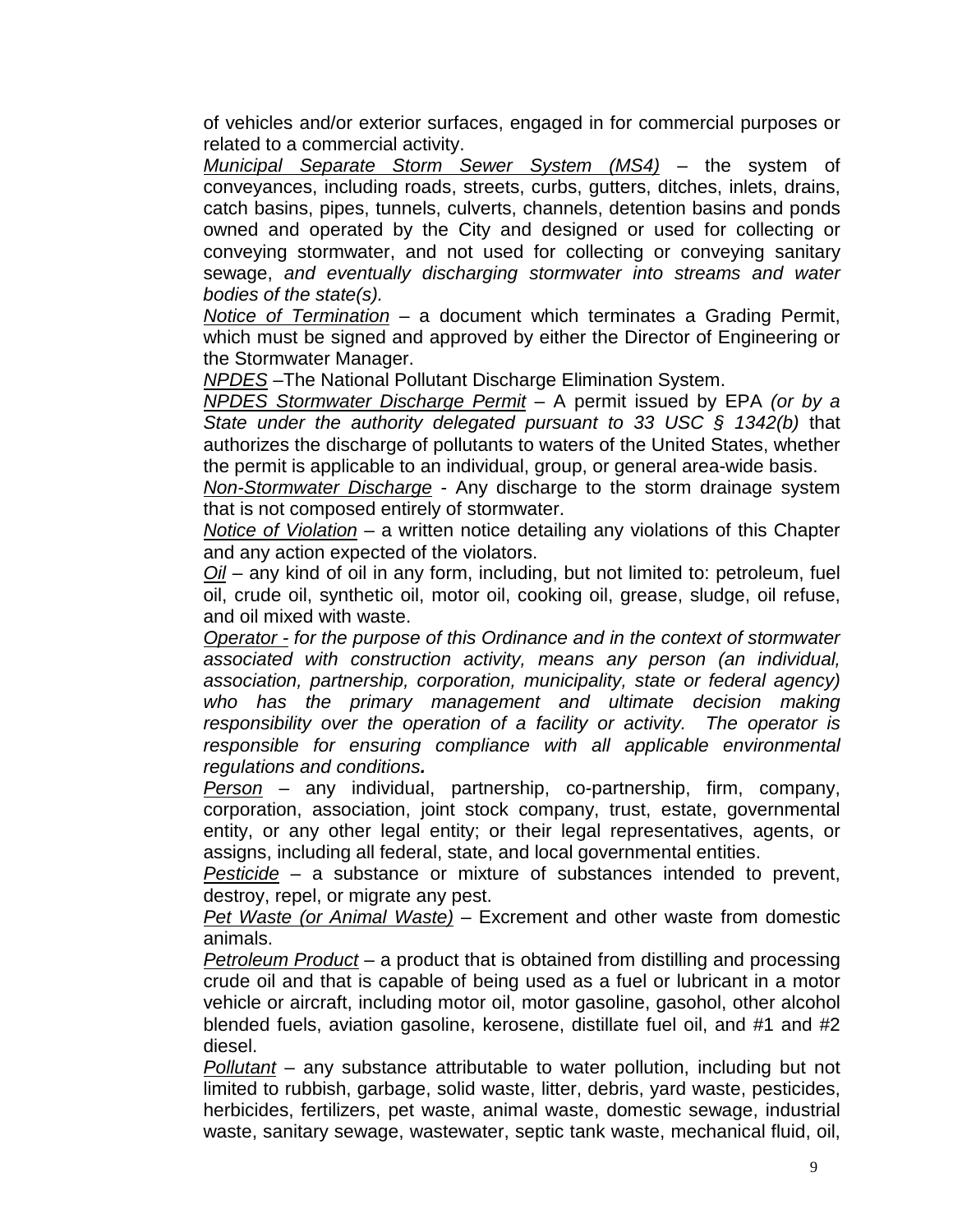motor oil, used oil, grease, petroleum products, antifreeze, surfactants, solvents, detergents, cleaning agents, paint, heavy metals, toxins, household hazardous waste, small quantity generator waste, hazardous substances, hazardous waste, soil and sediment.

*Pollution* -- *Anything which causes or contributes to pollution. Pollutants may include, but not limited to: paints, varnishes, and solvents; oil and other automotive fluids; non-hazardous liquid and solid wastes and yard wastes; refuse, rubbish, garbage, litter, or other discarded or abandoned objects, and accumulations, so that same may cause or contribute to pollution.; floatables; pesticides, herbicides, and fertilizers; hazardous substances and wastes; sewage, fecal coli form and pathogens; dissolved and particulate metals; animal wastes; wastes and residues that result from constructing a building or structure; and noxious or offensive matter of any kind.* The alteration of the physical, thermal, chemical, or biological quality of, or the contamination of, any water that renders the water harmful, detrimental, or injurious to humans, animal life, plant life, property, or public health, safety, or welfare, or impairs the usefulness or the public enjoyment of the water for any lawful or reasonable purpose.

*Potable Water* – Water that has been treated to drinking water standards and is safe for human consumption.

*Premises* - *Any building, lot, parcel of land, or portion of land whether improved or unimproved including adjacent sidewalks and parking strips.*

*Private Drainage System* -- all privately or publicly owned ground, surfaces, structures or systems, excluding the MS4, which contribute to or convey stormwater, including but not limited to, roofs, gutters, downspouts, lawns, driveways, pavement, roads, streets, curbs, gutters, ditches, inlets, drains, catch basins, pipes, tunnels, culverts, channels, detention basins, ponds, draws, swales, streams and any ground surface.

*Qualified Person* – A person who possesses a stormwater certification or license from a reputable organization. Or have ample competence, skills, and the ability as demonstrated by sufficient education, training, and/or experience to perform a specific activity in a timely and complete manner consistent with the regulatory requirements and generally accepted industry standards for such activity.

*Release* – to dump, spill, leak, pump, pour, emit, empty, inject, leach, dispose or otherwise introduce into the storm drainage system.

*Rubbish/Trash* – *non-putrid* solid waste, excluding ashes, that consist of: (a) combustible waste materials, including paper, rags, cartons, wood, excelsior, furniture, rubber, plastics, yard trimmings, leaves, and similar materials; and (b) noncombustible waste materials, including glass, crockery, tin cans, aluminum cans, metal furniture, and similar materials that do not burn at ordinary incinerator temperatures (1600 to 1800 degrees Fahrenheit).

*Sanitary Sewage* -- is the domestic sewage and/or industrial waste that is discharged into the City sanitary sewer system and passes through the sanitary sewer system to the City sewage treatment plant for treatment.

*Sanitary Sewer* – is the system of pipes, conduits, and other conveyances which carry industrial waste and domestic sewage from residential dwellings, commercial buildings, industrial and manufacturing facilities, and institutions,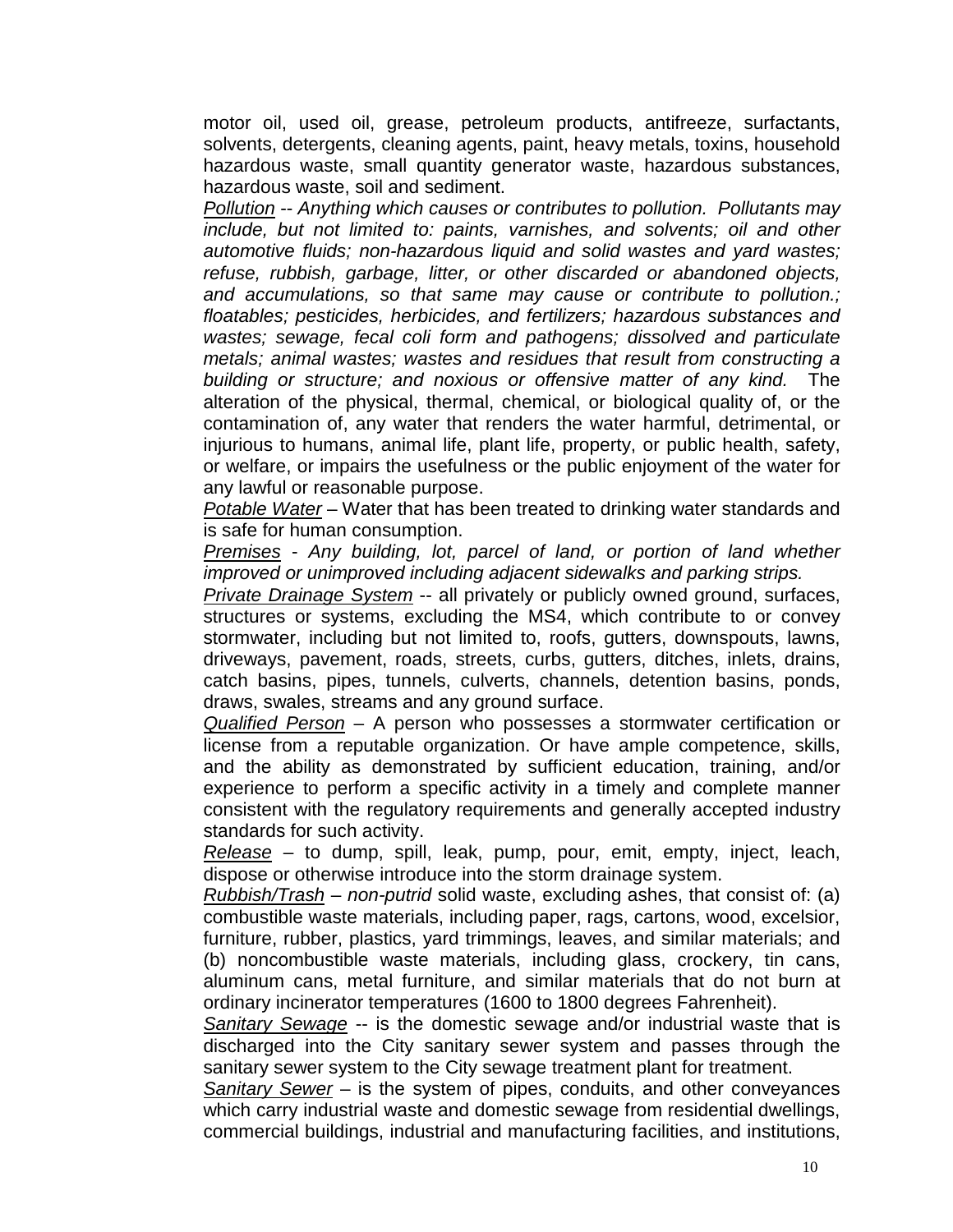whether treated or untreated, to the City sewage treatment plant (and to which stormwater, surface water, and groundwater are not intentionally admitted).

*Sediment* – soil (or mud) that has been disturbed or eroded and transported naturally by water, wind or gravity, or mechanically by any person.

*Septic Tank Waste* – is any domestic sewage from holding tanks such as vessels, chemical toilets, campers, trailers, septic tanks and aerated tanks.

*Shall* – means mandatory; *May* – discretionary.

*Site* -- the land or water area where any facility or activity is physically located or conducted, including adjacent land used in connection with the facility or activity.

*Solid Waste* – any garbage, rubbish, refuse and other discarded material, including solid, liquid, semisolid, or contained gaseous material, resulting from industrial, municipal, commercial, construction, mining or agricultural operations, and residential, community and institutional activities.

*State* – The State of Arkansas.

*Storm Drainage System* – *Publicly or privately owned facilities by which stormwater is collected and/or conveyed, including but not limited to any roads with drainage systems, municipal streets, gutters, curbs, inlets, piped storm drains, pumping facilities, retention and detention basins, natural water bodies and human-made or altered drainage channels, reservoirs, and other drainage structures.* All surfaces, structures and systems that contribute to or convey stormwater, including private drainage systems, the MS4, surface water, groundwater and Waters of the State and Waters of the United States. *Stormwater* – *Stormwater runoff, snow melt runoff, and surface runoff and drainage.*

*Stormwater Management Plan (SWMP): The plan adopted by the City that describes BMPs and activities to be implemented to eliminate or reduce pollutant discharges to stormwater.*

*Stormwater Pollution Prevention Plan (SWP3)* – a document that describes the Best Management Practices to be implemented at a site, to prevent or reduce the discharge of pollutants.

*Stormwater Manager* – the person appointed to the position of Stormwater Manager, to manage the Stormwater Program, by the Director of Engineering.

*Subdivision Development* – includes activities associated with the platting of any parcel of land into two or more lots and includes all construction activity taking place thereon.

*Surface Water* – is water bodies and any water temporarily residing on the surface of the ground, including oceans, lakes, reservoirs, rivers, ponds, streams, puddles, channelized flow and runoff.

*Uncontaminated* -- not containing harmful quantities of pollutants.

*Used Oil (or Used Motor Oil)* – any oil that as a result of use, storage, or handling, has become unsuitable for its original purpose because of impurities or the loss of original properties.

*Utility Agency* – private utility companies, City departments or contractors working for private utility companies or City departments, engaged in the construction or maintenance of utility distribution lines and services, including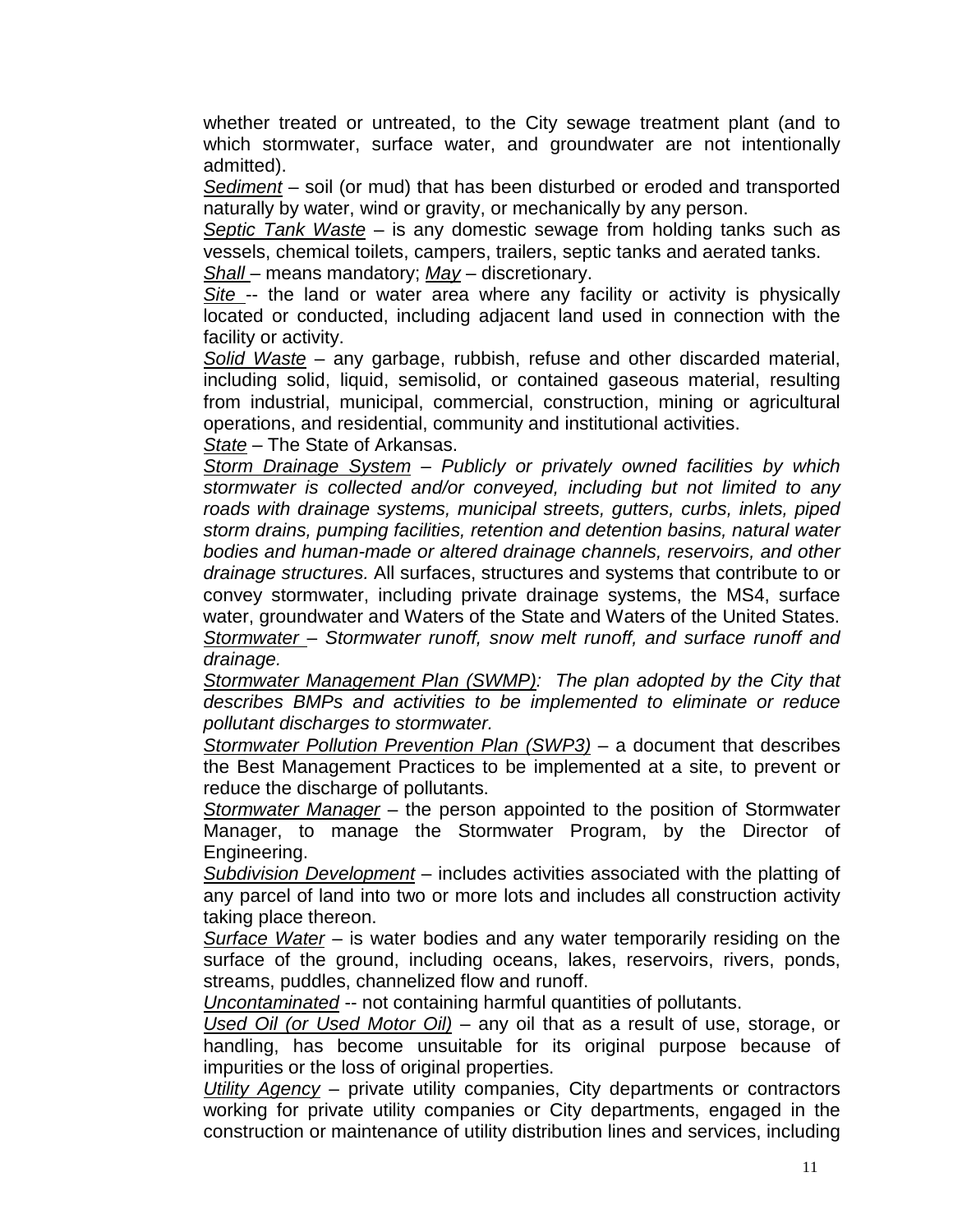water, sanitary sewer, storm sewer, electric, and gas, telephone, television and communication services.

*Vehicular Use Area –* any area on a property, paved or unpaved, in which a vehicle or vehicles of any size or type may use to park, enter, egress, drive across, or access in any manner a property, excluding any area identified and labeled on a Grading or Erosion Control Plan as temporary construction parking, entrance, egress, road, or other temporary construction access which shall instead be treated as construction site materials and removed to achieve Completion of Construction.

*Wastewater* – any water or other liquid, other than uncontaminated stormwater, discharged from a facility.

*Water of the State (or water)* – any groundwater, percolating or otherwise, lakes, bays, ponds, impounding reservoirs, springs, rivers, streams, creeks, estuaries, marshes, inlets, canals, inside the territorial limits of the State, and all other bodies of surface water, natural or artificial, navigable or nonnavigable, and including the beds and banks of all water courses and bodies of surface water, that are wholly or partially inside or bordering the State or inside the jurisdiction of the State.

*Water Quality Standard* – the designation of a body or segment of surface water in the State for desirable uses and the narrative and numerical criteria deemed by State or Federal regulatory standards to be necessary to protect those uses.

*Waters of the United States* -- all waters which are currently used, were used in the past, or may be susceptible to use in interstate or foreign commerce, including all waters which are subject to the ebb and the flow of the tide; all interstate waters, including interstate wetlands; all other waters the use, degradation, or destruction of which would affect or could affect interstate or foreign commerce; all impoundments of waters otherwise defined as waters of the United States under this definition; all tributaries of waters identified in this definition; all wetlands adjacent to waters identified in this definition; and any waters within the federal definition of "waters of the United States" at 40 CFR Section 122.2; but not including any waste treatment systems, treatment ponds, or lagoons designed to meet the requirements of the Federal Clean Water Act.

*Wetland* -- any area that is inundated or saturated by surface or groundwater at a frequency and duration sufficient to support, and that under normal circumstances does support, a prevalence of vegetation typically adapted for life in saturated soil conditions. Wetlands generally include swamps, marshes, bogs, and similar areas.

*Yard Waste* – leaves, grass clippings, tree limbs, brush, soil, rocks or debris that result from landscaping, gardening, yard maintenance or land clearing operations.

## <span id="page-11-0"></span>**SEC. 107.2 PROHIBITIONS AND REQUIREMENTS**

**A. Prohibitions**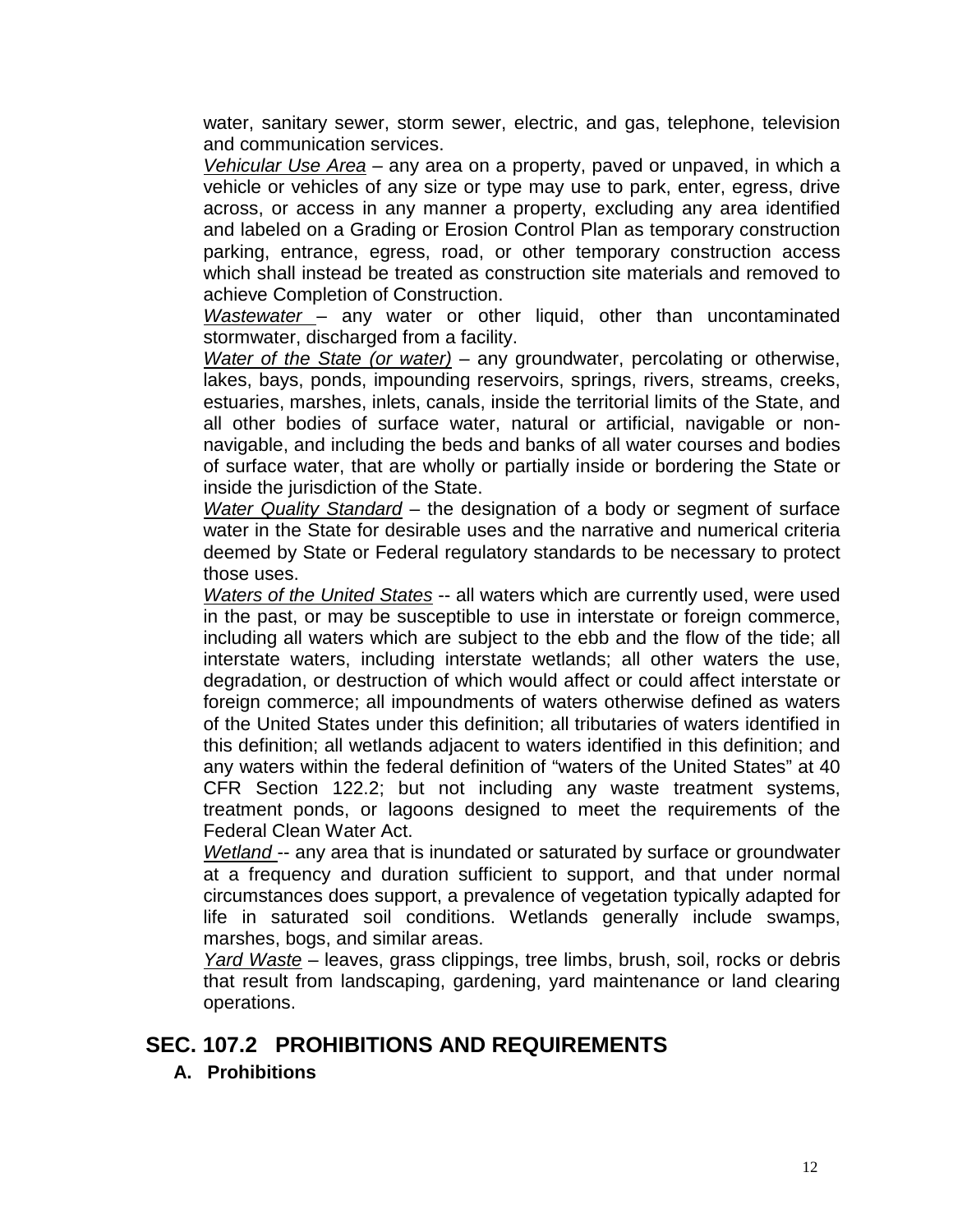- 1. No person shall release or cause to be released into the storm drainage system any discharge that is not composed entirely of uncontaminated stormwater. Common stormwater contaminants include trash, yard waste, lawn chemicals, pet waste, wastewater, oil, petroleum products, cleaning products, paint products, hazardous waste and sediment.
- 2. Any discharge shall be prohibited by this Section if the discharge in question has been determined to be a source of pollutants to the storm drainage system.
- 3. The construction, use, maintenance or continued existence of illicit connections to the storm drain system is prohibited. This prohibition expressly includes, without limitation, illicit connections made in the past, regardless of whether the connection was permissible under law or practices applicable or prevailing at the time of connection.
- 4. No person shall connect a line conveying sanitary sewage, domestic sewage or industrial waste, to the storm drainage system, or allow such a connection to continue.
- 5. No person shall maliciously destroy or interfere with BMP's implemented pursuant to this Chapter.
- **B. Exemptions.**The following non-stormwater discharges are deemed acceptable and not a violation of this Section:
	- 1. A discharge authorized by an NPDES permit other than the NPDES permit for discharges from the MS4;
	- 2. Uncontaminated waterline flushing and other infrequent discharges from potable water sources;
	- 3. Infrequent uncontaminated discharge from landscape irrigation or lawn watering;
	- 4. Discharge from the occasional non-commercial washing of vehicles on properties zoned A-1, R-E, SF-1, SF-2, SF-3, SF-4, MF-2, MF-4, MF-12, MF-16, MF-24, P-1 or PUD, or the non-commercial washing of vehicles by charitable organizations. *However, individuals and charitable organizations shall choose a biodegradable soap specifically formulated for automotive usage. Even when using biodegradable soap, it is better to avoid paved surfaces and wash your vehicle on unpaved surfaces so that the toxic waste water can be absorbed and neutralized in soil instead of flowing directly into storm drains or open water bodies.*
	- 5. *Car Lot Washing When washing multiple vehicles at dealerships or used car lots shall use facilities draining directly to the sanitary sewage or use a biodegradable soap specifically formulated for automotive usage, soap shall be both chlorine and phosphate-free as well as nonpetroleum-based. All toxic waste water flowing directly into storm drains or open water bodies is prohibited.*
	- 6. Uncontaminated discharge from foundation, footing or crawl space drains, sump pumps and air conditioning condensation drains;
	- 7. Uncontaminated groundwater, including rising groundwater, groundwater infiltration into storm drains, pumped groundwater and springs;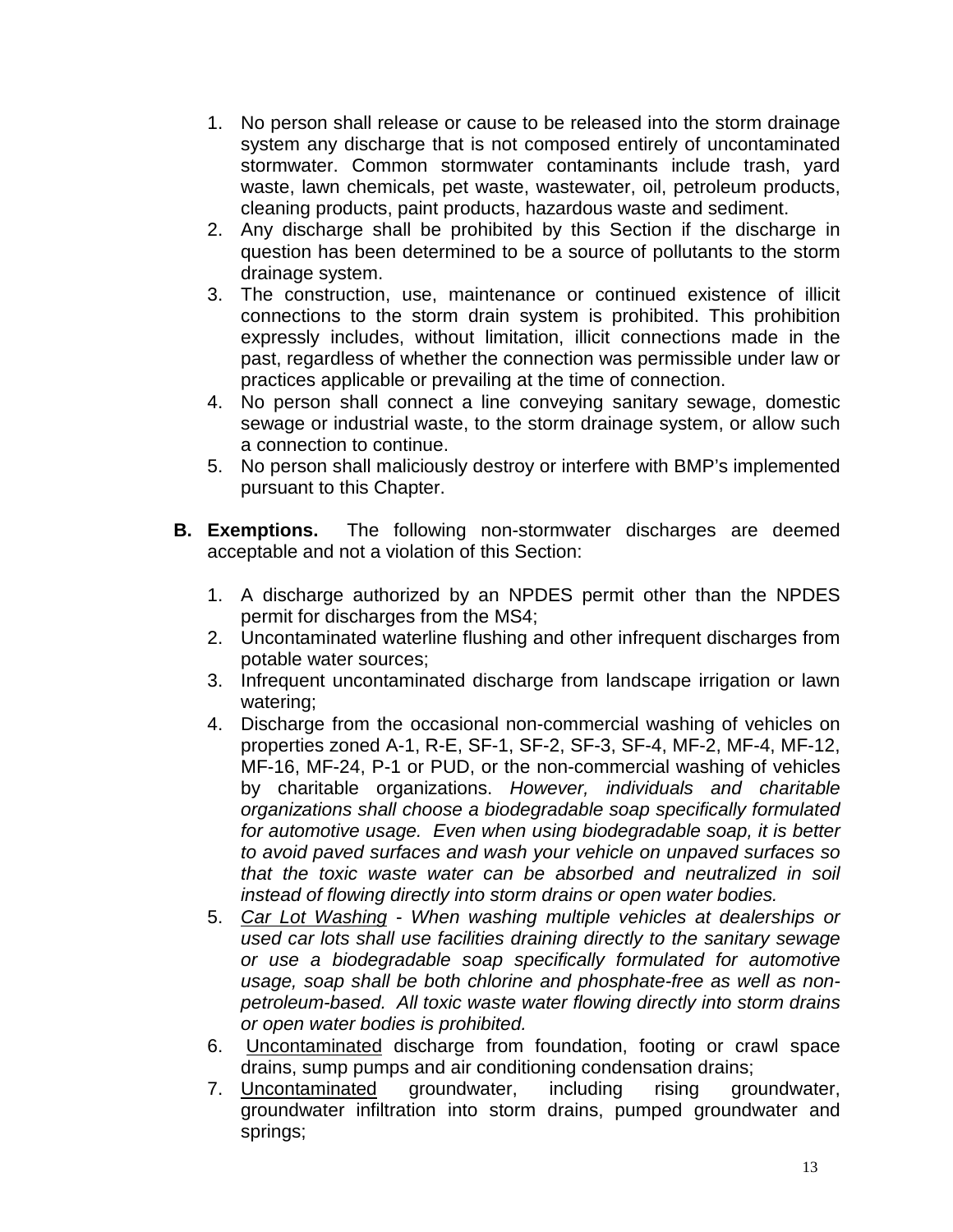- 8. Diverted stream flows and natural riparian habitat or wetland flows;
- 9. A discharge or flow of fire protection water that does not contain oil or hazardous substances or materials.

#### **C. Requirements Applicable to Certain Dischargers**

- 1. *Private Drainage System Maintenance.* The owner of any private drainage system shall maintain the system to prevent or reduce the discharge of pollutants. This maintenance shall include, but is not limited to, sediment removal, bank erosion repairs, maintenance of vegetative cover, and removal of debris from pipes and structures.
- 2. *Minimization of Irrigation Runoff.* A discharge of irrigation water that is of sufficient quantity to cause a concentrated flow in the storm drainage system is prohibited. Irrigation systems shall be managed to reduce the discharge of water from a site.
- 3. *Cleaning of Paved Surfaces Required.* The owner of any paved parking lot, street or drive shall clean the pavement as required to prevent the buildup and discharge of pollutants. The visible buildup of mechanical fluid, waste materials, sediment or debris is a violation of this ordinance. Paved surfaces shall be cleaned by dry sweeping, wet vacuum sweeping, collection and treatment of wash water or other methods in compliance with this Code. This section does not apply to pollutants discharged from construction activities.
- 4. *Maintenance of Equipment/Construction Vehicle Storage.* Any leak or spill related to equipment maintenance in an outdoor, uncovered area shall be contained to prevent the potential release of pollutants. Vehicles, machinery and equipment must be maintained to reduce leaking fluids.
- 5. *Wrecked or Disabled Vehicle Storage. Any leak or spill related to wrecked or disabled vehicles stored in an outdoor, uncovered area shall be contained to prevent the potential release of pollutants to streams or water bodies.* 
	- *a. The complete towed vehicle parking lot for wrecked or disabled vehicles shall be contained.*
- 6. *Materials Storage.* In addition to other requirements of this Code, materials shall be stored to prevent the potential release of pollutants. The uncovered, outdoor storage of unsealed containers of trash, debris, garbage, or hazardous substances is prohibited.
- 7. *Pet Waste.* Pet waste shall be disposed of as solid waste or sanitary sewage in a timely manner, to prevent discharge to the storm drainage system.
- 8. *Pesticides, Herbicides and Fertilizers.* Pesticides, herbicides and fertilizers shall be applied in accordance with manufacturer recommendations and applicable laws. Excessive application shall be avoided.
- 9. *Prohibition on Use of Pesticides and Fungicides Banned from Manufacture.* Use of any pesticide, herbicide or fungicide, the manufacture of which has been either voluntarily discontinued or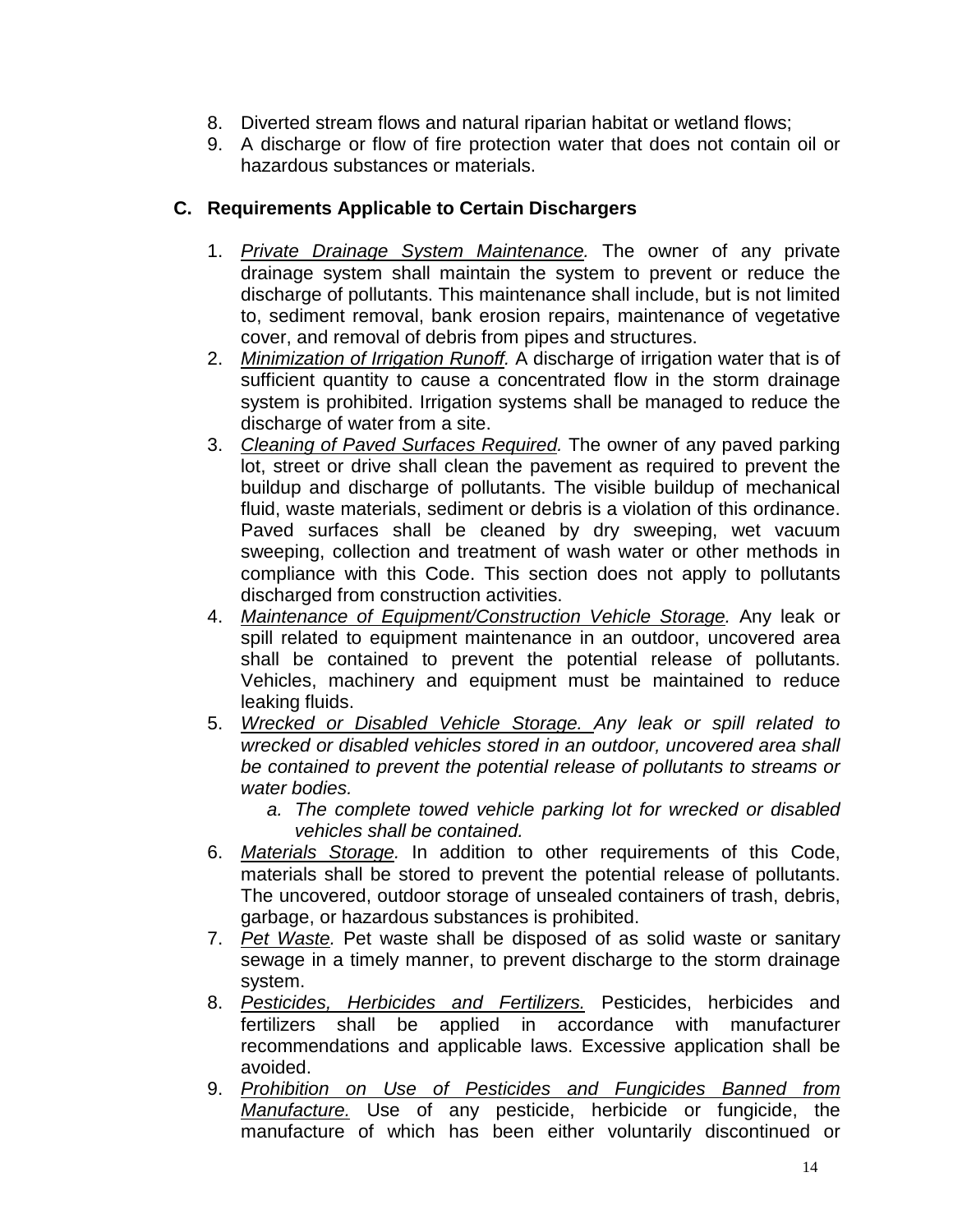prohibited by the Environmental Protection Agency, or any Federal, State or City regulation is prohibited.

- 10. *Open Drainage Channel Maintenance.* Every person owning or occupying property through which an open drainage channel passes shall keep and maintain that part of the drainage channel within the property free of trash, debris, excessive vegetation, and other obstacles that would pollute, contaminate, or retard the flow of water through the drainage channel. In addition, the owner or occupant shall maintain existing privately owned structures adjacent to a drainage channel, so that such structures will not become a hazard to the use, function, or physical integrity of the drainage channel.
- 11. *Roof and Landscaping Drains.* Drains and pipes of any size or type which carry water from any structure must be directed to public rights-ofway or drainage easements, or to public drainage systems, and may not be directed to a neighboring property.
- **D. Release Reporting and Cleanup.**Any person responsible for a known or suspected release of materials which are resulting in or may result in illegal discharges to the storm drainage system shall take all necessary steps to ensure the discovery, containment, abatement and cleanup of such release. In the event of such a release of a hazardous material, said person shall comply with all state, federal, and local laws requiring reporting, cleanup, containment, and any other appropriate remedial action in response to the release. In the event of such a release of non-hazardous materials, said person shall notify the Director no later than 5:00 p.m. of the next business day.
- <span id="page-14-0"></span>**E. Authorization to Adopt and Impose Best Management Practices***.* The City may adopt and impose requirements identifying Best Management Practices for any activity, operation, or facility, which may cause a discharge of pollutants to the storm drainage system. Where specific BMPs are required, every person undertaking such activity or operation, or owning or operating such facility shall implement and maintain these BMPs at their own expense.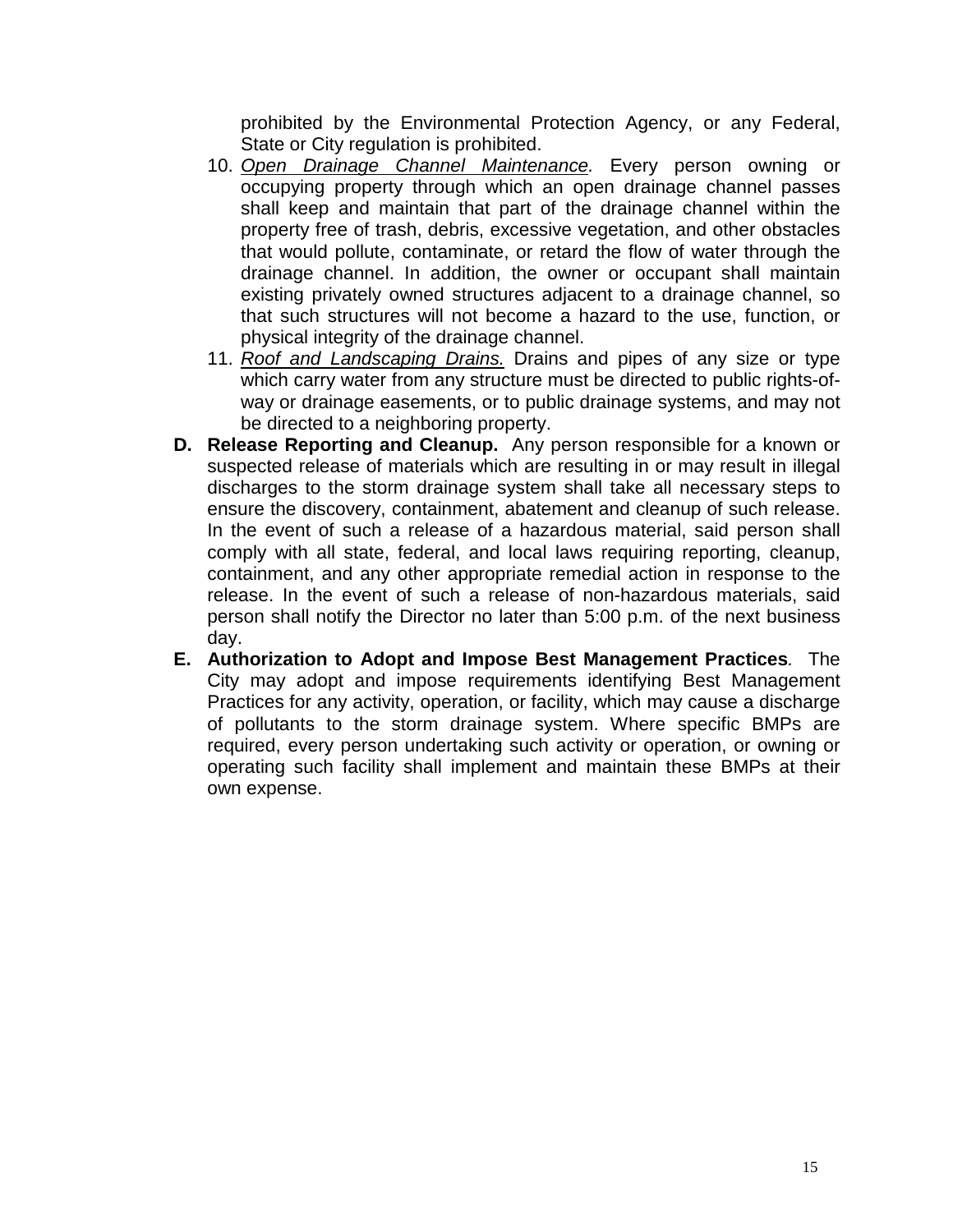## **SEC. 107.3 STORMWATER DISCHARGES FROM CONSTRUCTION ACTIVITIES**

#### **A. General Requirements for Construction Sites**

- 1. Responsibility. The *operator* of a site of construction activity shall be responsible for compliance with the requirements of this ordinance.
- 2. Waste Disposal. Solid waste, industrial waste, yard waste, *trash, rubbish* and any other pollutants or waste on any construction site shall be controlled through the use of Best Management Practices. Waste or recycling containers shall be provided and maintained by the operator or his/her contractor on construction sites where there is the potential for release of waste. Uncontained waste that may blow, wash or otherwise be released from the site is prohibited.
- 3. Concrete. Ready-mixed concrete, or any materials resulting from the cleaning of vehicles or equipment containing or used in transporting or applying ready-mixed concrete or *other masonry products*, shall be contained on construction sites *in leak proof containers* for proper disposal. Release of these materials is prohibited.
- 4. Erosion and Sediment Control. Best Management Practices shall be implemented to prevent the release of sediment from *any size* construction sites. Disturbed areas shall be minimized, disturbed soil shall be managed and construction site entrances shall be managed to prevent sediment tracking. Sediment tracked onto public streets *is prohibited*. *Construction planning shall include site control measures to minimize vehicle tires from carrying sediment onto public streets. Inadvertent sediment tracked onto public streets shall be removed as soon as possible but in all cases the sediment shall be removed prior to the end of the work day or before an impending rain event.*
- 5. *Unattended Sediment Tracking. In the event the construction site operator disregards the prohibition of sediment tracked onto City streets, the City will utilize City equipment and crew to remove tracked sediment from the given street(s). A minimum fee of \$500 per 100 linear feet of street or highway shall be assessed for each incident, to the construction site payable to the City of Springdale.*
- 6. *Dust sediment Control. Best Management Practices shall be implemented to prevent the release of sediment from dust from any size construction sites. Disturbed areas shall be minimized, disturbed soil shall be managed and Best Management Practices shall be implemented to prevent the release of sediment via dust.*
- 7. Completion. Upon completion of permitted construction activity on any site, the property *operator* and*/or* subsequent property owner(s) will be responsible for continued compliance with the requirements of this ordinance, in the course of maintenance, reconstruction or any other construction activity on the site.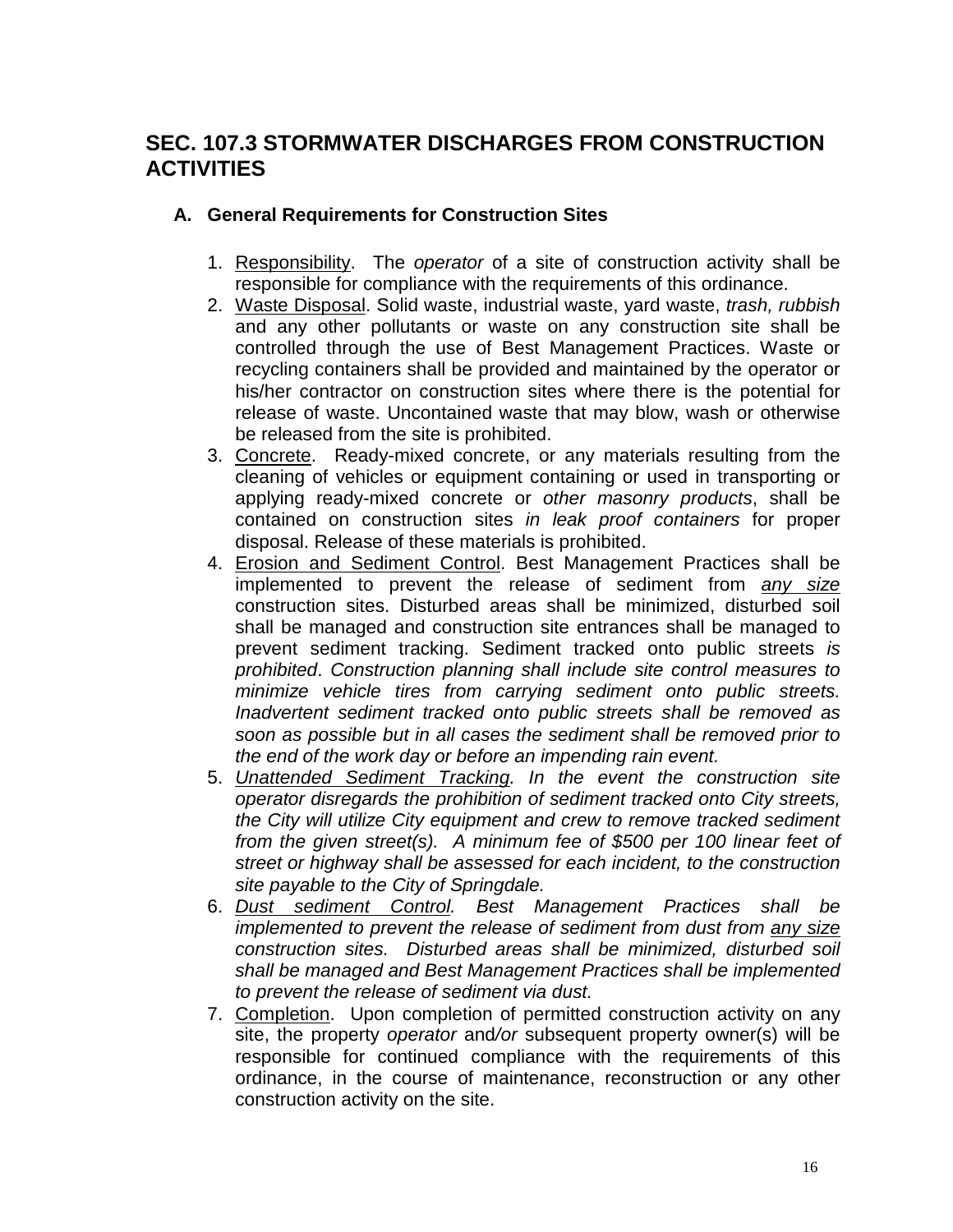- **B. Construction Sites Requiring an Approved SWP3**This section applies to all construction sites where construction on a site will disturb soil or remove vegetation on 0.5 acre or more acres of land during the life of the construction project. An approved Stormwater Pollution Prevention Plan (SWP3) for the project must be provided and implemented by the construction site *operator* as follows:
	- 1. *The area disturbed shall be assumed to include the entire property or platted area or the SWP3 must show areas that will not be disturbed by any phase of the construction. In the field, the area shall be protected with high visibility fencing installed around the undisturbed area.*
	- 2. The SWP3 must be provided by the *operator* and submitted to the City for approval. Two copies of the SWP3 shall be submitted to the Engineering Department for sites subject to plan review. The plan will not be released for construction until a SWP3 has been obtained and approved by the Engineering Department.
	- 3. A review of the SWP3 submitted for the site will be completed and notification will be given of either an approval of the SWP3 or a request for revisions will be made. Construction activity, including any soil disturbance or removal of vegetation, shall not commence on the site until the approval of SWP3 has been given.
	- 4. The *operator* bears the responsibility for implementation of the SWP3 and notification of all contractors and utility agencies on the site.
- **C. Subdivision Developments Requiring an Approved SWP3**Where construction of a subdivision development will disturb soil or remove vegetation on 0.5 or more acres of land during the life of the development project, approved Stormwater Pollution Prevention Plans (SWP3's) for the project must be provided and implemented by the subdivision *operator* as follows:
	- 1. The area disturbed shall be assumed to include the entire property *or platted area or the SWP3 must show areas that will not be disturbed by any phase of the construction. In the field the proposed undisturbed area shall be protected with high visibility fencing installed around the undisturbed area. Phasing on larger construction sites 5 acres or more must be utilized to allow only disturbance on near term construction areas. Construction sites requiring cutting and filling must be seeded once the cutting and filling activity is finished.*
	- 2. SWP3's must be provided by the subdivision *operator who has the primary management and ultimate decision making responsibility over the operation of subdivision development.*
	- 3. SWP3's must be provided for all phases of development, including sanitary sewer construction, storm drainage system construction, waterline, street and sidewalk construction *and* general grading.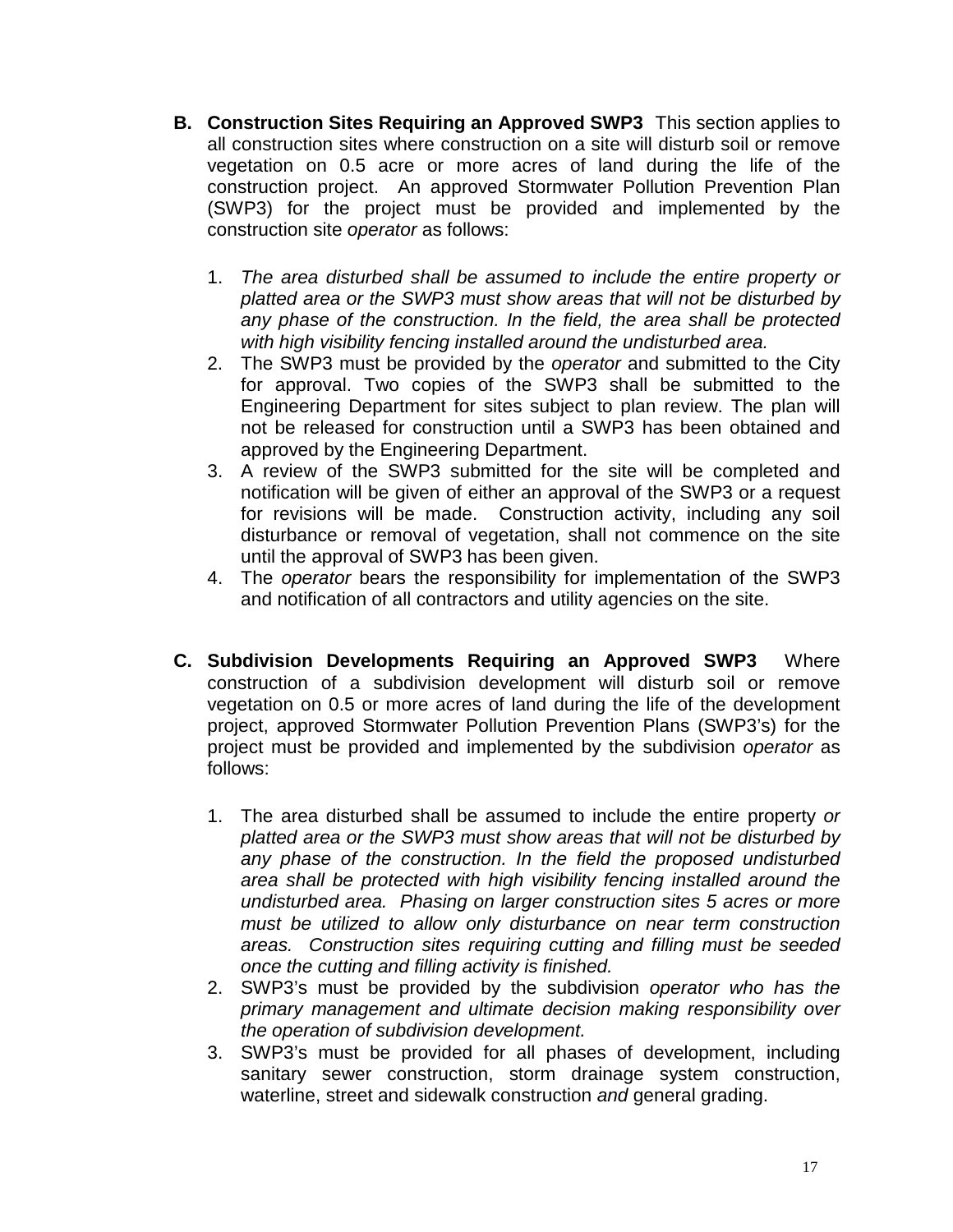- 4. *If a smaller project (i.e., less than 0.5 acre) is part of a larger common plan of development such as a subdivision (e.g., you are building a residential home on a one quarter acre lot in a 40 acre subdivision), the lot owner becomes the operator and permit coverage is required and appropriate BMPs for the site must be installed.*
- 5. The subdivision *operator* shall provide a copy of the approved SWP3's to all utility agencies prior to their working within the subdivision, however *the operator will not be required to provide a SWP3 for the activities of utility agencies within the subdivision.*
- 6. The subdivision *operator* bears the responsibility for implementation of the approved SWP3's for all construction activity within the development, excluding construction managed by utility agencies.
- 7. The subsequent owner of an individual lot bears the responsibility for continued implementation of the approved SWP3's for all construction activity within or related to the individual lot, excluding construction managed by utility agencies.
- **D. Stormwater Pollution Prevention Plans** Preparation and implementation Stormwater Pollution Prevention Plans for construction activity shall comply with the following:
	- 1. Preparation
		- a. The operator of a site of construction activity shall be responsible for compliance with the requirements of preparation and with the requirements of preparation and implementation of the SWP3 to prevent sediment/pollution from leaving the construction site.
		- b. The SWP3 shall be prepared under the direction of the operator by a qualified person who possesses the required stormwater certification and/or appropriate competence, skills, and ability as demonstrated by sufficient stormwater education, training, and/or experience to perform a specific activity in a timely and complete manner consistent with the regulatory requirements and generally accepted stormwater industry standards for such activity.
		- c. A grading and drainage plan is required for all developments showing that each lot drains to the street right-of-way, a dedicated drainage easement with improvements, or an existing drainage way without flowing across a neighboring lot. No drainage from roof drains, landscaping, or lot runoff may be directed or diverted onto neighboring properties.
		- d. The SWP3 shall provide the name, address and phone number of the project *operator* for purposes of correspondence and enforcement.
		- e. The SWP3 shall identify existing natural resources such as streams, forest cover and other established vegetative cover.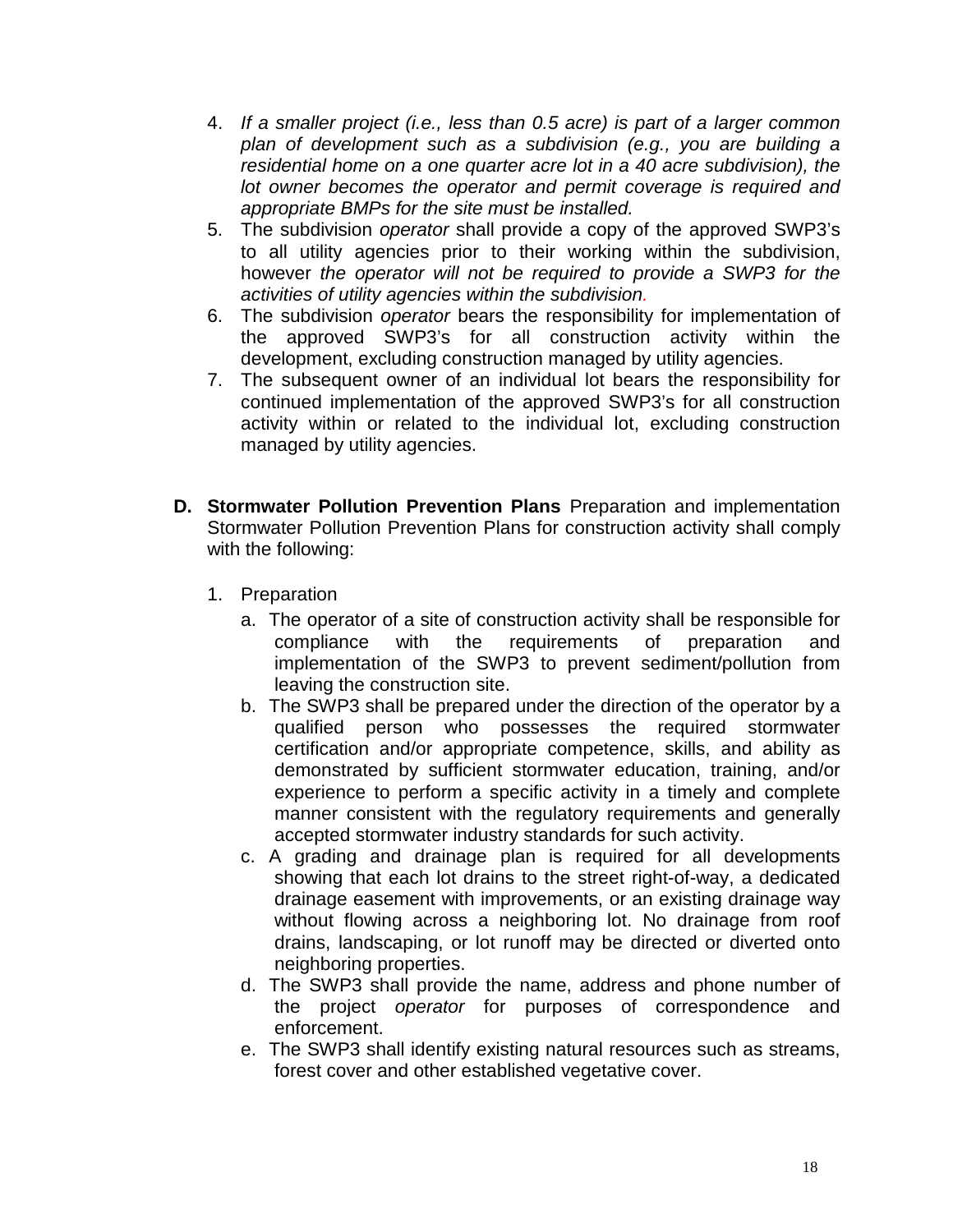- f. The SWP3 shall specify and provide detail for all BMPs necessary to meet the requirements of this ordinance, including any applicable BMPs that have been adopted and imposed by the City.
- g. The SWP3 shall include a Dust Control Plan, including any applicable BMPs designed to control dust.
- h. The SWP3 shall specify when each BMP will be installed, and for how long it will be maintained within the construction sequence.
- i. Multiple plans may be required for major phases of construction such as rough grading, building construction and final grading.
- *j.* Field changes of BMPS may be necessary to prevent sediment/pollution from leaving the construction site. Changes made in the field that will require removal, modifications or additions to the site BMPs shall require authorized City personnel approval prior to the changes being implemented. Additionally these changes made in the field must be shown on the SWP3 field copy, dated and signed by the site stormwater qualified person or persons*.*
- k. The SWP3 shall delineate all anticipated disturbed areas and specify the plan in those areas to achieve final stabilization, which at minimum must provide 80% grass coverage, or a suitable alternative approved by the Director of Engineering, and 100% stabilization.
- 2. Implementation
	- a. BMPs shall be installed and maintained by a qualified person or persons who possess the required stormwater certification and/or appropriate competence, skills, and ability as demonstrated by sufficient stormwater education, training, and/or experience to perform a specific activity in a timely and complete manner consistent with the regulatory requirements and generally accepted stormwater industry standards for such activity... The *operator* or their qualified person or persons shall be able to provide, upon the Stormwater Manager's request, a copy of the SWP3 on site and shall be prepared to respond to unforeseen maintenance of specific BMPs.
	- b. The *operator* or their qualified person or persons shall inspect *and repair* all BMPs at least once every 7 calendar days and within 24 hours after a rainfall of one *half (½)* of an inch or more as measured at the site. *A commercial rain gauge, appropriately installed and capable of accurate site rainfall measurements must be maintained onsite.*
	- c. A copy of an approved Grading or Erosion Control Plan, and a copy of the approved Dust Control Plan, showing the location of all approved BMPs, attached to a copy of the Grading Permit, must be clearly visible and maintained at the approved construction entrance.
	- d. Based on inspections performed by the *operator* or by authorized City personnel, modifications *or repairs* to the SWP3 will be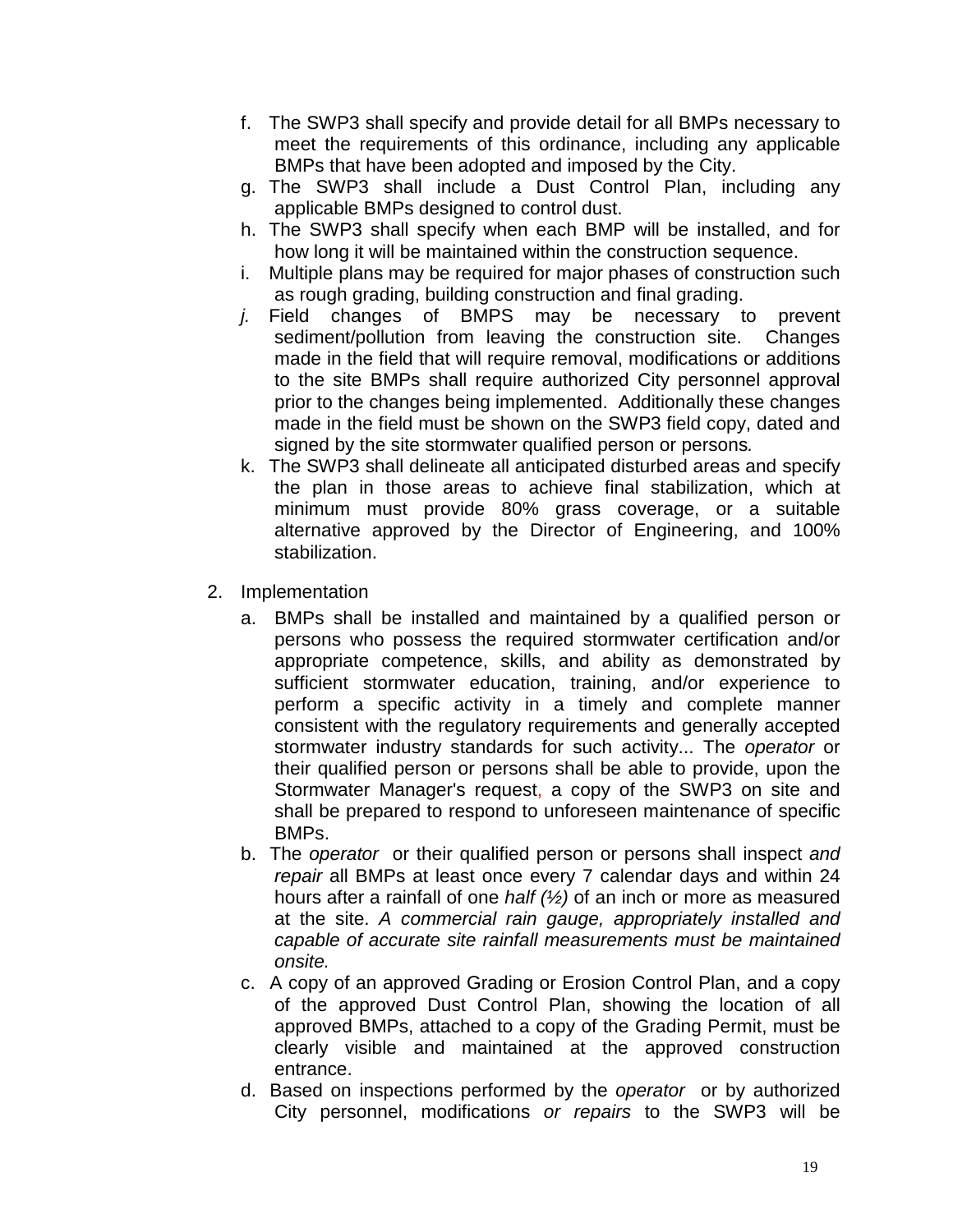necessary if at any time the specified BMPs do not meet the objectives of this ordinance. In this case, the *operator* or qualified person or persons shall meet with authorized City personnel to determine the appropriate modifications or *repairs.* All modifications shall be completed within *three (3)* days of the referenced inspection, except in circumstances necessitating more timely attention *such as before or after a rain event*, and shall be recorded on the *operator's field* copy of the SWP3 documentation.

#### **E. Requirements for Utility Construction**

- 1. Utility agencies shall be responsible for compliance with the requirements this ordinance.
- 2. Utility agencies shall develop and implement Best Management Practices (BMPs) by a qualified person or persons to prevent the discharge of pollutants on any site of utility construction within the City. In addition, the City may adopt and impose BMPs on utility construction activity.
- 3. Utility agencies shall implement BMPs by a qualified person or persons to prevent the release of sediment from utility construction sites. Disturbed areas shall be minimized, disturbed soil shall be managed and construction site entrances shall be managed to prevent sediment tracking. Sediment tracked onto public streets shall be removed *as soon as possible but in all cases the sediment shall be removed prior to the end of the work day or before an impending rain event.*
- 4. Prior to entering a construction site or subdivision development, utility agencies shall have obtained from the *operator's* qualified person or persons, a copy of any SWP3's for the project. Any disturbance to BMPs resulting from utility construction shall be repaired immediately by the utility company in compliance with the SWP3.

#### **F. Grading Permit**

- 1. *Findings* The city has experienced development activity causing the displacement of large amounts of earth and the removal of *natural vegetation and* tree cover. Significant problems resulting from such development include flooding, soil erosion and sedimentation, unstable slopes, and impaired quality of life. These problems are a concern because of their negative effects on the safety and general welfare of the community.
- 2. *Purpose*  The purposes of this chapter are to:
	- a. Prohibit the indiscriminate clearing of property.
	- b. Prevent excessive grading, clearing, filling, cutting, or similar activities.
	- c. Substantially reduce flooding, erosion and sediment damage within the city.
	- d. To safeguard the safety and welfare of citizens.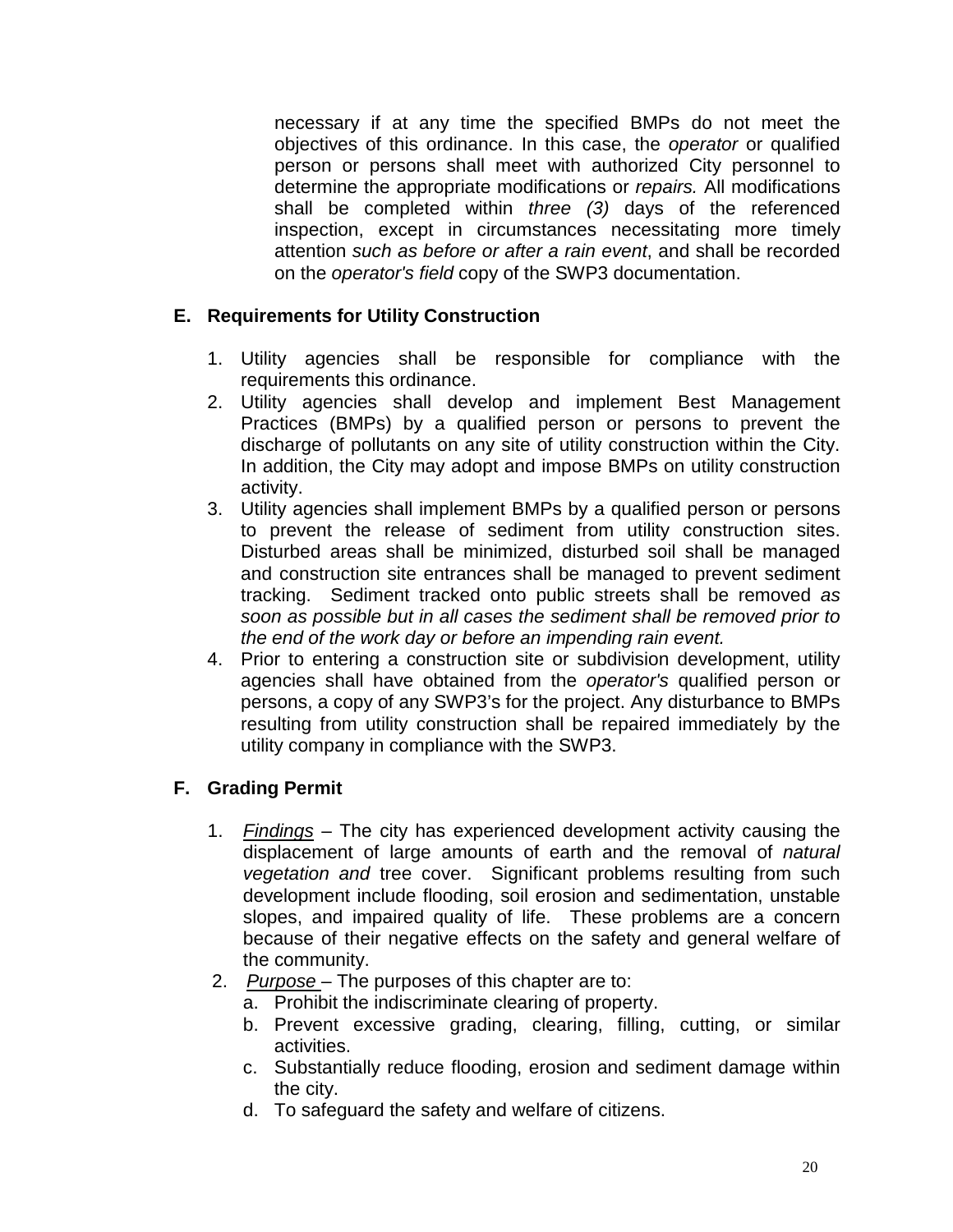- e. Establish reasonable standards and procedures for development, which prevent potential flooding, erosion and sediment damage.
- f. Prevent the pollution of storm drainage systems, streams, ponds and other watercourses.
- g. Minimize the danger of flood loss and property loss due to unstable slopes.
- h. Preserve natural vegetation, which enhances the quality of life of the community.
- i. To *prevent massive erosion and sediment movement and prevent* hillside scars.
- 3. General requirements Persons engaged in land alteration activities regulated by this chapter shall take measures to protect neighboring public and private properties from damage by such activities. The requirements of this chapter, however, are not intended to prevent the reasonable use of properties.
	- a. Any person who engages in land alteration activities regulated by this chapter without obtaining a grading permit shall be required to restore the land, to the maximum extent practicable to its original condition.
	- b. The permit applicant shall have on the project site at all times an agent or qualified person or persons who is competent and capable of reading and thoroughly understanding the plans, specifications and requirements for areas of tree protection for the type of work being performed. The qualified person or persons shall have full authority to issue orders or direction to employees working on site, without delay and to promptly supply such materials, labor, equipment, tools, and incidentals as may be required to complete the work in a proper manner. If no superintendent is on site, the city official may issue the notice of violation and stop work order to the person conducting the violation.
- 4. *Grading Permit Required*
	- a. Any person proposing to engage in clearing, filling, excavating, quarrying, construction or similar activities on any piece of disturbed land of 0.5 acre or larger shall apply to the Stormwater Manager for a grading permit as specified in this chapter. Before a Grading Permit may be issued, all developments and improvements within the total acreage area must be approved by the appropriate process through the Planning Department. A Grading Permit may not be issued for any project constructing or expanding a vehicular use area or when expanding or rehabilitating a building and landscaping without said Planning Department approval. Except as otherwise provided, the responsible party shall not be allowed the removal, to be an action resulting in the removal of the root ball, of more than seven (7) trees within any given twelve (12) month period without first obtaining a grading permit. The Director may exempt the need for the permit on a limited case-by-case basis. No land shall be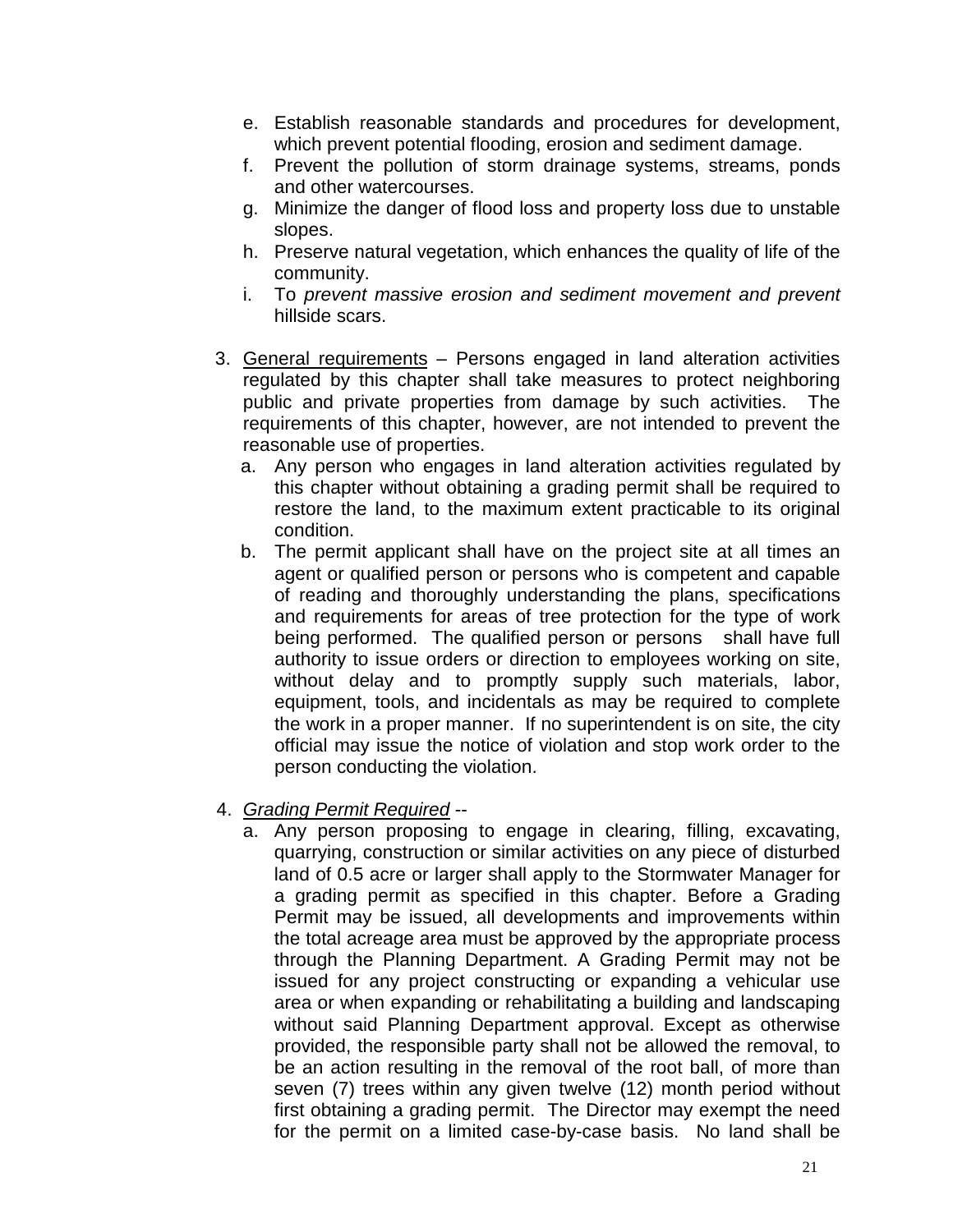altered or cleared to the extent regulated in this chapter unless approved by a permit.

- b. No land alteration shall be permitted until all necessary city approval of all plans and permits, except building permit, have been issued and construction is imminent. Clearing and grading for streets and drainage improvements may be done on residential subdivisions following the approval of a preliminary plat, approval of construction plans and specifications, *an approved grading permit* and a preconstruction conference has been held. In those cases where filling or cutting in areas with no trees is to be done, the area is to be graded suitable for mowing and shall be re-vegetated. If building construction has not commenced and been diligently pursued within eight (8) months of plans approval, then all landscaping and tree requirements in the buffers shall be installed, unless the city official determines that the existing buffers on the site meet the landscape planting requirement as set forth in the Springdale Code of Ordinances. .
- c. A grading permit is required for land alteration activities specified in this section. However, all construction work shall include appropriate drainage and erosion control measures to protect neighboring properties. All land alteration in properties within the designated floodplain requires a grading permit without exception.
- d. Prior to issuance of a grading permit, a grading and drainage plan shall be submitted and approved by the City.
- e. Utility organizations *shall* obtain an annual approval from the city for all routine maintenance, replacement and repair of fence and sign posts, telephone poles and other kinds of posts or poles and overhead or underground electric, water, sewer, natural gas, telephone or cable facilities. The approval will include a utility organization and its contractors, agents or assigns and will be permanent in nature as long as the original approved procedures are followed. However, large-scale utility projects involving clearing *or disturbing* of areas over twenty-five (25) feet in width *and ninehundred (900) feet long, (or equivalent to 1/2 acre or more)* shall not be authorized by *the annual* one-time approval of all projects. In such cases, a separate grading permit must be obtained for each project.
- f. Approval may be obtained by public or private entities for the stockpiling of construction spoil material at particular locations for a limited time period, not to exceed six (6) months. *Appropriate BMPs must be installed on or around the stockpile area and* grading and replanting of grassed areas is required upon removal of stockpile.
- 5. *Exemptions* -- A grading permit shall not be required for *Utility organizations* emergency work or repairs to protect health, safety and welfare of the public. *This would include repair of sign posts, telephone poles and other kinds of posts or poles and overhead or underground electric, water, sewer, natural gas, telephone or cable facilities that require excavating, pumping, dumping or other construction activities.*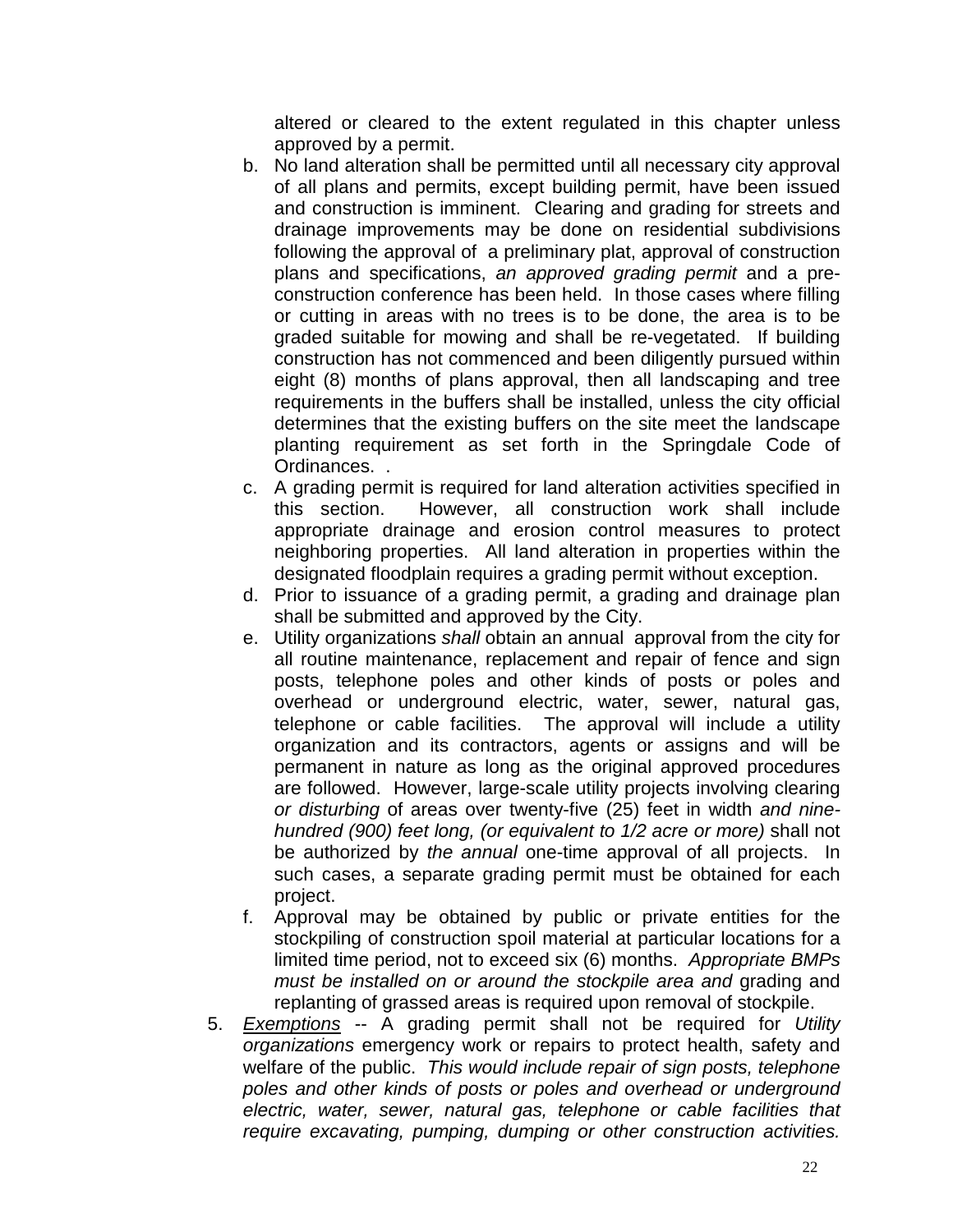*Appropriate BMPs must be utilized on or around the emergency work area.*

- 6. *Contents of grading and drainage plans.* The grading and drainage plan shall identify the following:
	- a. Acreage of the proposed project.
	- b. Land areas to be disturbed.
	- c. Stages of grading showing the limits of sections to be graded and indicating the approximate order of development.
	- d. The height and slope of cuts and fills. Cross sections shall be required every one hundred (100) feet on property where the depth of excavation or fills exceeds five (5) feet, showing original and final grades and will include visual aids to show how the final development, including planting and landscaping will look. A grading plan showing existing and proposed contours with a maximum 2-foot contour interval for slopes less than 10% and a maximum 5-foot contour interval for slopes greater than 10% can be shown as an alternate to cross-sections every 50 feet.
	- e. No slopes steeper than a 3:1 pitch unless otherwise approved in writing by the Director of Engineering.
	- f. Provisions for collecting and discharging surface water, *including discharged surface water velocities from pipes and open channels.*
	- g. Erosion and sediment measures, including structural and vegetative measures.
	- h. Seal, Certificate of Authority and signature of a registered engineer qualified under state regulations to certify that the grading and drainage plan complies with this chapter.
	- i. A vicinity drawing showing location of property lines, location and names of all existing or platted streets or other public ways within or immediately adjacent to the tract on City of Springdale topographic mapping or approved equal.
	- j. Location of all known existing sewers, water mains, culverts and underground utilities within the tract and immediately adjacent thereto; location of existing permanent buildings on or immediately adjacent to the site if right of entry can be obtained to locate same.
	- k. Identification of rights-of-way or easements affecting the property.
	- l. A plan of the site at a minimum scale of one (1) inch equals fifty (50) feet or less.
	- m. Other information required including but not limited to:
		- i. Address and telephone number of *operator*, permit applicant and the party responsible for maintenance of erosion and sediment control measures.
		- ii. The approximate location and width of existing and proposed streets.
		- iii. The locations and dimensions of all proposed or existing lots.
		- iv. The locations and dimensions of all parcels of land proposed to be set aside for parks, playgrounds, natural condition perimeters, public use, or for the use of property owners in proposed development.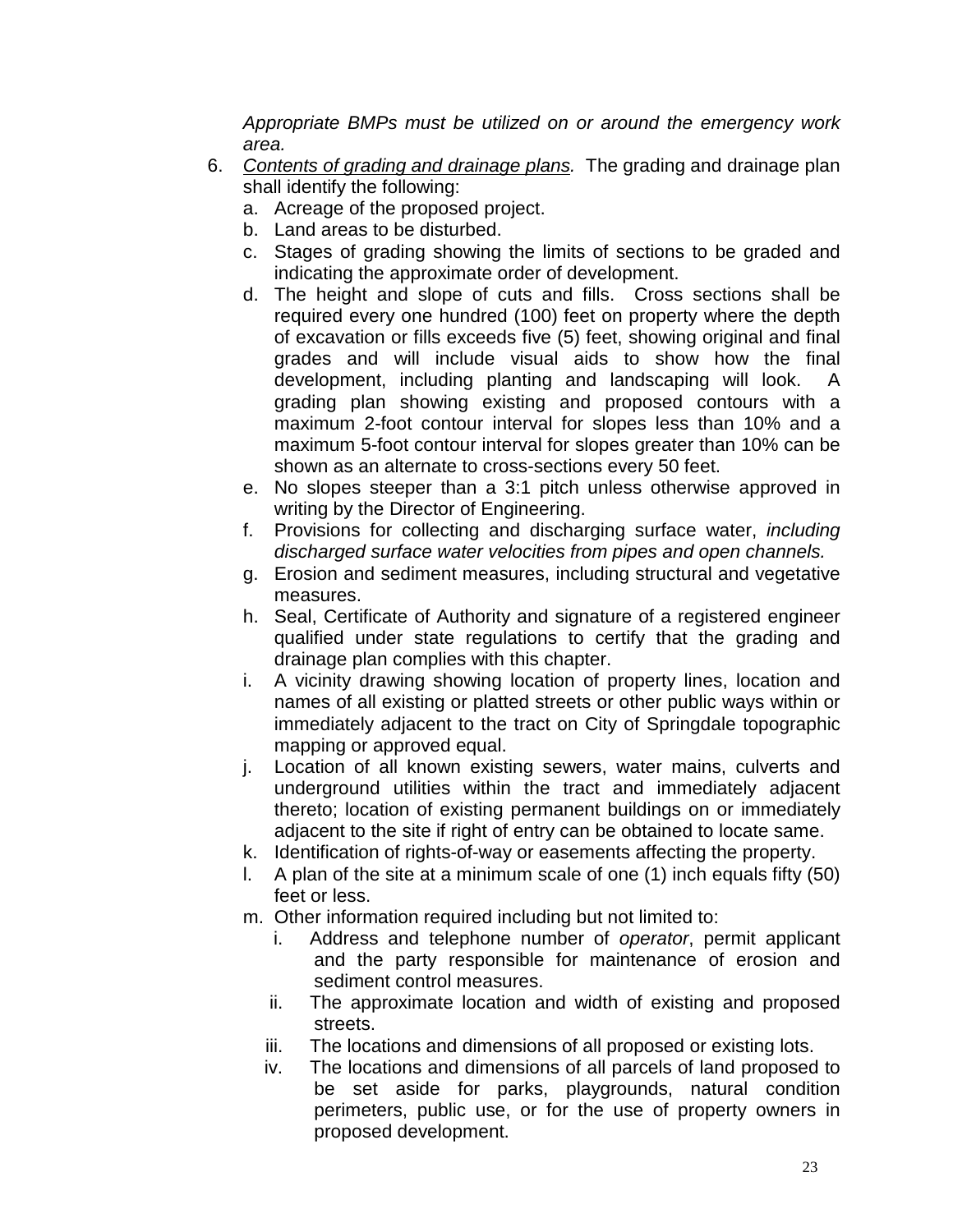- v. Existing and proposed topography at a maximum of two-foot contour intervals unless approved by the City.
- vi. An approximate timing schedule, indicating the anticipated starting and completion dates of the development: a timing schedule for the sequence of grading and application of erosion and sediment control measures.
- vii. Acreage of the proposed project.
- viii. Identification of unusual material or soils in land areas to be disturbed. If any surface indications of unusual materials or soils that would cause street or lot instability, such as nonvertical tree growth, old slides, seepage, or depressions in the soil are visible before grading, they should be noted and accompanied by the engineer's recommendation for correcting such problem areas
- ix. Identification of suitable material to be used for fills shall be accomplished before actual filling begins. If there are any surface indications that local material is not suitable for fills, those areas to be filled with outside material should be identified and the type and source of the fill noted.
- x. Specification of measures to control runoff, erosion and sedimentation during the process of construction, noting those areas where control of runoff will be required during construction and indicating what will be used, such as straw bales *(allowed under limited circumstances), silt fencing,* sediment basins, silt dams, *rock* check dams, lateral hillside ditches, catch basins, *waddles, curb inlet protection* etc.
- xi. Measures to protect neighboring built-up areas and city property during process of construction, noting work to be performed, such as cleaning existing ditches, storm culverts and catch basins or raising existing curbs in neighboring areas.
- xii. Provisions to stabilize soils and slopes after completion of streets, sewers and other improvements, noting on the grading plan when and where ground cover will be planted, also noting any other means to be used such as placement of stone embankments and riprap or construction of retaining walls.
- xiii. All *lot fill* areas shall be compacted to a *minimum of* 95% standard proctor density *in areas where buildings, pavement or other structures will be constructed as per the approved LSD or Subdivision construction drawings. Lot fill in areas where the approved LSD or Subdivision construction drawings has no structural requirements shall be compacted to a minimum of 75% and a maximum of 85% standard proctor densities to allow infiltration in vegetated areas. Exceptions shall be* approved in writing by the Director of Engineering or his/her assigns.
- n. The grading and drainage plan shall include areas of tree protection, erosion and sediment control provisions meeting standards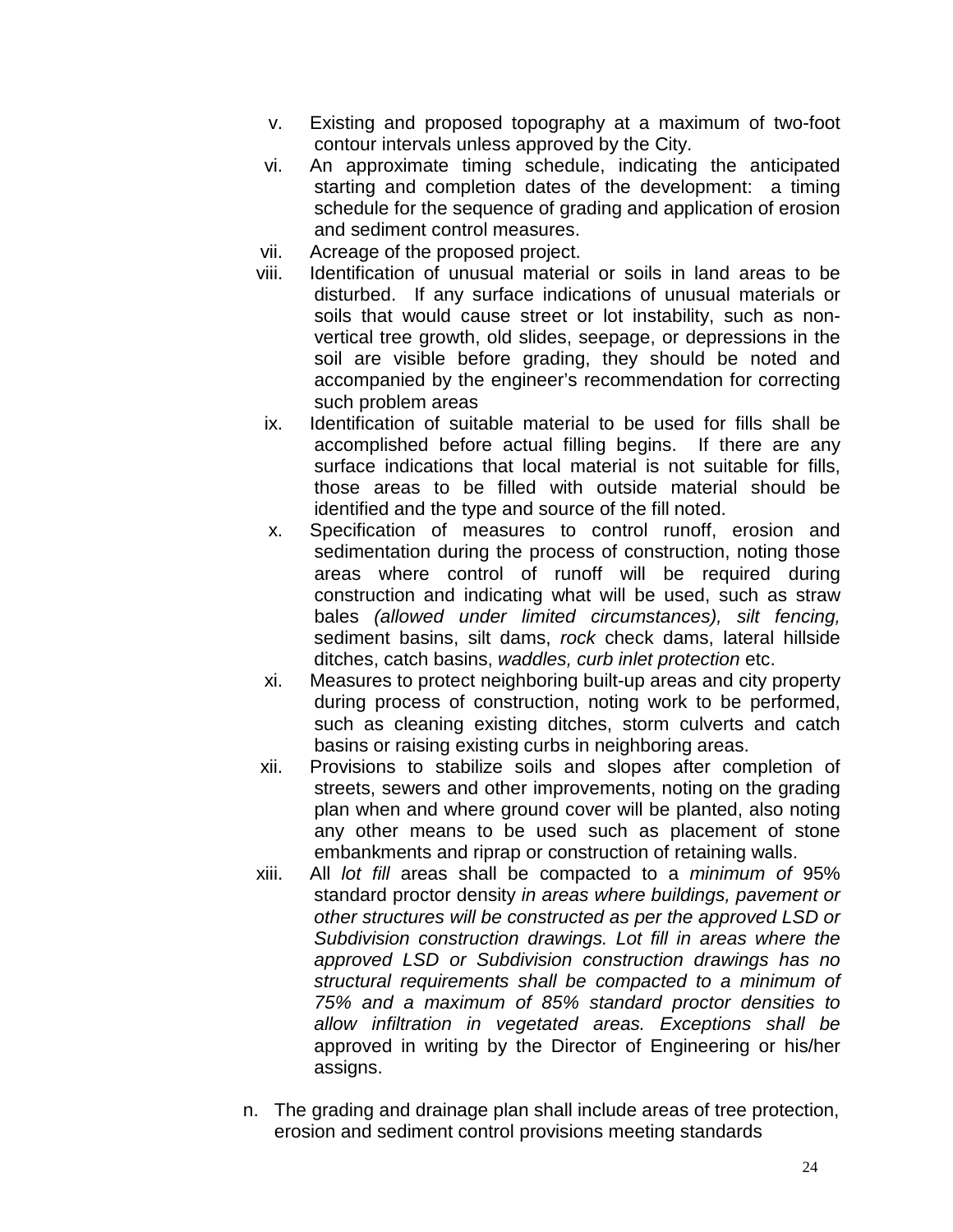established by the city in the Drainage Criteria Manual and the Best Management Practices Manual.

7. Provisional Grading Permit.

All rules governing the issuance of a grading permit apply with the following exceptions and requirements:

- a. The Director of Engineering or the Stormwater Manager may on a limited basis issue a Provisional Grading Permit to allow clearing, filling, excavating, demolition or similar activities.
- b. No construction, to include, but not limited to, foundation work on structures, vehicular use areas, development, or improvements of any kind are authorized by the issuance of a Provisional Grading Permit.
- c. A Provisional Grading Permit Application must include a grading plan, proposed development site plan, and a Stormwater Pollution Prevention Plan (SWPPP).
- d. A Provisional Grading Permit will expire six (6) months after date of issuance, and must meet the defined *Completion of Construction* portions b, c, d, and e, *or must be converted to a full Grading Permit*, to be in compliance with this chapter.
- e. Provisional Grading Permits must be secured by a bond in the amount appropriate to restore the site to a Completion of Construction standard.
- f. A Provisional Grading Permit may be converted into a full Grading Permit without an additional fee when the project has received approval through the planning process.
- 8. **Issuance procedure.** 
	- a. The following procedure shall be implemented for the issuance of a grading permit.
		- i. The Director of Engineering or the Stormwater Manager shall approve, disapprove or recommend modification of the grading and drainage plan in writing within ten working (10) days after the project approval through the planning process.
		- ii. Upon approval of the final plan, the City shall issue a grading permit. A superintendent capable of understanding the plans and with the authority to issue orders to employees performing the land alteration shall properly supervise the land alteration work.
	- b. Groups of trees and individual trees that are not to be removed and required as an undisturbed buffer area *shall be protected with high visibility construction fencing placed at the out limits of the critical root zone during construction visible to workers on foot or operating equipment* and shall not be used for material storage or for any other purpose. The fencing shall be placed and maintained by the *operator* until all exterior construction, landscaping, *and*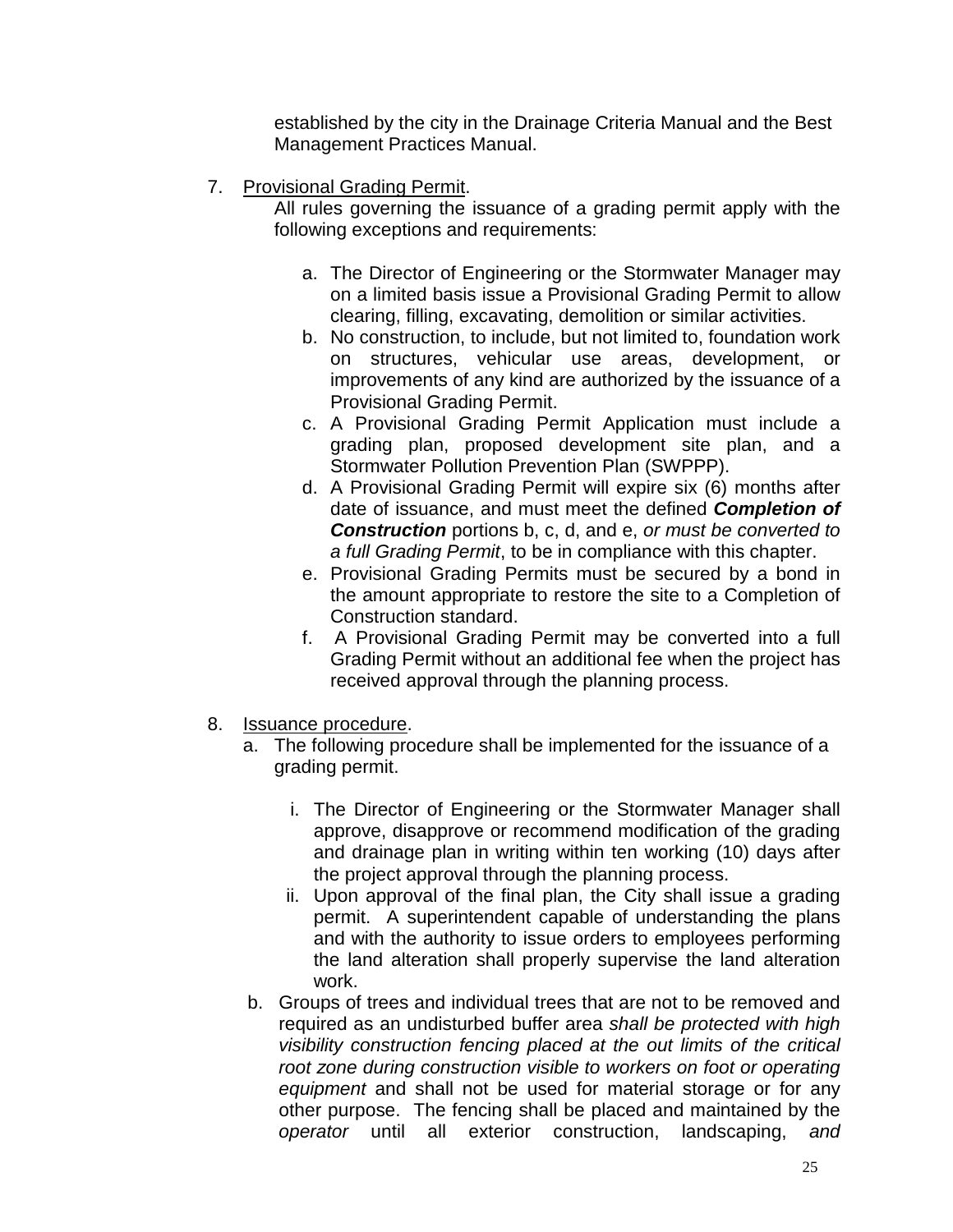*landscaping irrigation* has been completed. Individual trees to be preserved outside the undisturbed buffer protected area shall be fenced at the critical root zone and shall be flagged with bright orange vinyl tape wrapped around the main trunk at a height of four (4) feet or more such that the tape is clearly visible to workers on foot or operating equipment.

- c. The Director may allow minor modifications of the plan to alleviate particular problems during the process of construction. In reviewing request for modifications, the Director may require from the applicant's engineer appropriate reports and data sufficient to make a decision on the request.
- d. Major changes to plans approved by the planning commission shall only be permitted by the planning commission. Examples of major changes are those that substantially increase the height of cuts, the area of clearing or grading, or impact on neighboring properties. More than twenty percent (20%) increase in height, area or impact will normally be considered a major change. Examples of increased impact include reductions in buffer area, increased runoff onto adjacent properties and increased site area that is visible from adjacent properties or public streets.
- 9. Grading and drainage plan requirements. Preparation of grading and drainage plans shall follow the Drainage Criteria Manual and the Best Management Practices Manual and shall be designed on the basis of the following considerations:
	- a. A maximum of thirty (30) vertical feet of fill or excavation (three, ten [10] feet vertical terraces or two, fifteen [15] feet vertical terraces) is permitted, however additional development areas may be constructed a minimum of one-hundred fifty (150) in width and at a slope of no more than eight percent (8%). The maximum of thirty (30) feet of fill or excavation may again be utilized.
		- i. The depth of fill or excavation shall be measured from the finish grade elevation to the original ground line elevation.
		- ii. No more than two hundred (200) feet of terrace can be in a straight line and a minimum of a ten (10) feet curved section, jog, or offset is required for each additional 200 feet of terrace.
		- iii. For excavations or fills constructed with slopes flatter than 3:1 (three horizontal to one vertical), terraces are not required nor is there a limit on the height of cut of fill. Planting requirements on these 3:1 slopes shall be the same as required for terraces and shall be spaced uniformly over the slope.
		- iv. Cuts or fills shall be limited to ten (10) feet in height or to fifteen (15) feet if architectural stone is included to protect the vertical face. A series of smaller cuts or fills with terraces, preserving portions of natural vegetation and providing areas for planting,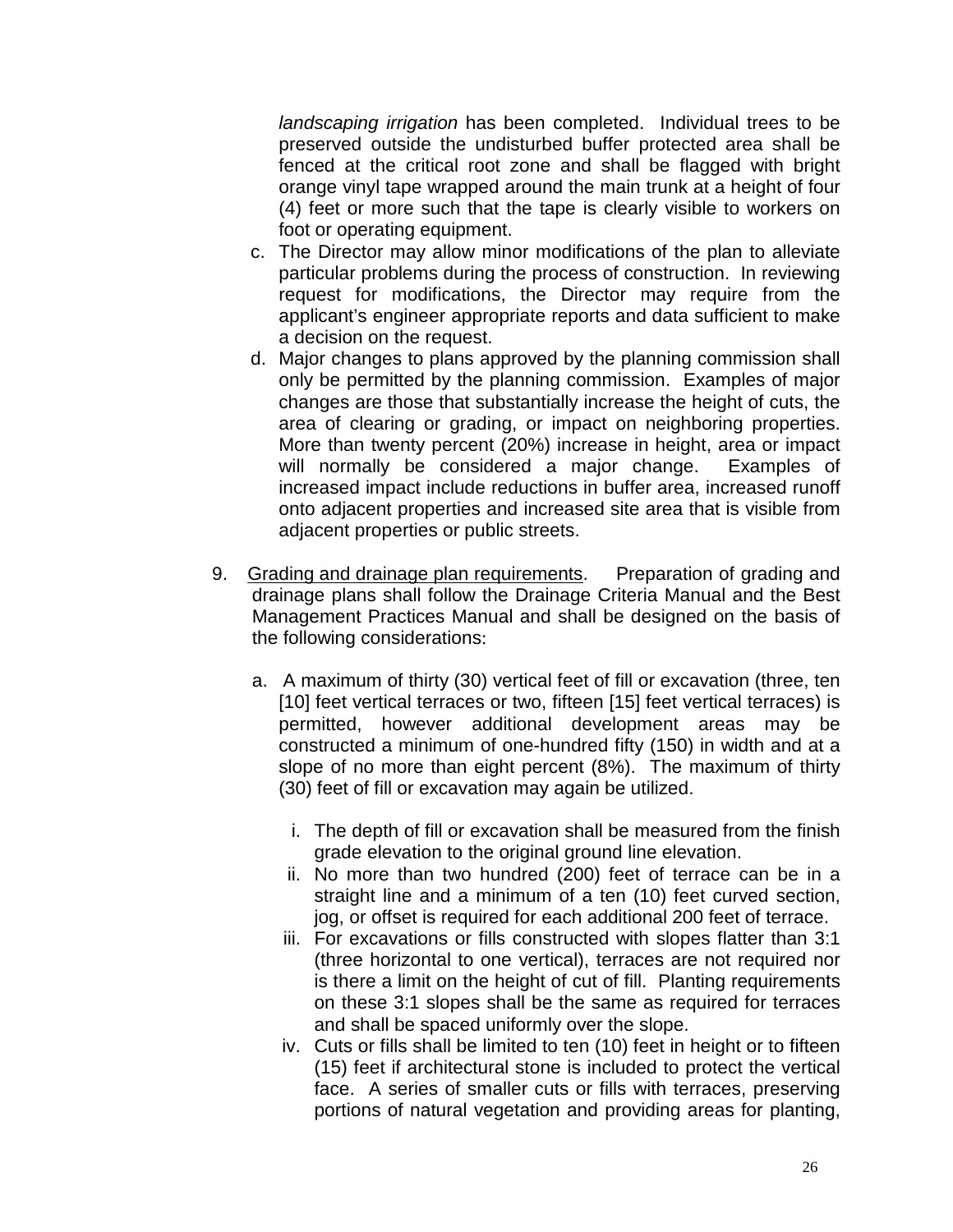shall be used in situations where more than ten (10) feet of cut or fill is needed.

- v. Terracing width shall be at a ratio of at least one (1) foot of horizontal terrace for every one (1) foot of vertical height, up to a maximum of ten (10) feet. Terraces shall be landscaped with dense evergreen plantings sufficient to screen the cut or fill slope.
- vi. If the slope of the cut or fill is faced with an architectural stone wall, the terrace plantings shall be a minimum of two (2) rows of trees four (4) feet between the rows, staggered not more than twenty (20) feet on centers.
- b. Development shall be planned to fit topography, soils, geology, hydrology, and other existing site conditions.
- c. Provisions shall be made for safety against unstable slopes or slopes subject to erosion and deterioration.
- d. Grading shall complement natural landforms.
- e. After grading, all paving, seeding, *installed* sod, or mulching shall be performed in accordance with a reasonable schedule approved by the Director.
- f. Open areas not planned for immediate use shall be seeded or sodded. Soil which is exposed for more than twenty-one (21) days with no construction activity shall be seeded, mulched or revegetated in accordance with this code.
- g. Areas not well suited to development, as evidenced by existing incompetent soils, geology, hydrology investigations and reports, should be allocated to open space and recreational uses.
- h. The potential for soil loss shall be minimized by retaining natural vegetation wherever possible.
- i. Appropriate provisions such as those in the Drainage Criteria Manual and the Best Management Practices Manual shall be used to accommodate stormwater runoff and control soil loss occasioned by changed soil and surface conditions during and after development, including the use of vegetation and limitations on soil exposure. If staff determines upon visual inspection that excessive silt from the construction has migrated offsite, additional measures to reduce erosion may be required.
- j. Permanent improvements such as streets, storm sewers, curb and gutters and other features for control of storm runoff shall be scheduled as soon as economically and physically feasible before removing vegetation cover from the area, so that large areas are not left bare and exposed for long periods of time beyond the capacity of temporary control measures.
- k. A temporary or permanent sediment basin, debris basin, de-silting basin or silt trap shall be installed and maintained to substantially reduce sediment from water runoff. A properly sized sediment basin is required for each separate drainage area within the property being developed. The volume of the sediment basin shall be three-thousand *six hundred* (3600) cubic feet per acre *for each*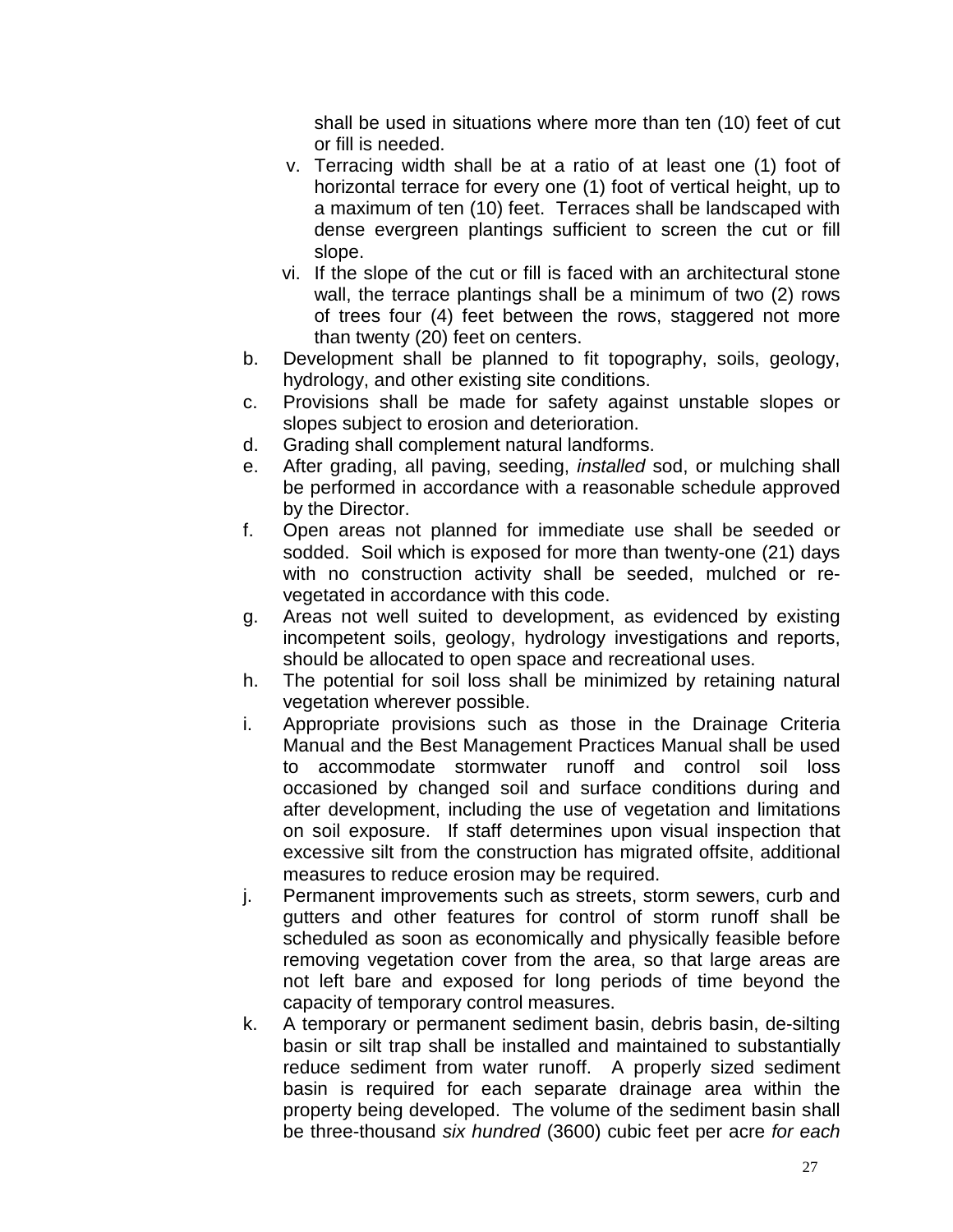*separate drainage area. A floating skimmer with the intake near the water surface type outfall is required on all sediment basins.*

- l. Construction access shall be limited to locations as approved by the city official. Construction access points shall be graveled with B-stone (4-6 inch rock) for a minimum length of twenty percent (20%) of the lot depth or fifty (50) feet, whichever is greater, up to a maximum of one hundred (100) feet and of adequate thickness to *prevent* tracking onto the city street. *Other construction access BMPs shall be implemented in combination or as an alternate to ensure tracking to the street is prevented.*
- m. Appropriate provisions shall be made to prevent excessive particulate matter from becoming airborne *and leaving the construction area onto neighboring properties and/or streets, as visibly observed and as determined by City personnel*.
- *n.* A perimeter *vegetated (100% vegetated with a minimum of 80% coverage)* buffer strip shall be temporarily maintained around disturbed areas for erosion control purposes and shall be kept undisturbed except for reasonable access for maintenance. The width of the strip shall be six percent (6%) of the lot width and depth. The minimum width shall be twenty-five (25) feet and the maximum *required* shall be forty (40) feet. In no event shall these temporary strips be less than the width of the permanent buffers required for the development.
- *o. A minimum Riparian vegetated (100% vegetated with a minimum of 80% coverage) buffer strip of at least twenty-five (25) feet wide, undisturbed except for reasonable access, shall be provided along each side of named streams, streams, creeks, rivers, lakes or other water bodies. The plan must also provide at least fifty (50 feet of buffer zone from established TMDL water bodies. streams listed on the 303 (d) list, Extraordinary Resource Water (ERW), Ecology Sensitive Water-body (ESW), Natural and Scenic Waterway (NSW), and or other uses at the discretion of the Director. The 25 foot or 50 foot strip shall be measured from the top of the bank. An*  exception to this requirement is allowed where the only work being *done on the site is public street construction.*
- p. Care shall be exercised to minimize the risk of damage from or to pedestrian and vehicular traffic in the vicinity of a cut or fill by placement of handrails, guardrails, fencing or landscaping.
- 10. Unified plan and permit. One plan may be submitted incorporating all provisions for compliance with the applicable city zoning, landscaping, drainage detention, grading, clearing, filling, cutting, quarrying, and construction requirements.
- *11.* Conformance to *NPDES* Phase II Regulations. Grading plans shall conform to the *NPDES* Phase ll Stormwater Regulations as established *by the current ADEQ Construction Permit ARR 150000.*
- 12. Copies. A copy of the ADEQ NOI permit *or ADEQ Automatic Coverage permit shall be required for all sites 0.5 acre or more***.**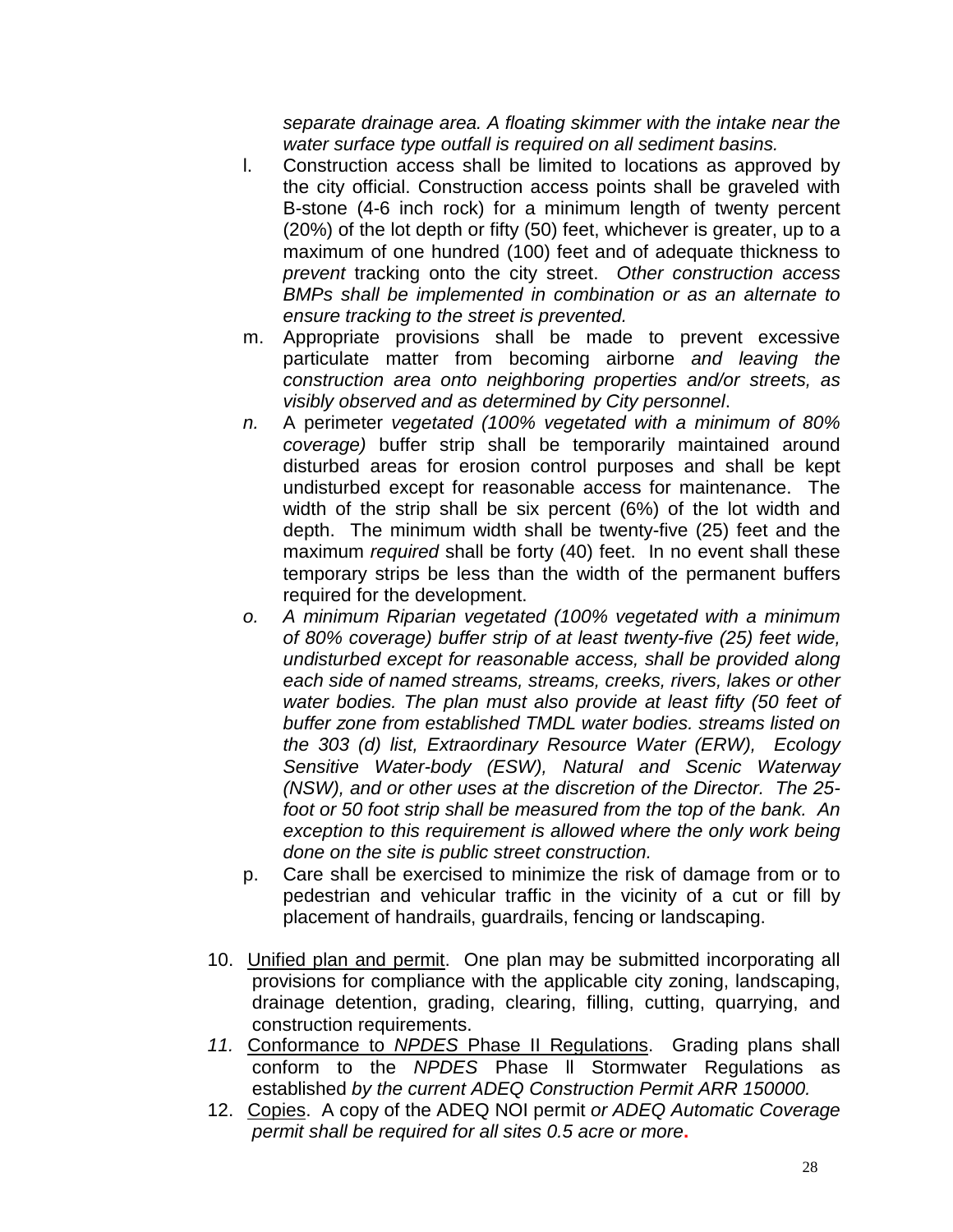13. Fees. A fee for each grading permit shall be paid to the city as follows with the exception of traditional agricultural uses *and residential house sites less than 1 acre* for which the fee shall be waived:

| Total Project Area being disturbed                 |          |
|----------------------------------------------------|----------|
| $\frac{1}{2}$ acre or greater but less than 1 acre | \$250.00 |
| 1 acre or greater                                  | \$500.00 |

## <span id="page-28-0"></span>**SECTION 107.4 ENFORCEMENT**

- **A. Enforcement Personnel Authorized**. The following personnel shall have the power to issue Notices of Violations, citations and implement other enforcement actions under this ordinance as provided by the City of Springdale:
	- 1. All authorized personnel under the supervision of the Engineering Director or other authorized City enforcement agencies.
	- 2. All health officers that are authorized representatives of the Director of the Benton and Washington County Health Departments.

#### **B. Right of Entry and Sampling**

- 1. Whenever an authorized enforcement person has cause to believe that there exists, or potentially exists, in or upon any premises any condition which constitutes a violation of this ordinance, the enforcement person shall have the right to enter the premises at any reasonable time to determine if the discharger is complying with all requirements of this ordinance. In the event that the owner or occupant refuses entry after a request to enter has been made, the City is hereby empowered to seek assistance from a court of competent jurisdiction in obtaining such entry.
- 2. The Director shall have the right to cause to be set up on the property of any discharger to the storm drainage system such devices that are necessary to conduct sampling of discharges.
- **C. Enforcement Procedures** This policy establishes a formal enforcement procedure to be followed by the City of Springdale when enforcement action is necessary on sites that do not comply with the City's Stormwater Pollution Prevention, Erosion Control, and Grading Ordinance. Enforcement cases can be generated in any of three ways: (1) through the construction review process; (2) through complaints from individuals, groups, etc; and (3). through referrals from City/State agencies. Procedures to be followed for each of these methods are outlined below.
	- 1. Construction Review. Every effort is made to use the Construction Review process to correct deficiencies in site compliance whenever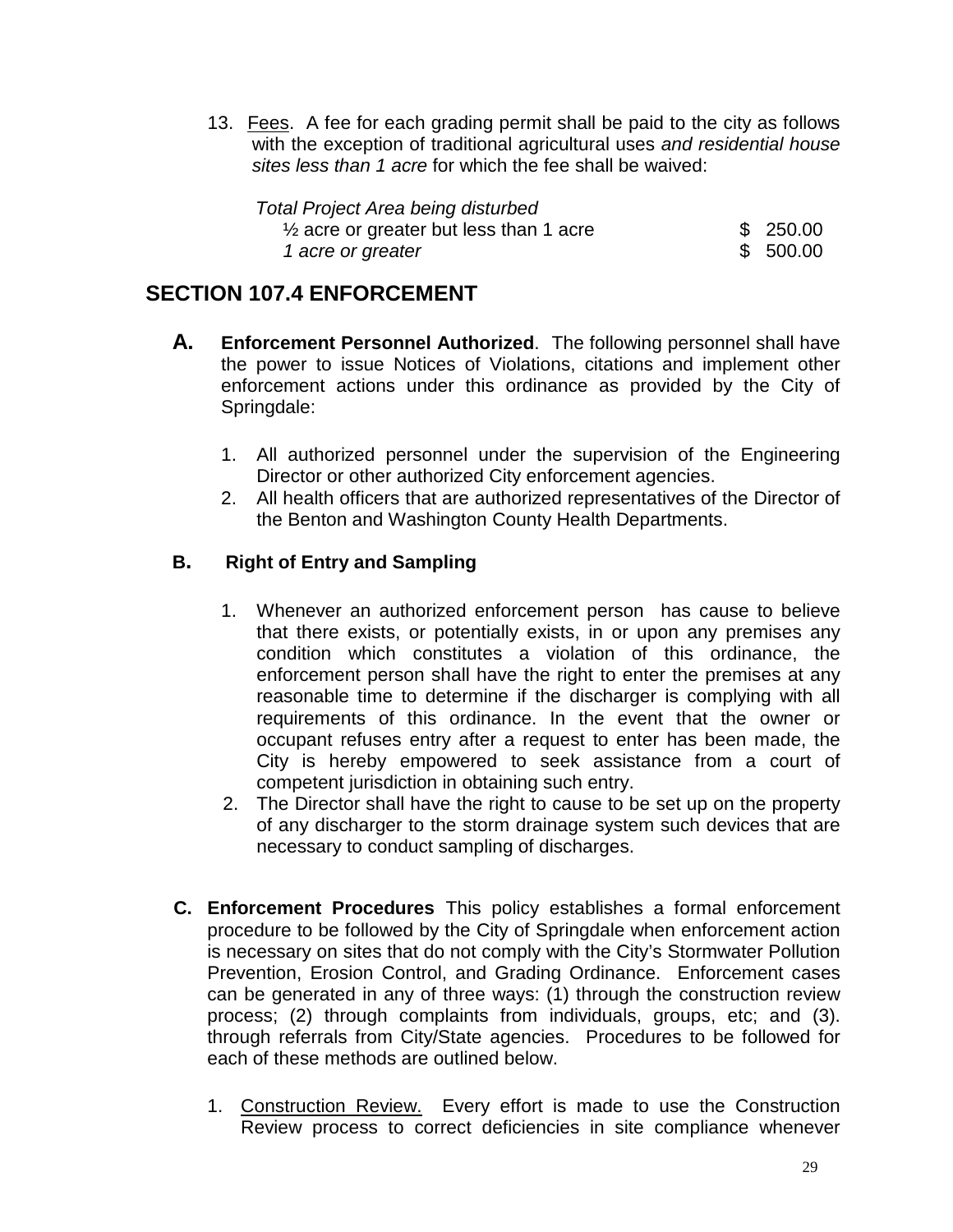possible. Should that process fail to achieve expected results or if the site reviewer feels that a violation is serious enough to warrant enforcement action, the following procedures shall be followed:

- a. Issuance of Notice of Violation: If site deficiencies are noted, the *operator* or authorized agent shall be given a notice of violation. The notice of violation shall be specific as to the noted violation, corrective measures to be taken, and a time frame allowed for completing the work.
- b. Compliance Review: At the end of the time period specified above, a follow-up site inspection shall take place to determine whether compliance has been achieved. Depending on that determination, the following actions may occur:
	- i. Site Violations Corrected: If all previous site violations have been corrected, the site reviewer shall issue an inspection report stating that fact and the site shall be returned to a normal Construction Review status.
	- ii. Previous Violations Not Corrected: If previously noted violations have not been satisfactorily corrected, the further actions may be initiated as outlined in the following section.
- 2. Submissions from the General Public: Members of the General Public may submit information pertaining to this ordinance to the City of Springdale, Engineering Department. The Director will consider such submissions as they pertain to the implementation and enforcement of this ordinance and will provide written or verbal response to the person submitting the information. *Notifications of stormwater violations or potential violations can be submitted on the City website.*
- 3. Referrals from other agencies: Referrals from other agencies will be handled in the following manner:
	- a. Cases will be referred directly to the Engineering Director. At this point the Director working with the referral agency will determine if enforcement actions are warranted and if proper documentation has been obtained. If a determination is made that action is required, the enforcement process will be set into motion.
	- b. Cases received by the Director will be handled on a first come, first served basis. All enforcement actions will be initiated by a site inspection to verify site conditions that caused the case to be referred. If conditions have been corrected or do not exist as stated in the referral, the case will be returned to file for documentation and reporting purposes. If conditions exist as stated in the referral, enforcement actions will proceed.
- 4. Once site conditions have been verified and the site is determined to be in a state of non-compliance two avenues of enforcement can be pursued, one for the infrequent offender and one for the frequent offender.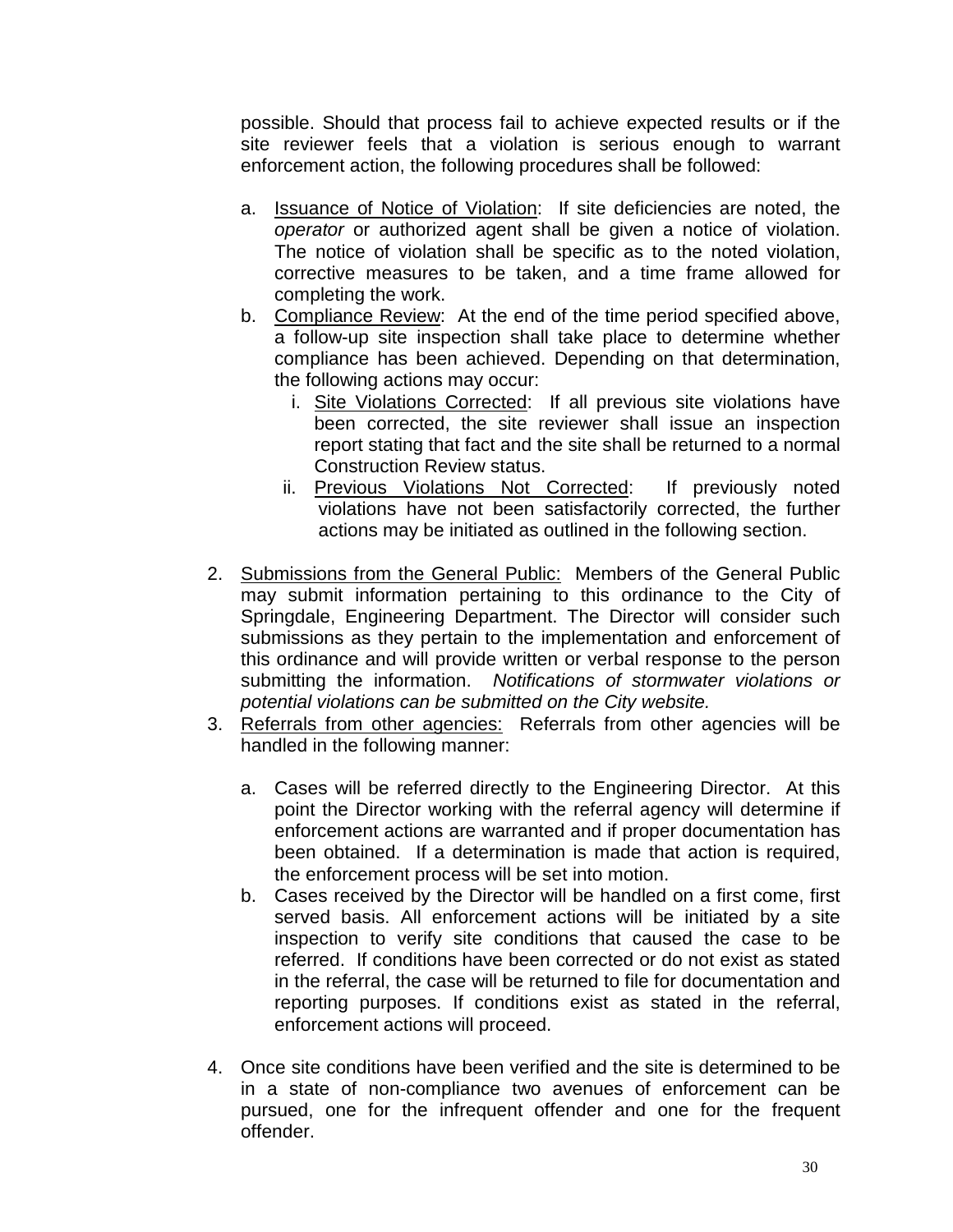- a. Infrequent Offender. If an individual or company is being reviewed for the first time or it has been at least 3 years since the last violation (36 months has elapsed since last review), notice to comply will be issued to the owner/developer informing them they are not in compliance with the City's Stormwater Pollution Prevention, Erosion Control, and Grading Ordinance, the steps needed to be taken to get into compliance, and that they have an established time frame to complete the work. At the end of the period a re-inspection will be conducted to check for compliance. If all work has been satisfactorily completed the case will be returned to file for documentation and reporting purposes. If the work has not been satisfactorily completed within the established time frame a citation (ticket) will be issued to the owner developer and for each subsequent day thereafter until the site is brought into compliance.
- b. Frequent Offender. If an individual or company has been reviewed at any time in the preceding 36 months they will be considered repeat offenders. Repeat offenders will be issued a citation (ticket) upon verification of non-compliance with the City's Stormwater Pollution Prevention, Erosion Control, and Grading Ordinance and the steps needed to be taken to get into compliance will be outlined along with an established time frame to complete the work. At the end of the period a re-inspection will be conducted to check for compliance. If all work has been satisfactorily completed the case will be returned to file for documentation and reporting purposes. If the work has not been satisfactorily completed within the established time frame a citation (ticket) will be issued to the owner/developer and a fine may be levied for each day until the site is brought into compliance.

#### **D. Enforcement Options for Failure to Comply**

- 1. The City of Springdale Engineering Director in conjunction with the *Chief Building Inspector* may issue a stop work order to any persons violating any provision of the City's Stormwater Pollution Prevention, Erosion Control, and Grading Ordinance by ordering that all site work stop except that necessary to comply with any administrative order.
- 2. The City of Springdale Engineering Director may request that the Buildings Department refrain from issuing any further building permits until outstanding violations have been remedied.
- 3. The City of Springdale Engineering Director may initiate penalties as stipulated herein. Complete information concerning enforcement and penalties is described below.
- *E. Action without Prior Notice.* Any person who violates a prohibition or fails to meet a requirement of this Chapter will be subject, without prior notice, to one or more of the enforcement actions, when attempts to contact the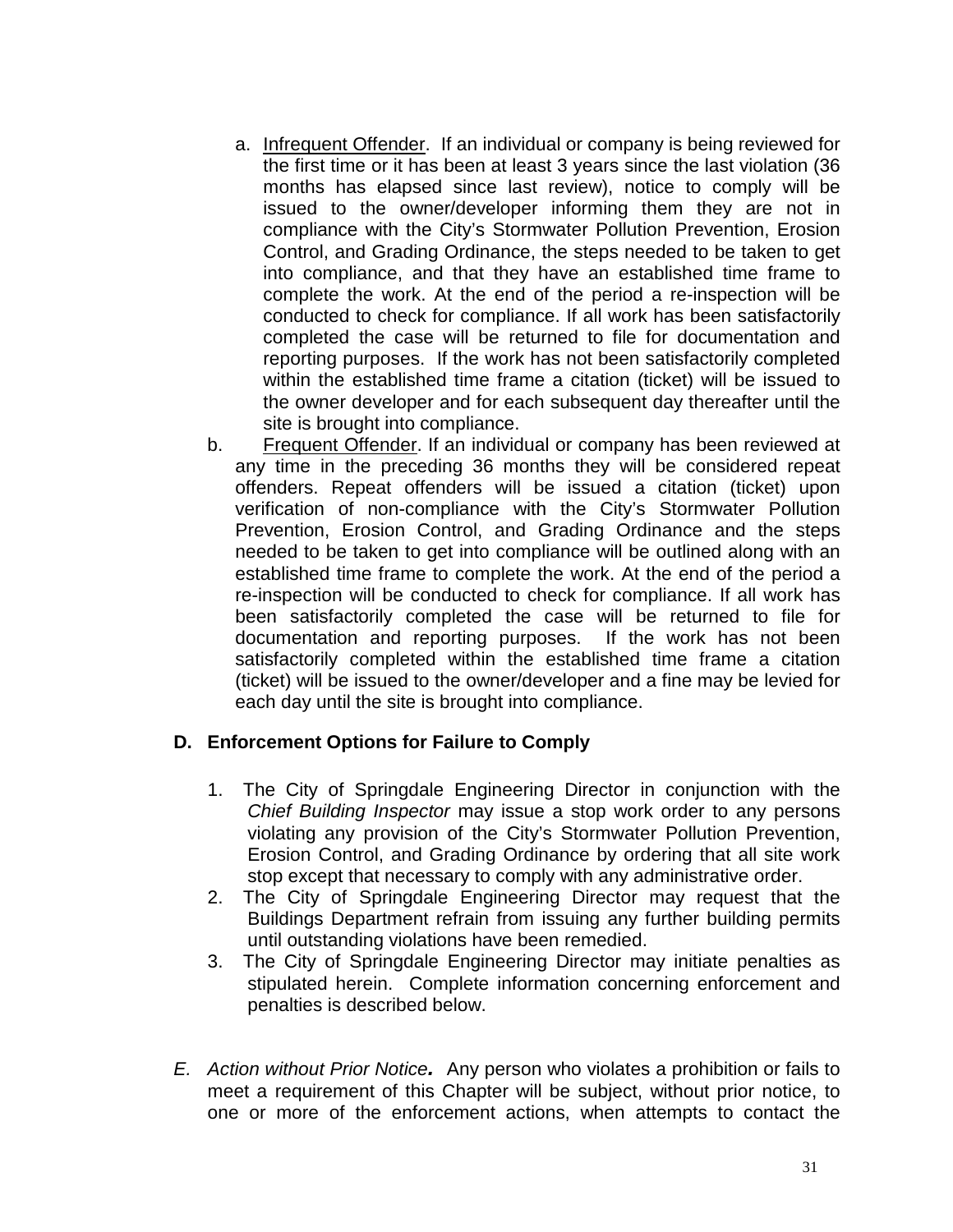person have failed and the enforcement actions are necessary to stop an actual or threatened discharge which presents or may present imminent danger to the environment, or to the health or welfare of persons, or to the storm drainage system.

- **F.** Enforcement Actions.
	- 1. Recovery of Costs. Within 30 days after abatement by City representatives, the Director shall notify the property owner of the costs of abatement, including administrative costs, and the deadline for payment. The property owner may protest the assessment before the City Council. The written protest must be received by the Mayor's Office within 15 days of the date of the notification. A hearing on the matter will be scheduled before the City Council. The decision of the City Council shall be final. If the amount due is not paid within the protest period or within 10 days of the decision of the City Council, the charges shall become a special assessment against the property and shall constitute a lien on the property for the amount of the assessment. A copy of the resolution shall be turned over to the County Clerk so that the Clerk may enter the amounts of the assessment against the parcel as it appears on the current assessment roll, and the Treasurer shall include the amount of the assessment on the bill for taxes levied against the parcel of land.
	- 2. Termination of Utility Services. After lawful notice to the customer and property owner concerning the proposed disconnection, the Director shall have the authority to order the disconnection of City water, sanitary sewer and/or sanitation services until such time as the violation has been corrected.
	- 3. Performance **Bonds**. Where necessary for the reasonable implementation of this Chapter, the Director may, by written notice, order any owner of a construction site or subdivision development to file a satisfactory bond, payable to the City, in a sum not to exceed a value determined by the Director to be necessary to achieve consistent compliance with this Chapter. The City may deny approval of any building permit, subdivision plat, site development plan, or any other City permit or approval necessary to commence or continue construction or to assume occupancy, until such a performance bond has been filed. The owner may protest the amount of the performance bond before the City Council. The written protest must be received by the Mayor's Office within 15 days of the date of the notification. A hearing on the matter will be scheduled before the City Council. The decision of the City Council shall be final.
	- 4. Criminal Prosecution. Any person who violates or continues to violate a prohibition or requirement of this Chapter shall be liable to criminal prosecution to the fullest extent of the law, and shall be subject to criminal penalties.
- **G. Criminal Penalties** The violation of any provision of this ordinance shall be deemed a municipal offense. Any person violating this ordinance shall, upon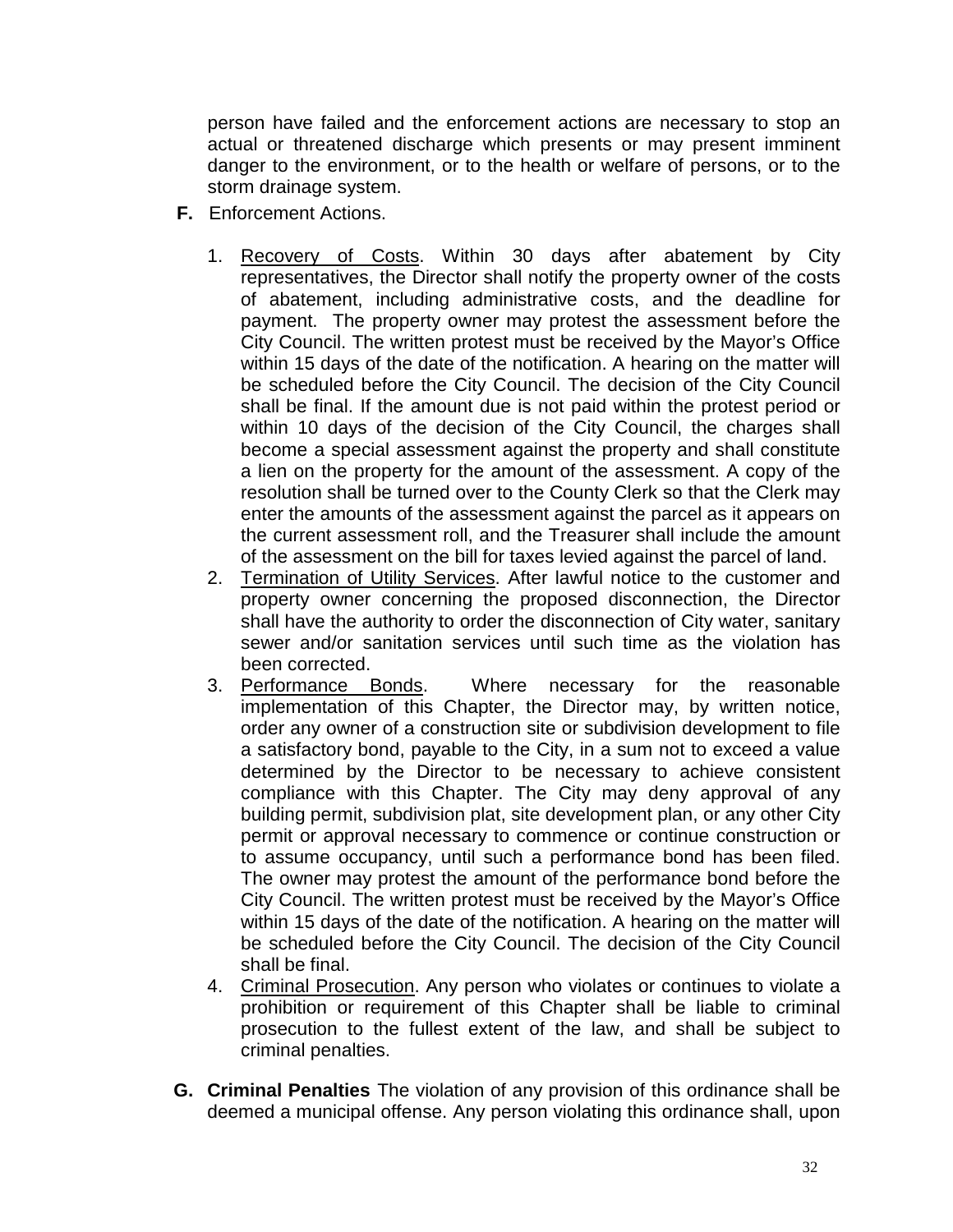an adjudication of guilt or a plea of no contest, be fined according to the schedule of fines. Each separate day on which a violation is committed or continues shall constitute a separate offense.

- **H. Other Legal Action**Notwithstanding any other remedies or procedures available to the City, if any person discharges into the storm drainage system in a manner that is contrary to the provisions of this ordinance, the City Attorney may commence an action for appropriate legal and equitable relief including damages and costs in any court of competent jurisdiction. The City Attorney may seek a preliminary or permanent injunction or both which restrains or compels the activities on the part of the discharger*.*
- **I. Violations/Schedule of Fines** A violation of any of the foregoing provisions shall be punished in accord with the following schedule of fines:

| Offense                        | Fine (per offense)                     |
|--------------------------------|----------------------------------------|
| First offense                  | 500/day until offense is corrected     |
| Second offense                 | \$1,000/day until offense is corrected |
| Third offense                  | \$2,000/day until offense is corrected |
| Fourth and subsequent offenses | \$4,000/day until offense is corrected |

## <span id="page-32-0"></span>**SECTION 107.5 TERMINATIONS AND EXPIRATIONS**

- **A. Notice of Termination by Expiration**. All Grading Permits expire twelve months (1 year) after date of issuance **unless:**
	- 1. the Grading Permit, at the date which it is issued, specifies a specific date of expiration which may be greater or less than twelve (12) months as approved by the Director of Engineering, or
	- 2. an extension is approved by the Engineering Department by submitting a renewal request of the grading permit to the Engineering Department before Grading Permit expiration. The updated SWP3 must include any changes to the original SWP3 and comply with any changes to City of Springdale Stormwater ordinance or standards and/or regulations as required by the Arkansas Department of Environmental Quality (ADEQ).

### **B. Expired Grading Permits**

- 1.If a Grading Permit is allowed to expire, a Construction Review Inspection Report will be completed by the representative approved by the Director of Engineering. It shall be a violation of this chapter if a Grading Permit is allowed to expire and *Completion of Construction* as defined in this chapter has not been achieved.
- **C. Notice of Termination by Request.** Upon *Completion of Construction* a Notice of Termination shall be filed by the Operator with the Engineering Department indicating compliance with the provisions of this chapter.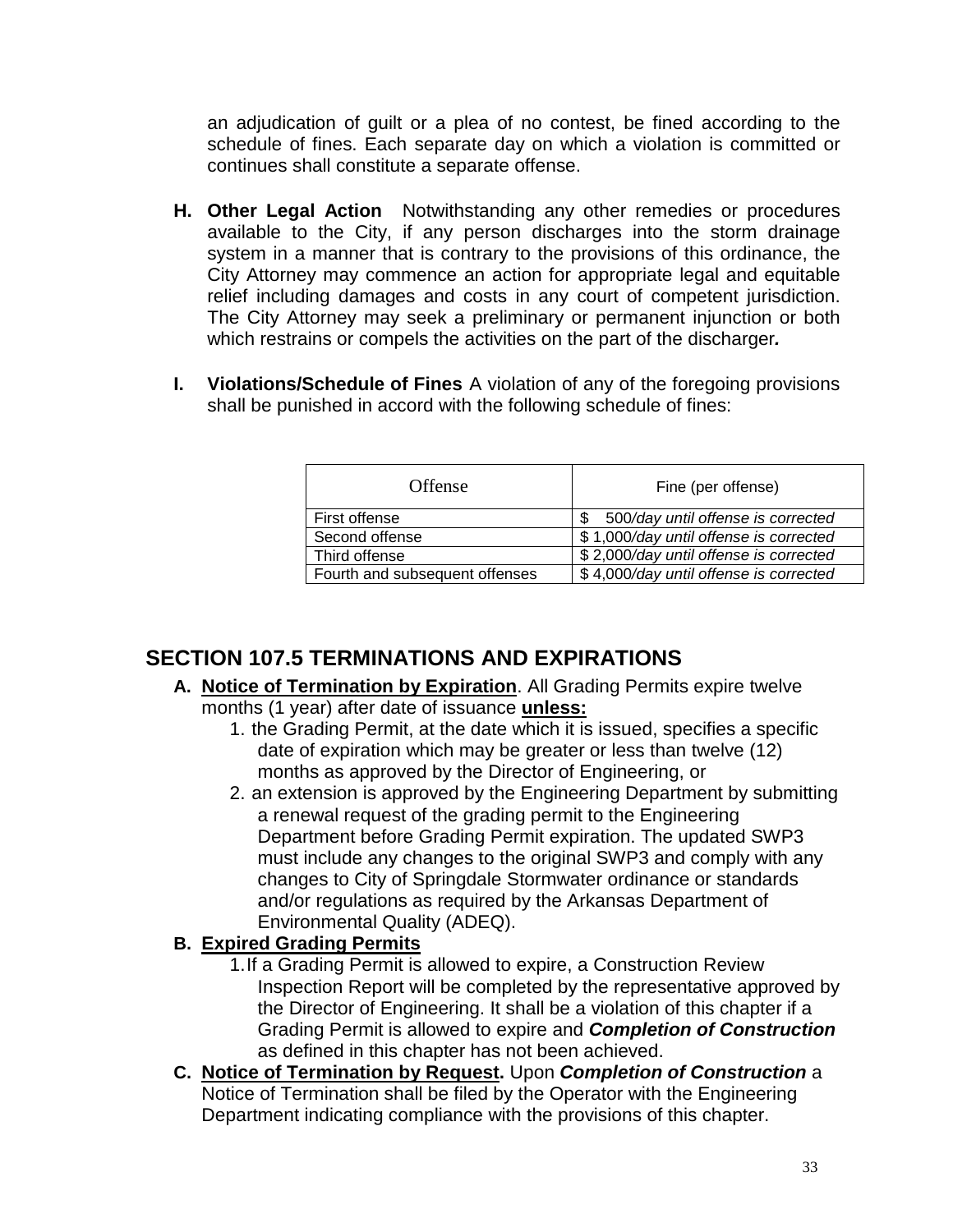- 1.The project must achieve *Completion of Construction* requirements as defined in this chapter to be approved.
- **D. Notice of Termination by Review**. A representative approved by the Director of Engineering may issue a Notice of Termination if *Completion of Construction* as defined in this chapter has been achieved**.**

1.the approved representative must send a copy of the Notice of Termination to the operator within 10 days of the termination.

**E. Notice of Termination by Director**. In certain cases, the Director of Engineering, in conjunction with the Chief Building Inspector, may issue a Notice of Termination for any Grading Permit, if

1.the Operator fails to comply with the requirements of this chapter, or 2.to protect the safety and welfare of the general public

- 3.the Director must send a copy of the Notice of Termination to the operator within 10 days of the termination.
- **F. Appeal of Termination by Director**. Any person receiving a Notice of Termination by Director may appeal the determination of the authorization enforcement agency to the Springdale City Council. A notice of appeal must be filed with the Springdale City Clerk's office within 10 days of the termination. The notice of appeal shall contain the following information:
	- 1.An application containing the Operator's name, mailing address, permit address and daytime phone number,
	- 2.A statement describing the basis for the appeal; and
	- 3. The relief sought by the applicant. The appeal shall be scheduled on the next available City Council meeting.

## <span id="page-33-0"></span>**SECTION 107.6 MAINTENANCE OF STORMWATER FACILITIES**

- **A. Maintenance Responsibility.** Those stormwater management systems approved in compliance with this chapter that will function as an integral part of the system maintained by the city shall be dedicated to the City. All areas and/or structures to be dedicated to the City must be dedicated by plat or separate instrument and accepted by action of the City Council. All stormwater management systems accepted as dedications by the City shall be maintained by the City. All systems not dedicated to the City shall have adequate easements to permit the city to inspect and, if necessary, take corrective action should the responsible entity fail to properly maintain the system. Maintenance of all other stormwater management systems approved in compliance with this chapter shall be accomplished by the legal entity responsible for maintenance, which may include an approved entity as identified in the following:
	- 1. Local government a county, municipality, municipal service taxing unit, special district, or other appropriate governmental unit;
	- 2. Special district an active water control district, a drainage district, or a special assessment district;
	- 3. State or federal agency an appropriate state or federal agency;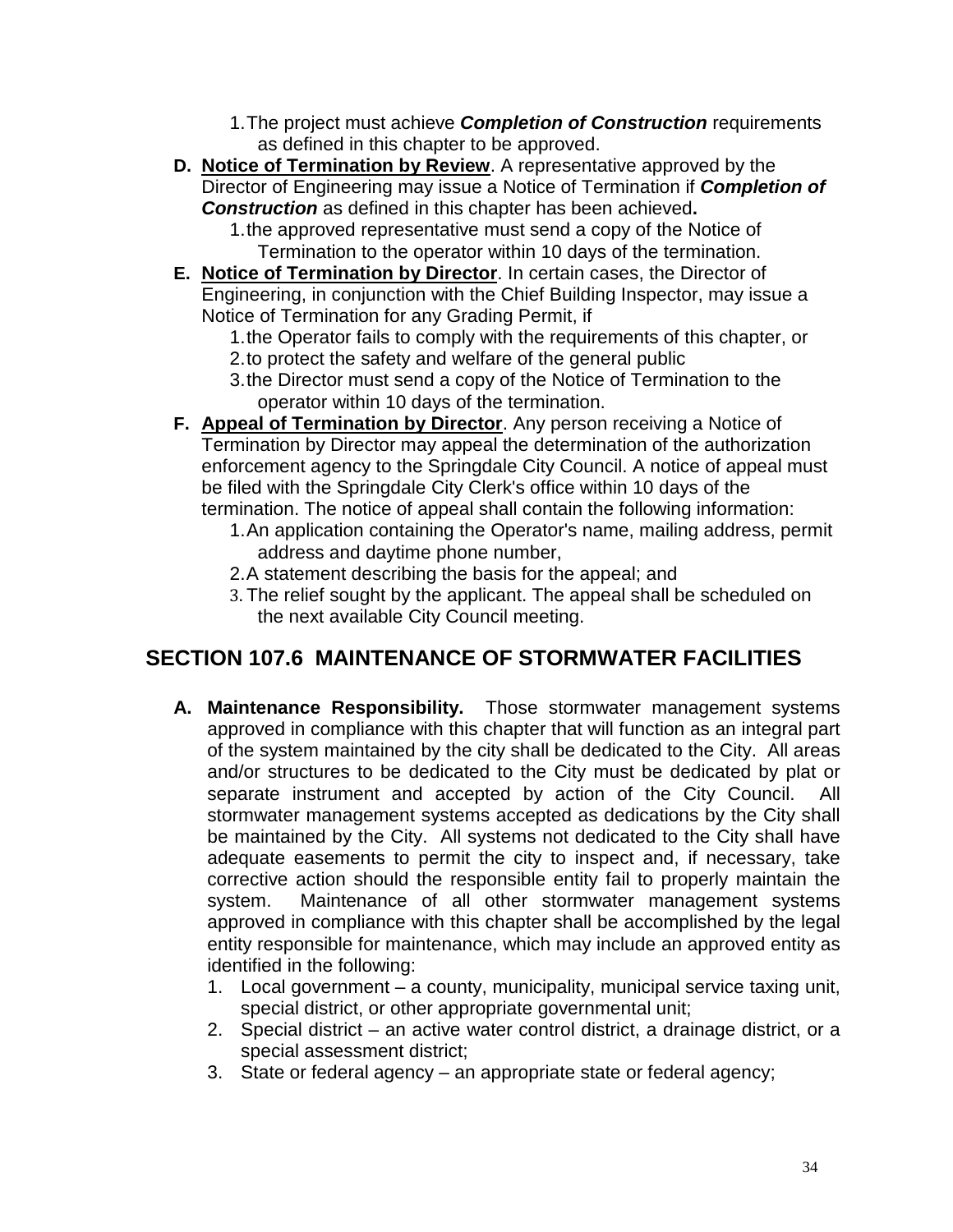- 4. Public entity an officially franchised, licensed, or approved communication, water, sewer, electrical, stormwater, or other public utility;
- 5. Developer or property owner a developer or property owner who provides a bond or other assurance of continued financial capability to operate and maintain stormwater management systems and who executes a legal maintenance agreement with the city; or
- 6. Property owner association property owner associations able to comply with the following provisions:
	- a. The association provides a binding legal instrument through which it assumes full responsibility for stormwater management system operation and maintenance.
	- b. The association has sufficient powers to operate and maintain the system, establish rules, assess members, contract for services, exist perpetually and, if dissolved, to provide alternative operation and maintenance services.
	- c. The association can provide a bond or other assurances of financial capability to operate and maintain services.
- **B. Inspection of Detention and Retention Systems.** All stormwater detention and retention facilities must be inspected annually by the responsible entity and/or by a licensed civil engineer to indicate that the facility is still in compliance with the originally approved design. A copy of this inspection shall be filed with the Engineering Department. Failure to inspect shall constitute a violation of this chapter. If the facility fails to perform per the original design specifications, then corrective action must be proposed, approved and completed within a time period to be specified. Failure to take corrective action within the specified time period is a violation of this chapter.

## **SECTION 107.7 NON-STORMWATER DISCHARGE**

**A. Purpose / Intent.** The purpose of this Chapter is to provide for the health, safety, and general welfare of the citizens of the City through the regulation of non-stormwater discharges to the storm drainage system, waterway or any natural body of water to the maximum extent practical (MEP) as required by federal and state law. This Chapter establishes methods for controlling the introduction of pollutants into the City Storm Sewer System in order to comply with requirements of the National Pollutant Discharge Elimination System (NPDES) permit process.

The objectives of this ordinance are:

- 1. To regulate the contribution of pollutants to the storm sewer system by stormwater discharges by any user.
- 2. To prohibit illicit connections and discharges to the storm drain system, waterway or any natural body of water, and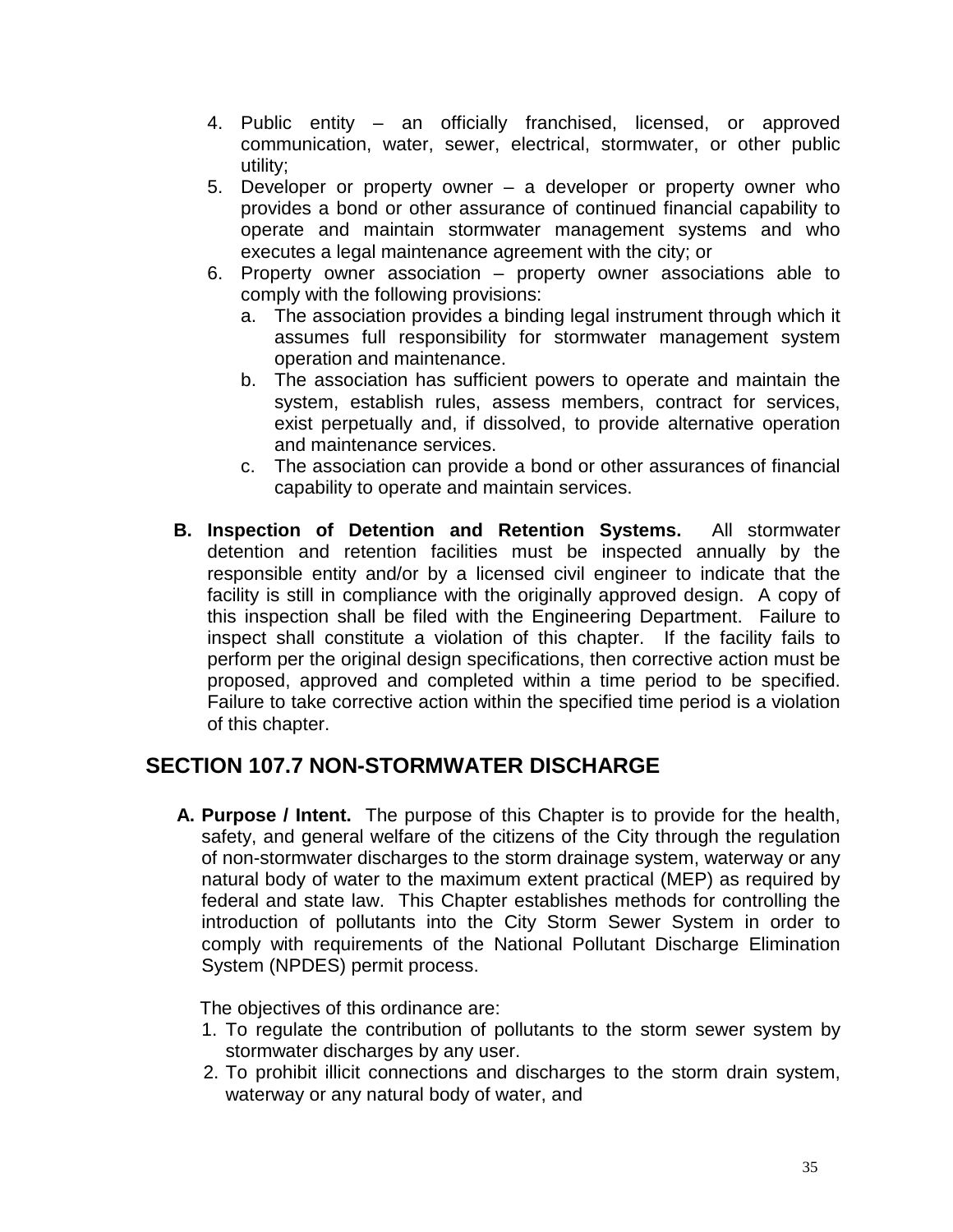3. To establish legal authority to carry out all inspection, surveillance and monitoring procedures necessary to ensure compliance with this ordinance.

#### **B. Applicability**

This Chapter shall apply to all water entering the storm drainage system generated on any developed and undeveloped lands unless explicitly exempted by an authorized enforcement agency.

#### **C. Responsibility For Administrations**

The Director of Engineering shall administer, implement, and enforce the provisions of this Chapter. Any powers granted or duties imposed upon the authorized enforcement agencies may be delegated by the Director to persons or entities acting in the beneficial interest of or in the employ of the Director.

#### **D. Ultimate Responsibility**

The standards set forth herein and promulgated pursuant to this ordinance are minimum standards; therefore this Chapter does not intend nor imply that compliance by any person will ensure that there will be no contamination, pollution, nor unauthorized discharge of pollutants.

#### **E. Discharge Prohibitions**

- 1. Prohibition of Illegal discharges. It shall be unlawful and punishable as provided herein for any person who discharges or causes to be discharged into the storm drainage system or watercourses any material, including but not limited to pollutants or waters containing any pollutants that cause or contribute to a violation of applicable water quality standards, other than stormwater. The commencement, conduct or continuance of any illegal discharge to the stormwater drain system is prohibited except as described as follows:
	- a) The following discharges are exempt from discharge prohibitions established by this Chapter:
		- 1) Water line flushing or other potable water (if de-chlorinated to less than 1 ppm chlorine), sources.
		- 2) landscape irrigation or lawn watering,
		- 3) diverted stream flows,
		- 4) rising ground water,
		- 5) ground water infiltration to storm drains,
		- 6) uncontaminated pumped ground water,
		- 7) uncontaminated foundation or footing drains (not including active groundwater dewatering systems),
		- 8) uncontaminated crawl space pumps,
		- 9) non-commercial washing of vehicles,
		- 10) air conditioning condensation,
		- 11) natural riparian habitat or wetland flow,
		- 12) swimming pools (if de-chlorinated to less than 1 ppm chlorine),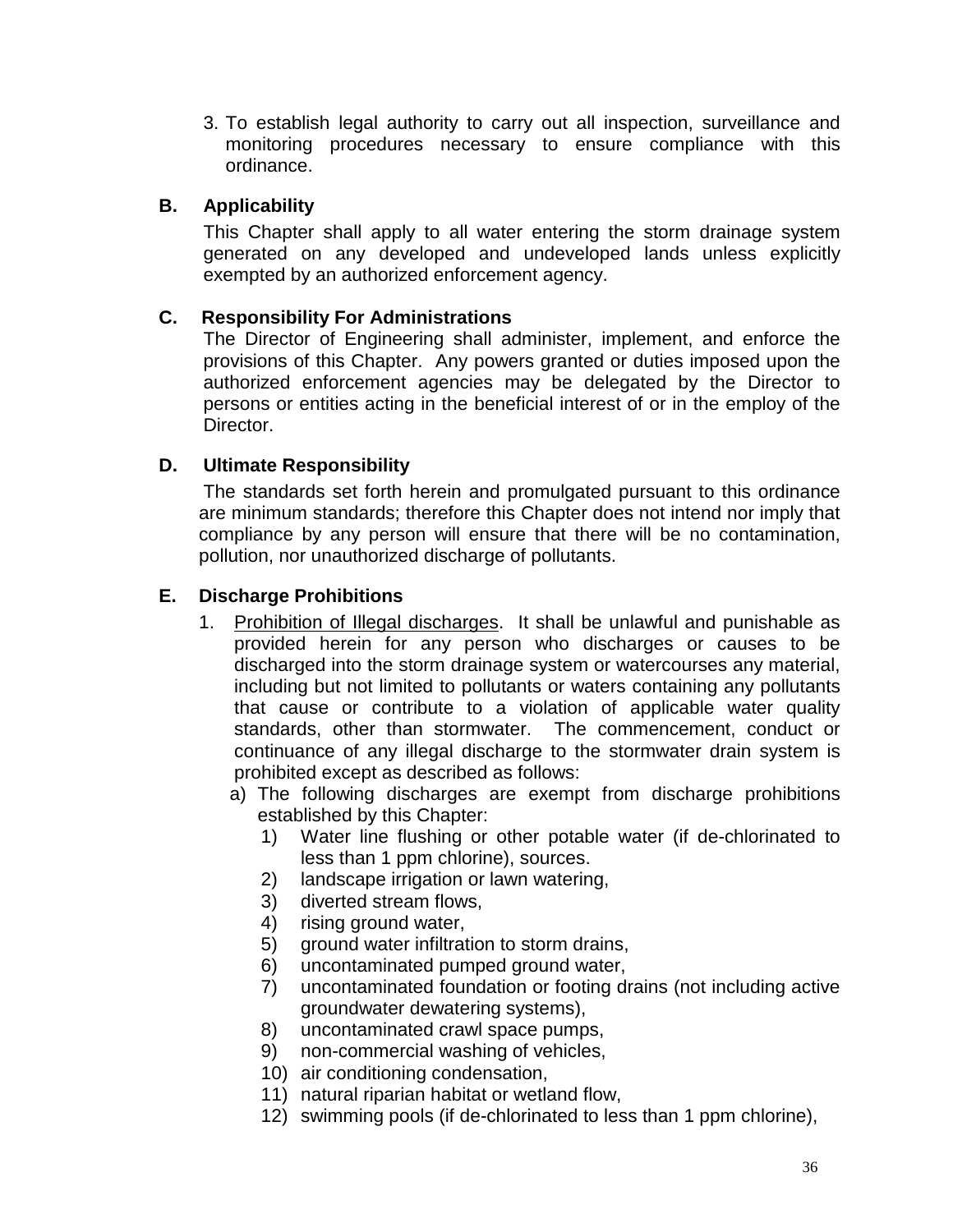- 13) fire fighting activities, and
- 14) any other water source not containing pollutants *as approved by the Director or the Director's assigns.*

MS4 identifies them as significant contributors of pollutants to the small MS4: water line flushing, landscape irrigation, diverted stream flows, rising ground waters, uncontaminated ground water infiltration (as defined at 40 CFR 35.2005(20)), uncontaminated pumped ground water, discharges from potable water sources, foundation drains, air conditioning condensation, irrigation water, springs, water from crawl space pumps, footing drains, lawn watering, individual residential car washing, flows from riparian habitats and wetlands, dechlorinated swimming pool discharges, street wash water, and discharges or flows from emergency fire fighting activities (by definition, not an illicit discharge).

- b) Discharges specified in writing by the authorized enforcement agency as being necessary to protect public health and safety.
- c) Dye testing is an allowable discharge, but requires a verbal notification to the authorized enforcement agency prior to the time of the test.
- d) The prohibition shall not apply to any non-stormwater discharge permitted under the NPDES permit, waiver, or waste discharge order issued to the discharger and administered under the authority of the Federal Environmental Protection Agency, provided that the discharger is in full compliance with all the regulations, and provided that written approval has been granted for any discharge to the stormwater drainage system.
- 2. Prohibition of Illicit Connections.
	- a) The construction, use, maintenance or continued existence of illicit connections to the storm drainage system is prohibited.
	- b) This prohibition expressly includes, without limitation, illicit connections made in the past, regardless of whether the connection was permissible under law or practices applicable or prevailing at the time of connection.
	- c) It is unlawful for any person to connect a line conveying sewage to the storm drainage system, or allows such a connection to continue.

#### **F. Suspension of Storm Drainage System Access**

1. Suspension due to Illicit Discharges in Emergency Situations The authorized enforcement agency may, without prior notice, suspend discharge access to a person when such suspension is necessary to stop an actual or threatened discharge which presents or may present imminent and substantial danger to the environment, or to the health or welfare of persons, or to the storm drainage system of the City. If the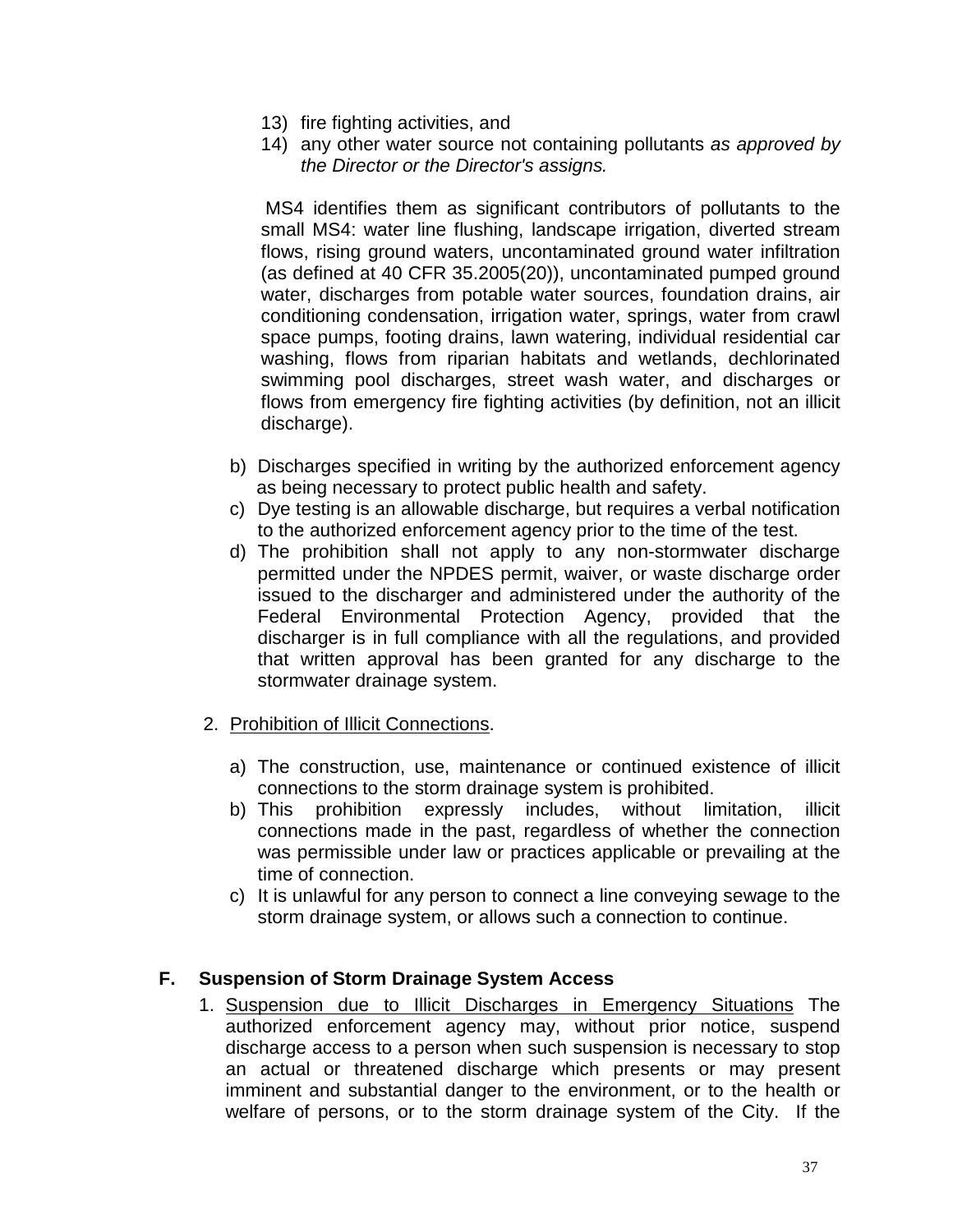violator fails to comply with a suspension order issued in an emergency, the authorized enforcement agency may take such steps as deemed necessary to prevent or minimize damage to the City's storm drainage system, or minimize danger to persons.

- 2. Suspension due to the detection of Illicit Discharge
	- a) Any person discharging to the storm drainage system in violation of this ordinance may have their storm drainage system access terminated if such termination would abate or reduce an illicit discharge. The authorized enforcement agency will notify a violator of the proposed termination of its storm drainage access. The violator may petition the authorized enforcement agency for a reconsideration and hearing.
	- b) A person commits an offense if the person reinstates storm drainage system access to premises terminated pursuant to this section, without the prior approval of the authorized enforcement agency.

#### **G. Industrial or Construction Activity Discharges**

Any person subject to an industrial or construction activity SWP3 or ECP Permit and/or NPDES stormwater discharge permit shall comply with all provisions of such permit. Proof of compliance with said permit may be required in a form acceptable to the authorized State Enforcement Agency prior to the allowing of discharges to the storm drainage system.

#### **H. Monitoring of Discharges**

- 1. Applicability. This section applies to all facilities that have stormwater discharges associated with industrial activity, including construction activity.
- 2. Access to facilities.
	- a) The authorized enforcement agency shall have the right to set up any permitted facility such devices as are necessary in the opinion of the authorized enforcement agency to conduct monitoring and/or sampling of the facility's stormwater discharge.
	- b) Facility operators shall allow the authorized enforcement agency ready access to all parts of the premises for the purposes of inspection, sampling, examination and copying of records that must be kept under the conditions of an NPDES permit to discharge stormwater, and the performance of any additional duties as defined by state and federal law.
	- c) The authorized enforcement agency shall have the right to set up on any permitted facility such devices as are necessary in the opinion of the authorized enforcement agency to conduct monitoring and/or sampling of the facility's stormwater discharge.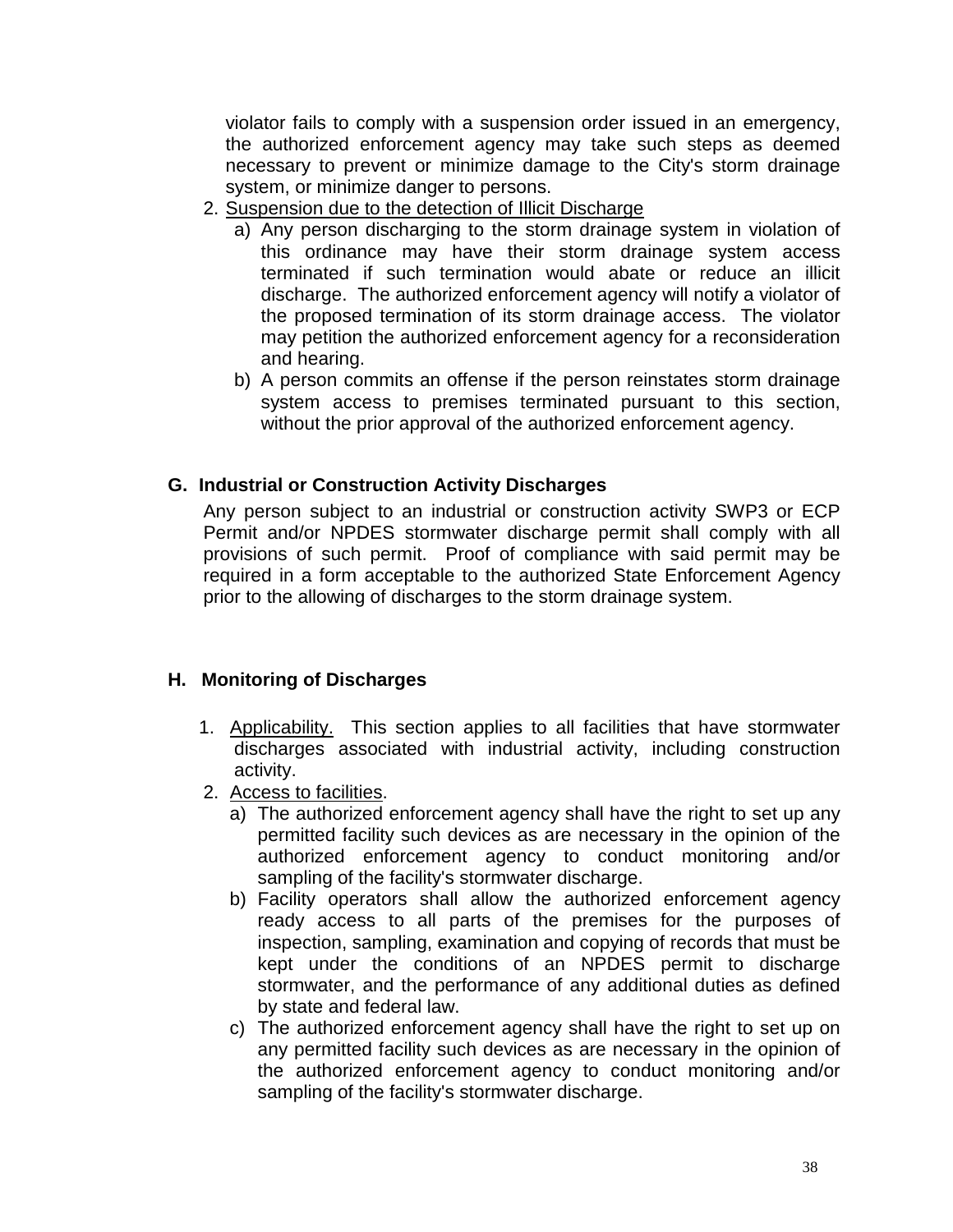- d) The authorized enforcement agency has the right to require the discharger to install monitoring equipment as necessary. The facility's sampling and monitoring equipment shall be maintained at all times in a safe and proper operating condition by the discharger at its expense. All devices used to measure stormwater flow and quality shall be calibrated to ensure their accuracy.
- e) Any temporary or permanent obstruction to safe and easy access to the facility to be inspected and/or sampled shall be promptly removed by the operator at the written or oral request of the authorized enforcement agency and shall not be replaced. The costs of clearing such access shall be borne by the operator.
- f) Unreasonable delays in allowing the authorized enforcement agency access to a permitted facility is a violation of a stormwater discharge permit and of this section. A person who is the operator of a facility with a SWP3 or ECP and/or a NPDES permit to discharge stormwater associated with industrial activity commits an offense if the person denies the authorized enforcement agency reasonable access to the permitted facility for the purpose of conducting any activity authorized by this Chapter.
- g) If the authorized enforcement agency has been refused access to any part of the premises from which stormwater is discharged, and he/she is able to demonstrate probable cause to believe that there may be a violation of this Chapter, or that there is a need to inspect and/or sample as part of a routine inspection and sampling program designed to verify compliance with this Chapter or any order issued hereunder, or to protect the overall public health, safety, and welfare of the community, then the authorized enforcement agency may seek issuance of a search warrant from any court of competent jurisdiction.

#### **I. Requirement to Prevent, Control, and Reduce Stormwater Pollutants by the Use of Best Management Practices**

The City's SWMP Ordinance outlines requirements identifying BMPs for activities, operations, or facilities which may cause or contribute to pollution or contamination of stormwater, the storm drainage system, or waters of the City. The owner or operator of a commercial or industrial establishment shall provide, at their own expense, reasonable protection from accidental discharge of prohibited materials or other wastes into the municipal storm drainage system or watercourses through the use of these structural and non-structural BMPs. Further, any person responsible for the property or premise, which is, or maybe, the source of and illicit discharge, may be required to implement, at said person's expense, additional structural and non-structural BMPs to prevent the further discharge of pollutants to the stormwater system. Compliance with all terms and conditions of a valid SWP3 or ECP Permit and/or NPDES permit authorizing the discharge of stormwater associated with industrial activity, to the extent practicable shall be deemed in compliance with the provisions of this section.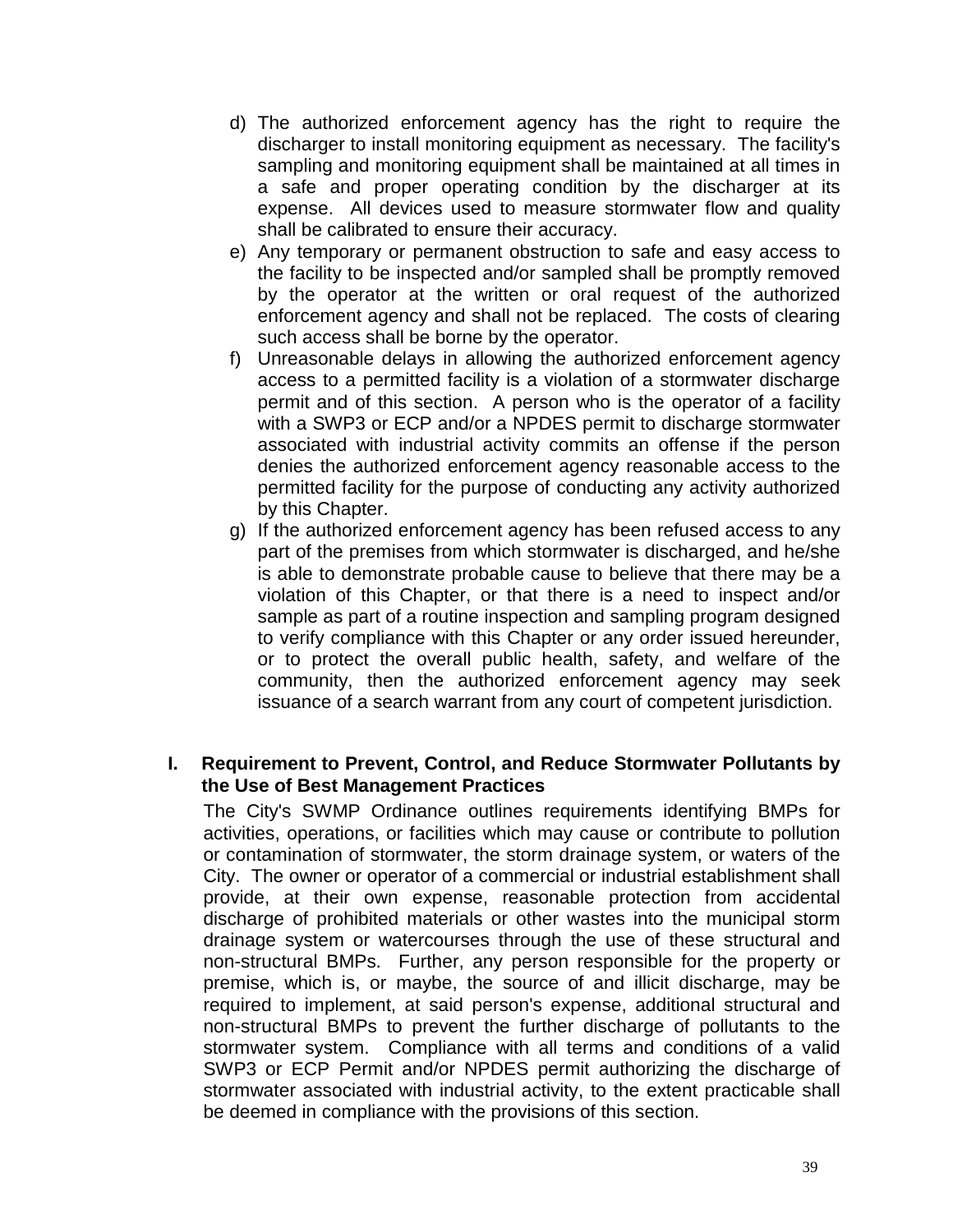#### **J. Watercourse Protection.**

It is unlawful for any person owning property through which a watercourse passes, or such person's lessee, to not keep and maintain that part of the watercourse within the property free of trash, debris, excessive vegetation, and other obstacles that would pollute, contaminate, or significantly retard flow of water through the watercourse. In addition, it is unlawful for the person owning or the lessee to not maintain existing privately owned structures within or adjacent to a watercourse, so that such structures will not become a hazard to the use, function, or physical integrity of the watercourse.

#### **K. Notification of Spills.**

Notwithstanding other requirements of law, as soon as any person responsible for a facility or operation, or responsible person for emergency response for a facility or operation has information of any known or suspected release of materials which are resulting or may result in illegal discharges or pollutants discharging into stormwater, the storm drain system, or waters of the City, said person shall take all necessary steps to ensure the discovery, containment, and cleanup of such release. In the event of such a release of hazardous materials said person shall immediately notify emergency response agencies of the occurrence via emergency dispatch services. In the event of a release of non-hazardous materials, said person shall notify the authorized enforcement agency in person or by phone or facsimile no later than the next business day. Notifications in person or by phone shall be confirmed by written notice addressed and mailed to the Engineering Department within three business days of the phone notice. If the discharge of prohibited materials emanates from a commercial or industrial establishment, the owner or operator of such establishment shall also retain an on-site written record of the discharge and the actions taken to prevent its reoccurrence. Such records shall be retained for at lease three years.

#### **L. Enforcement.**

- 1. *Notice of Violation* Whenever the authorized enforcement agency finds that a person has violated a prohibition or failed to meet a requirement of this section, the authorized enforcement agency may notice may require without limitation:
	- a. The performance of monitoring, analyses, and reporting;
	- b. The elimination of illicit connections or discharges;
	- c. That violating discharges, practices, or operations shall cease and desist;
	- d. The abatement or remediation of stormwater pollution or contamination hazards and the restoration of any affected property; and
	- e. The implementation of source control or treatment BMPs.
- 2. *Timeliness for remediation or restoration.* If abatement of a violation and/or restoration of affected property are required, the notice shall set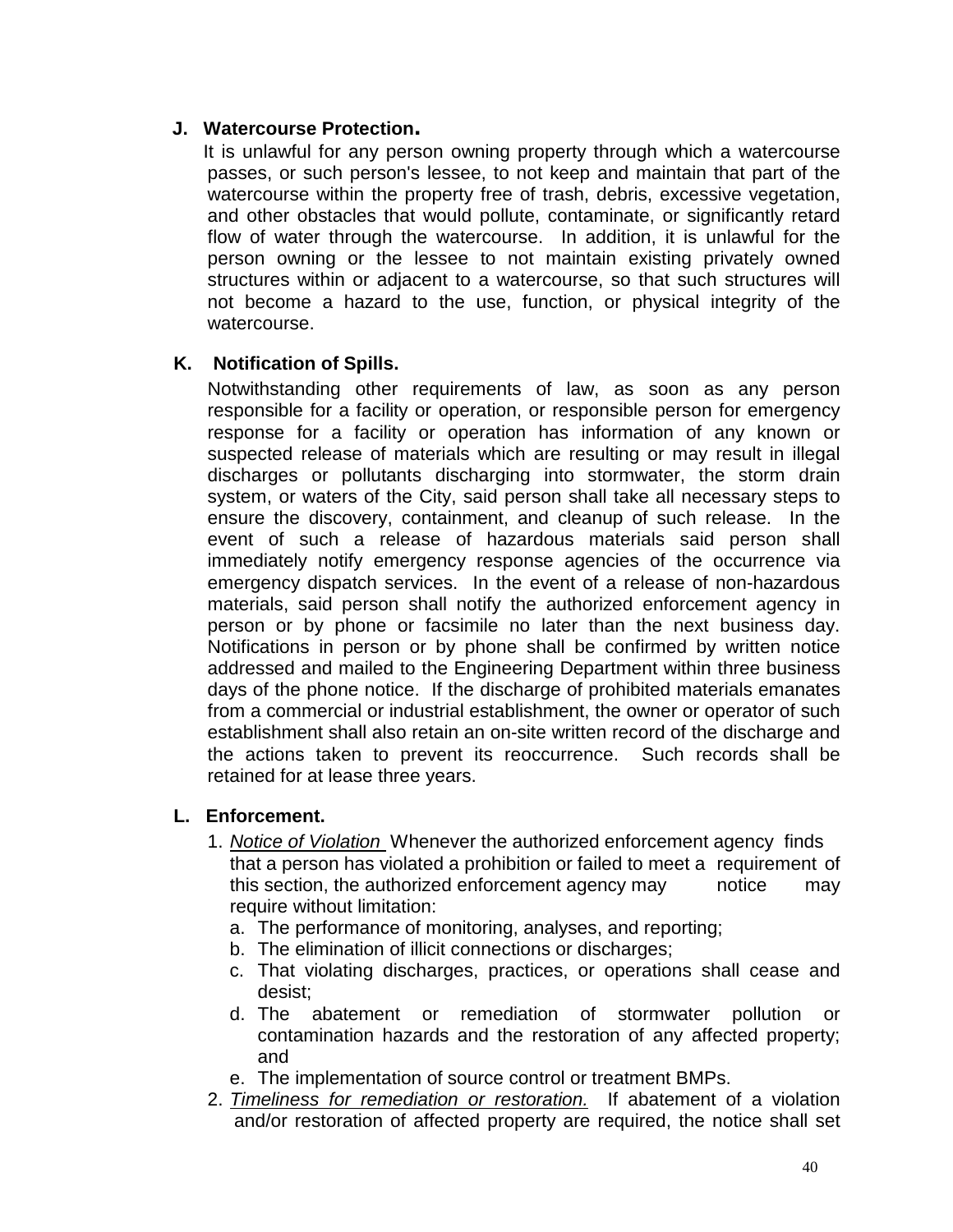forth a deadline within such remediation or restoration must be completed. Said notice shall further advise that, should the violator fail to remediate or restore within the established deadline, the work will be done by a designated governmental agency or a contractor and the expense thereof shall be charged to the violator. Failure to correct a notice of violation is punishable under Section1-9 of the Springdale Code of Ordinances.

#### **M. Appeal of Notice of Violation.**

Any person receiving a Notice of Violation may appeal the determination of the authorization enforcement agency to the Springdale City Council. A notice of appeal must be filed with the Springdale City Clerk's office within 10 days of the denial or imposition of conditions of the permit. The notice of appeal shall contain the following information:

- 1. An application containing the applicants name, address and daytime phone number,
- 2. A statement describing the basis for the appeal; and
- 3. The relief sought by the applicant. The appeal shall be scheduled on the next available City Council meeting.

#### **N. Failure to Comply.**

In the event of failure to comply on the part of any person, firm, public utility, or corporation to comply fully within the provisions of this ordinance, any law enforcement or code authority of the City is authorized to:

- 1. Initiate criminal action by citation, or
	- a. Give written notice to such person, firm, public, or corporation to abate the violation and/or restore the property. Such notice may be served either by personal service or by mailing the notice to the person, firm, public utility, or corporation by certified mail and posting a copy thereof on such installation for a period for seven days (7). If the violation is not abated or restored within 7 days after the notice is complete, said authorities may abate the same at the expense of the person, firm or corporation and recover costs and expenses, pursuant to Ark. Code Ann. §14-54-903.
- 2. If such person, firm, public utility, or corporation refuses to abate the violation and/or restore the property, said authorities may bring an action to abate the same as a nuisance as is allowed by the laws of the State of Arkansas.
- 3. It shall be unlawful for any person, owner, agent or person in possession of any premises to refuse to allow the government agency or designated contractor to enter upon the premises for the purposes set forth above.

#### **O. Penalty.**

Any person who violates the provisions of this ordinance is punishable as provided in Section 1-9 of the Code of Ordinances of the City of Springdale, and each day that violation continues shall constitute a separate and punishable offense. Violators of this ordinance are also subject to any